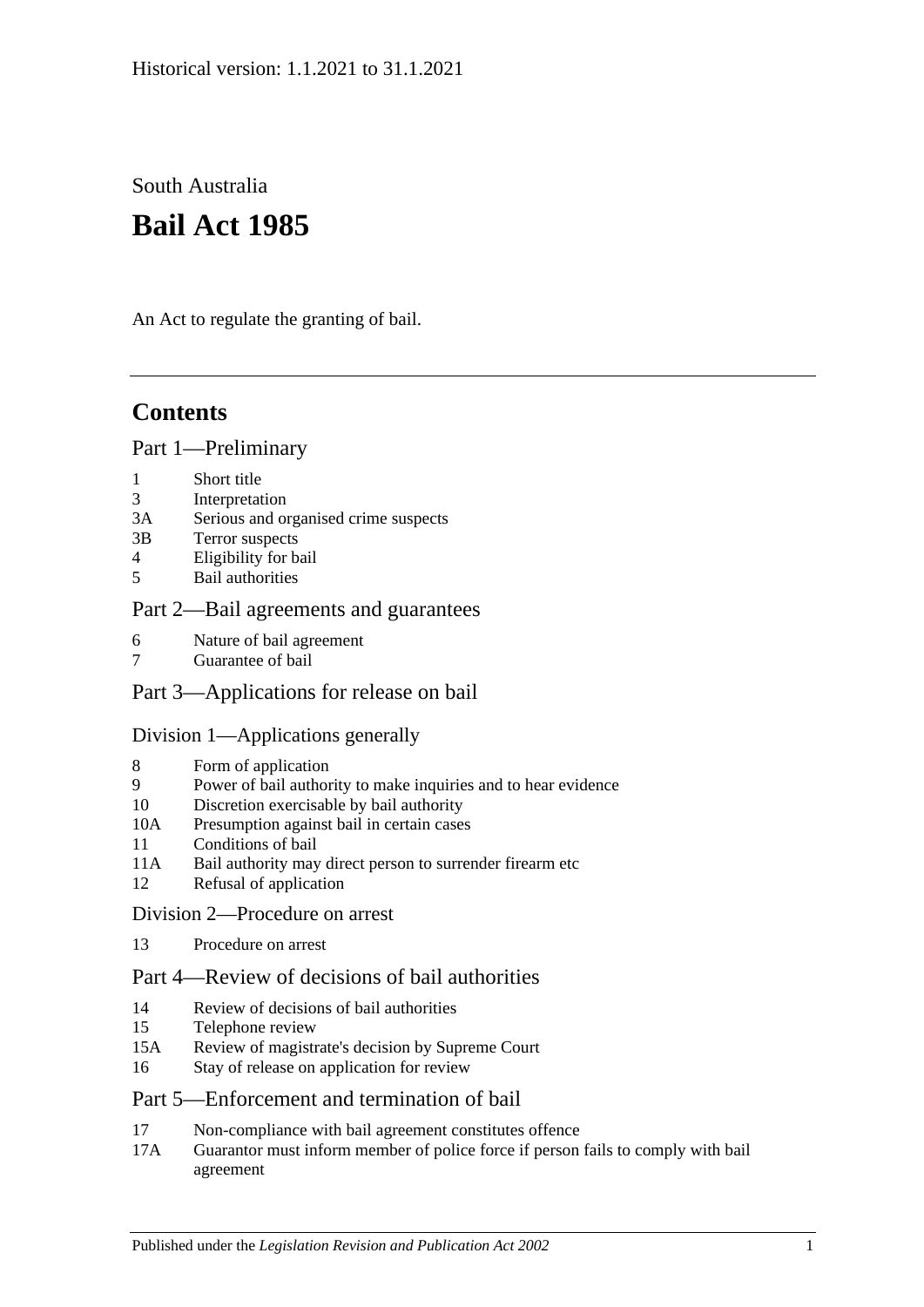- 18 [Arrest of eligible person on non-compliance with bail agreement](#page-21-1)
- 19 [Estreatment](#page-21-2)
- 19A [Arrest of person who is serious and organised crime suspect](#page-22-0)
- 19B [Arrest of person who is or becomes a terror suspect](#page-22-1)
- 20 [Termination of bail agreement](#page-23-0)

#### [Part 6—Miscellaneous](#page-23-1)

- 21 [Evidence](#page-23-2)
- 21A [Applications on behalf of the Crown](#page-23-3)
- 21B [Intervention programs](#page-23-4)
- 21C [Power of delegation—intervention program manager](#page-24-0)
- 22 [False information on bail applications](#page-25-0)
- 23 [Period of release on bail not to count as part of sentence](#page-25-1)
- 23A [Bail authority to consider intervention orders](#page-25-2)
- 24 [Act not to affect provisions relating to intervention and restraining orders](#page-25-3)
- 25 [Non-application of 48 Geo. III c. 58 in this State](#page-26-0)
- 26 [Regulations](#page-26-1)

[Legislative history](#page-27-0)

#### <span id="page-1-0"></span>**The Parliament of South Australia enacts as follows:**

## **Part 1—Preliminary**

#### <span id="page-1-1"></span>**1—Short title**

This Act may be cited as the *Bail Act 1985*.

#### <span id="page-1-2"></span>**3—Interpretation**

(1) In this Act, unless the contrary intention appears—

*ammunition* has the same meaning as in the *[Firearms Act](http://www.legislation.sa.gov.au/index.aspx?action=legref&type=act&legtitle=Firearms%20Act%202015) 2015*;

*bail authority* means a court or person constituted as a bail authority by or under [section](#page-5-0) 5;

*case manager* means a person responsible for supervision of a person's participation in an intervention program;

*Chief Executive Officer* has the same meaning as in the *[Correctional Services](http://www.legislation.sa.gov.au/index.aspx?action=legref&type=act&legtitle=Correctional%20Services%20Act%201982)  Act [1982](http://www.legislation.sa.gov.au/index.aspx?action=legref&type=act&legtitle=Correctional%20Services%20Act%201982)*;

*child* means a person who was, on the day on which an offence was allegedly committed by that person, under the age of 18 years;

*Commonwealth Criminal Code* means the Criminal Code set out in the Schedule to the *Criminal Code Act 1995* of the Commonwealth, or a law of the Commonwealth that replaces that Code;

#### *community corrections officer* means—

(a) in relation to a child—an officer or employee of an administrative unit of the Public Service whose duties include the supervision of young offenders in the community;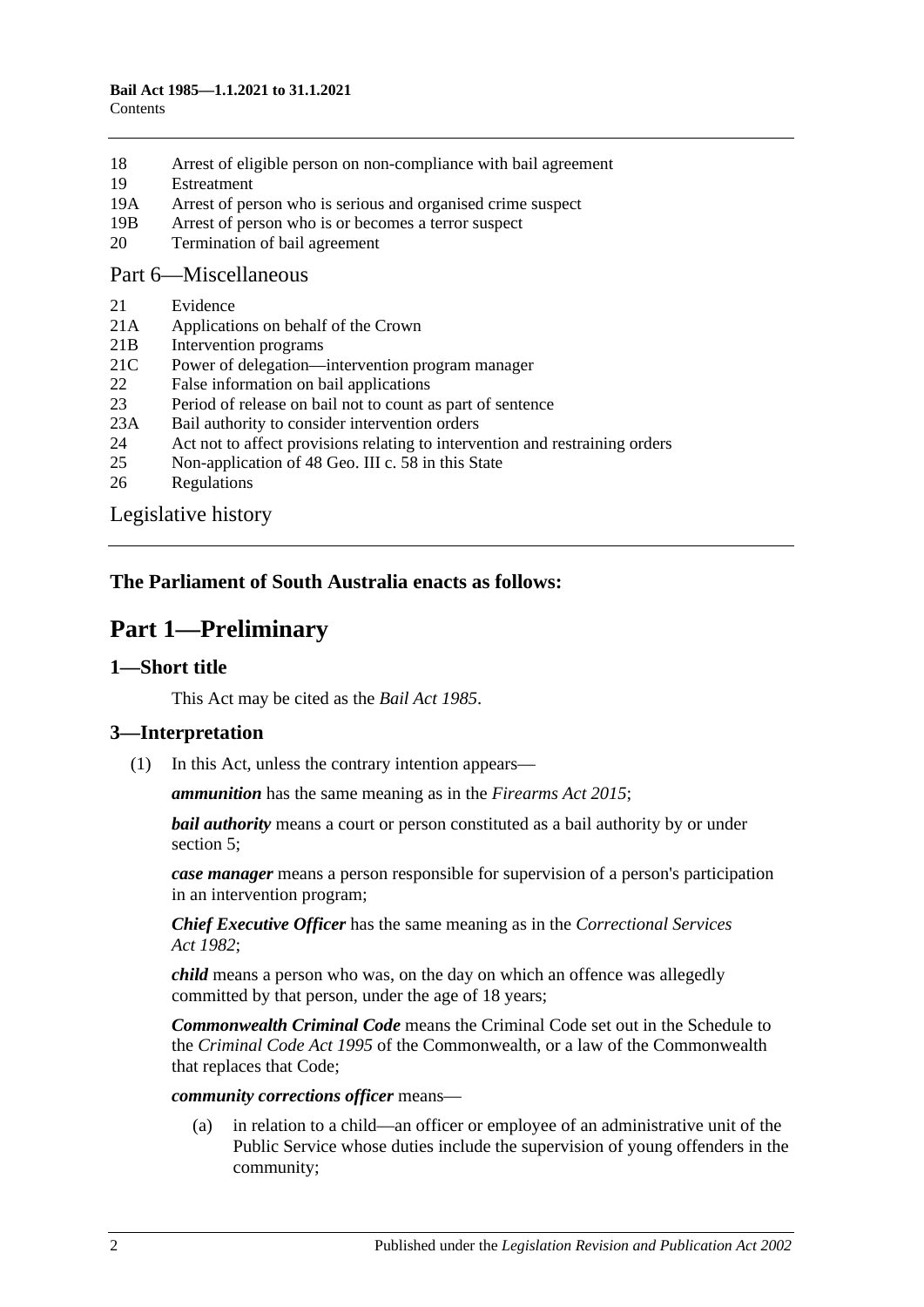(b) in any other case—an officer or employee of an administrative unit of the Public Service whose duties include the supervision of adult offenders in the community;

*designated police facility* has the same meaning as in section 78 of the *[Summary](http://www.legislation.sa.gov.au/index.aspx?action=legref&type=act&legtitle=Summary%20Offences%20Act%201953)  [Offences Act](http://www.legislation.sa.gov.au/index.aspx?action=legref&type=act&legtitle=Summary%20Offences%20Act%201953) 1953*;

*eligible person* means a person who is eligible to apply for release on bail under [section](#page-4-1) 4;

*financial condition*, in relation to bail, means a condition requiring an applicant for bail to provide security or obtain guarantees, or requiring a guarantor to provide security; and *non-financial condition* has a correlative meaning;

*firearm* has the same meaning as in the *[Firearms Act](http://www.legislation.sa.gov.au/index.aspx?action=legref&type=act&legtitle=Firearms%20Act%202015) 2015*;

*guarantee* means an agreement under [section](#page-7-0) 7;

*guarantor* means a person who enters into a guarantee;

*guardian*, in relation to a child, means a parent of the child and any person who is the legal guardian of the child or who has the immediate custody and control of the child;

*intervention program* means a program that provides—

- (a) supervised treatment; or
- (b) supervised rehabilitation; or
- (c) supervised behaviour management; or
- (d) supervised access to support services; or
- (e) a combination of any one or more of the above,

designed to address behavioural problems (including problem gambling), substance abuse or mental impairment;

*intervention program manager* means a person employed by the South Australian Courts Administration Authority to have general oversight of intervention programs and coordinate the implementation of relevant court orders (and includes a delegate of such a person);

*officer in charge*, in relation to a police station, means the police officer for the time being in charge of the police station;

*responsible officer*, in relation to a police station, means—

- (a) the officer in charge of the police station; or
- (b) if a police officer has, for the time being, been designated by the officer in charge of the police station as the officer with responsibility for persons accepted into custody at the police station—that officer;

*serious and organised crime offence* has the same meaning as in the *[Criminal Law](http://www.legislation.sa.gov.au/index.aspx?action=legref&type=act&legtitle=Criminal%20Law%20Consolidation%20Act%201935)  [Consolidation Act](http://www.legislation.sa.gov.au/index.aspx?action=legref&type=act&legtitle=Criminal%20Law%20Consolidation%20Act%201935) 1935*;

*serious and organised crime suspect*—see [section](#page-3-0) 3A;

*telephone* includes any telecommunication device for the transmission of speech;

*terrorism intelligence authority* means a terrorism intelligence authority designated by regulations under section 74B of the *[Police Act](http://www.legislation.sa.gov.au/index.aspx?action=legref&type=act&legtitle=Police%20Act%201998) 1998*;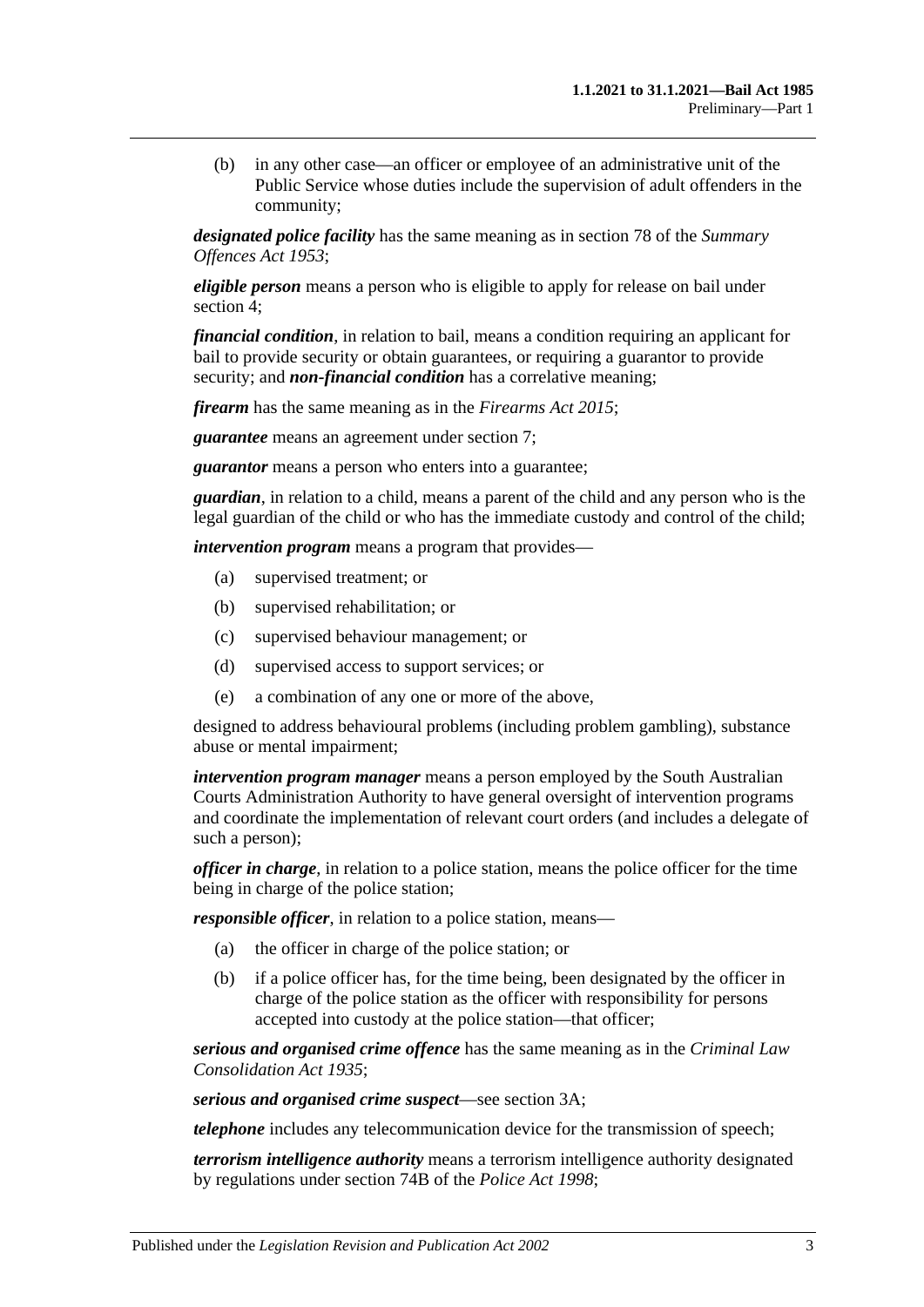*terrorism notification* means a terrorism notification under section 74B of the *[Police](http://www.legislation.sa.gov.au/index.aspx?action=legref&type=act&legtitle=Police%20Act%201998)  Act [1998](http://www.legislation.sa.gov.au/index.aspx?action=legref&type=act&legtitle=Police%20Act%201998)*;

#### *terrorist offence* means—

- (a) an offence against Division 72 Subdivision A of the Commonwealth Criminal Code (International terrorist activities using explosive or lethal devices); or
- (b) a terrorism offence against Part 5.3 of the Commonwealth Criminal Code (Terrorism) where the maximum penalty is 7 or more years imprisonment; or
- (c) an offence against Part 5.5 of the Commonwealth Criminal Code (Foreign incursions and recruitment), except an offence against subsection 119.7(2) or (3) (Publishing recruitment advertisements); or
- (d) an offence against the repealed *Crimes (Foreign Incursions and Recruitment) Act 1978* of the Commonwealth, except an offence against paragraph 9(1)(b) or (c) of that Act (Publishing recruitment advertisements); or
- (e) an offence of a kind prescribed by the regulations for the purposes of this definition;

*terror suspect*—see [section](#page-4-0) 3B;

*training centre* has the same meaning as in the *[Young Offenders Act](http://www.legislation.sa.gov.au/index.aspx?action=legref&type=act&legtitle=Young%20Offenders%20Act%201993) 1993*;

*victim*, in relation to an offence, means a person who allegedly suffers injury in consequence of the commission of the offence;

*working day* means any day except a Saturday, or a Sunday or other public holiday.

(2) For the purposes of this Act, a person will be taken to have been convicted of an offence if a formal finding of guilt has been made against that person by a court whether or not the court proceeds to record a conviction.

#### <span id="page-3-0"></span>**3A—Serious and organised crime suspects**

- <span id="page-3-3"></span><span id="page-3-2"></span>(1) A bail authority may determine that a person is a *serious and organised crime suspect* for the purposes of this Act if the bail authority is satisfied, on application by the Crown, that—
	- (a) the person has been charged with a serious and organised crime offence; and
	- (b) the person was not, at the time of the alleged offence, a child; and
	- (c) the grant of bail to the person is likely to cause a potential witness, or other person connected with proceedings for the alleged offence, to reasonably fear for his or her safety.
- <span id="page-3-4"></span><span id="page-3-1"></span>(2) A determination by a bail authority that a person taken into custody on a charge of an offence is a serious and organised crime suspect ceases to apply after 6 months if, at that time—
	- (a) the person has not been tried, or is not on trial, for the offence; and
	- (b) the trial of the offence is not subject to a determination of the Supreme Court or the District Court under section 127 of the *[Criminal Procedure Act](http://www.legislation.sa.gov.au/index.aspx?action=legref&type=act&legtitle=Criminal%20Procedure%20Act%201921) 1921*.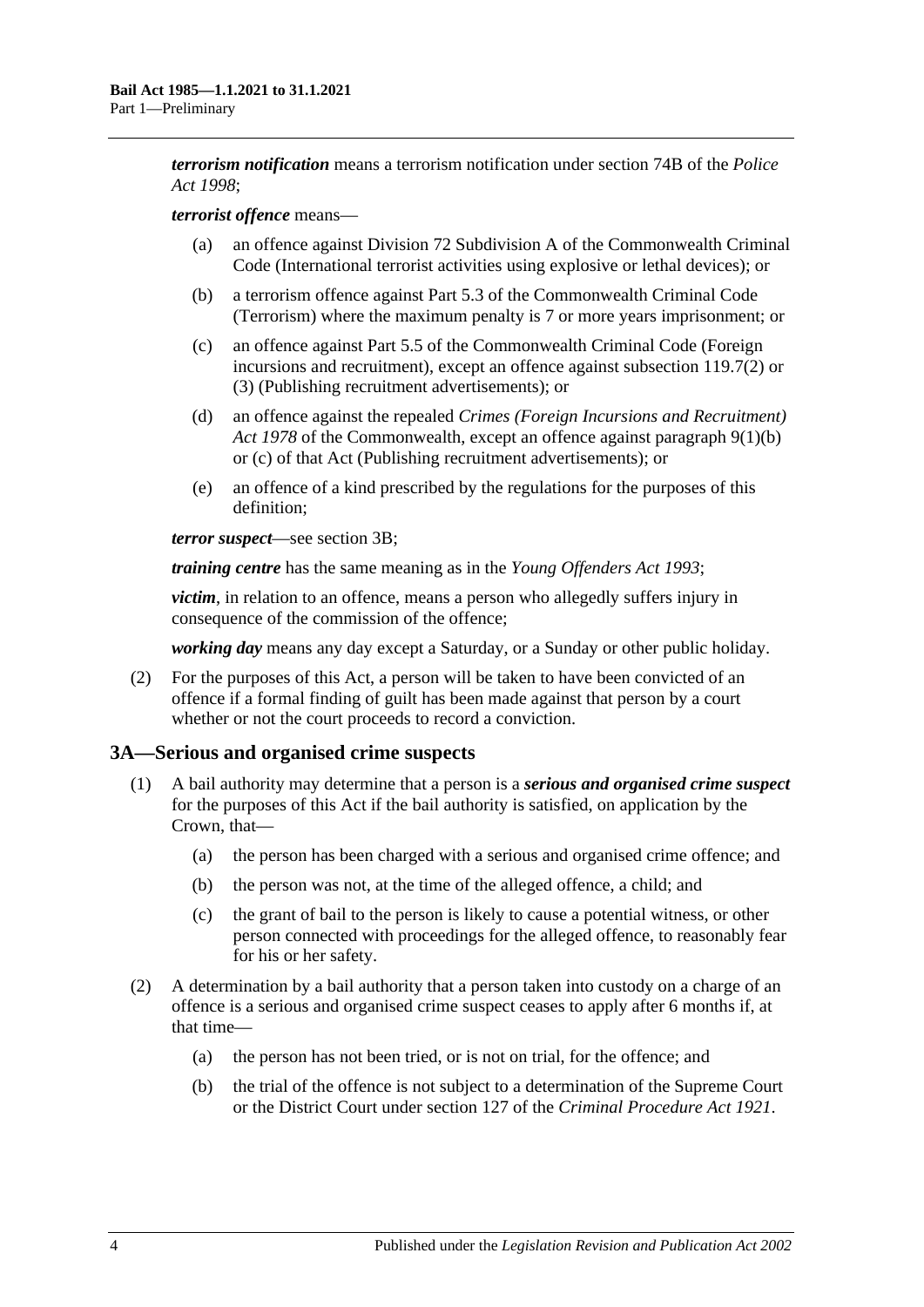(3) [Subsection](#page-3-1) (2) does not affect the operation of a bail agreement to which the person is subject at the time at which the determination ceases to apply.

**Note—**

The person is, however, eligible to reapply for bail—see section [4\(1\)\(h\).](#page-5-1)

#### <span id="page-4-0"></span>**3B—Terror suspects**

- <span id="page-4-2"></span>(1) A person is a *terror suspect* for the purposes of a bail application or bail agreement under this Act if—
	- (a) the bail application or bail agreement does not relate to a terrorist offence; but
	- (b) the person—
		- (i) is, or has previously been, charged with, or convicted of, a terrorist offence; or
		- (ii) is the subject of a terrorism notification; or
		- (iii) is, or has previously been, the subject of a control order under Part 5.3 of the Commonwealth Criminal Code.

#### **Note—**

If the bail application or bail agreement relates to a terrorist offence, see section 15AA of the *Crimes Act 1914* of the Commonwealth.

(2) For the purposes of [subsection](#page-4-2)  $(1)(b)(i)$ , a person is only taken to have been charged with an offence if an information or other initiating process charging the person with the offence has been filed in a court.

#### <span id="page-4-1"></span>**4—Eligibility for bail**

- (1) The following persons are eligible for release on bail under this Act:
	- (a) a person who has been taken into custody—
		- (i) on a charge of an offence; or
		- (ii) in the case of a child—on suspicion of having committed an offence;
	- (b) a person who has been convicted of an offence but has not been sentenced for that offence;
	- (c) a person who has been convicted of, and sentenced for, an offence but has not exhausted all rights of appeal against the conviction or sentence, or to have it reviewed;
	- (d) a person who is appearing before a court for allegedly failing to observe a condition of a recognizance;
	- (e) a person who appears before a court in answer to a summons (including a person who so appears as a witness);
	- (f) a person who has been arrested on a warrant and is appearing or is to appear before a court as a witness;
	- (g) a person arrested on a warrant issued under [section](#page-22-0) 19A;
	- (ga) a person who has been arrested without warrant under [section](#page-22-1) 19B;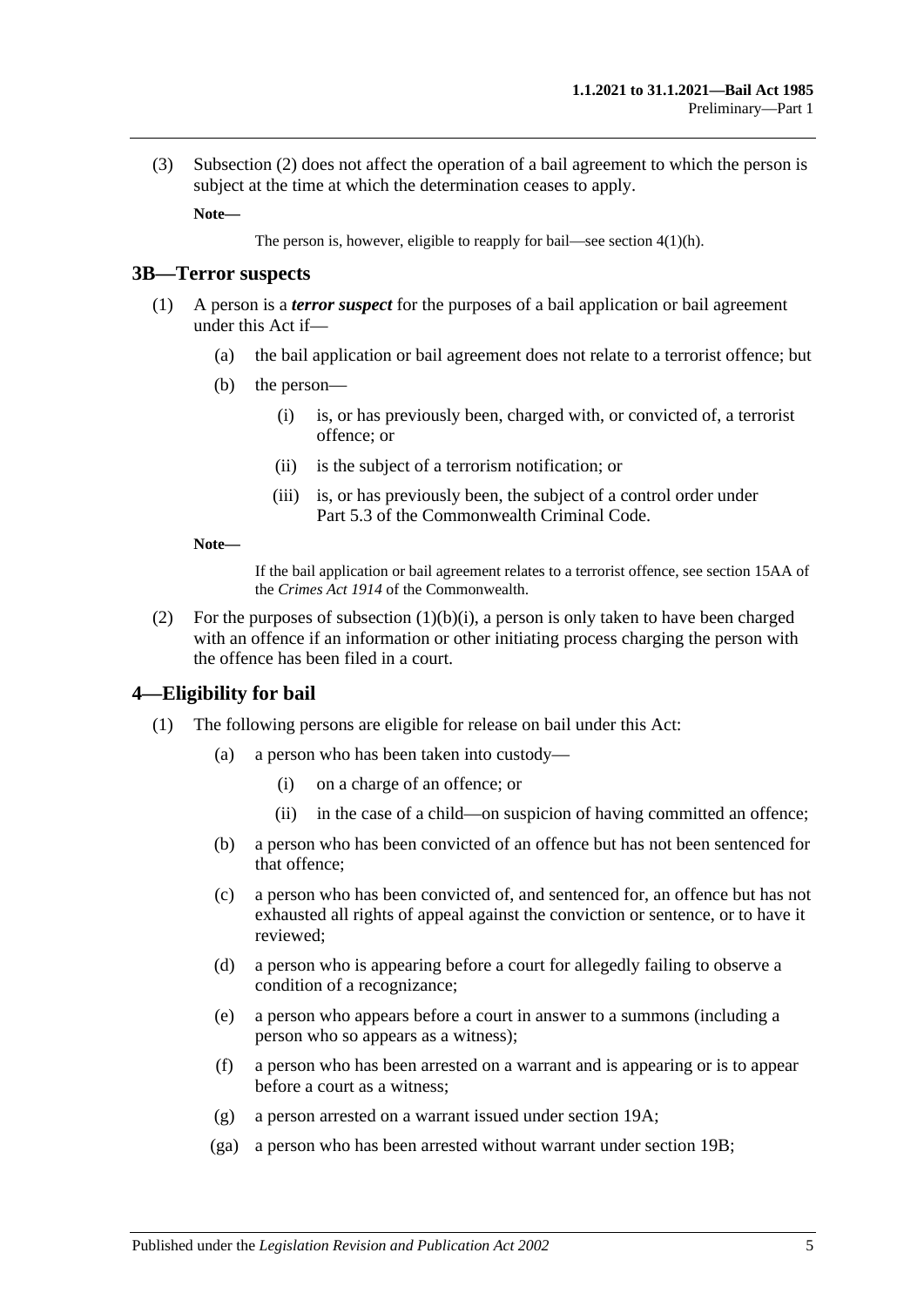- <span id="page-5-1"></span>(h) a person who is no longer a serious and organised crime suspect because of the operation of [section](#page-3-1) 3A(2);
- (i) a person who has ceased to be a terror suspect.
- <span id="page-5-2"></span>(1a) A person who is eligible to apply for bail in accordance with [subsection](#page-5-1) (1)(h) may so apply despite the fact that he or she is already subject to a bail agreement (the *previous bail agreement*) if, at the time of the previous bail agreement, the person was a serious and organised crime suspect (and if a new bail agreement is entered into following such an application, the previous bail agreement ceases to be in force).
- (1b) A person who is eligible to apply for bail in accordance with [subsection](#page-5-2) (1)(i) may so apply despite the fact that the person is already subject to a bail agreement (the *previous bail agreement*) if, at the time of the previous bail agreement, the person was a terror suspect (and if a new bail agreement is entered into following such an application, the previous bail agreement ceases to be in force).
- (2) If a person who has been arrested is being detained pursuant to the *[Summary Offences](http://www.legislation.sa.gov.au/index.aspx?action=legref&type=act&legtitle=Summary%20Offences%20Act%201953)  Act [1953](http://www.legislation.sa.gov.au/index.aspx?action=legref&type=act&legtitle=Summary%20Offences%20Act%201953)* for a purpose related to the investigation of an offence, the person is not eligible for release on bail until the end of that detention.
- (3) Where a person is being detained under Part 3 of the *[Criminal Law \(High Risk](http://www.legislation.sa.gov.au/index.aspx?action=legref&type=act&legtitle=Criminal%20Law%20(High%20Risk%20Offenders)%20Act%202015)  [Offenders\) Act](http://www.legislation.sa.gov.au/index.aspx?action=legref&type=act&legtitle=Criminal%20Law%20(High%20Risk%20Offenders)%20Act%202015) 2015*, the person is not eligible for release on bail.

### <span id="page-5-3"></span><span id="page-5-0"></span>**5—Bail authorities**

- (1) Subject to [subsection](#page-6-2) (3), the following are constituted as bail authorities for the purposes of this Act:
	- (a) the Supreme Court;
	- (b) the District Court;
	- (c) the Magistrates Court;
	- (d) the Youth Court;
	- (e) if the eligible person—
		- (i) has been arrested on a warrant (other than a warrant endorsed by the court or justice issuing the warrant with a statement excluding the granting of bail by a police officer); or
		- (ii) has not appeared before a court charged with the offence in respect of which he or she has been taken into custody,

a police officer who is—

- (iii) of or above the rank of sergeant; or
- (iv) the responsible officer for a police station;
- (ea) if the eligible person is appearing before a court in answer to a summons or for allegedly failing to observe a condition of a recognizance—that court;
- (eb) if the eligible person is appearing, or is to appear, as a witness before a court—that court;
- (f) a person authorised or required to release the eligible person on bail under [subsection](#page-6-3) (2).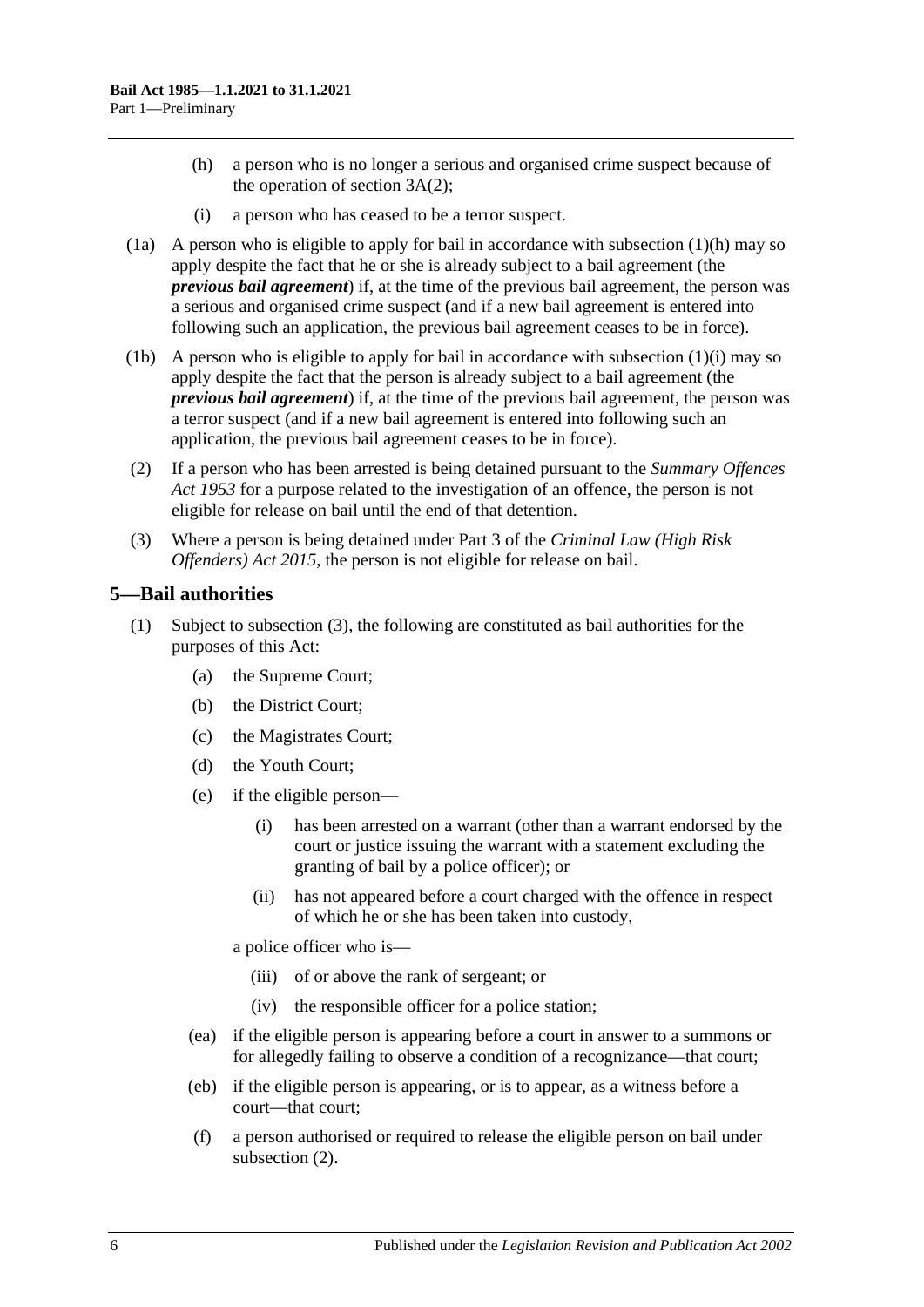- <span id="page-6-3"></span>(2) If a warrant for the arrest of a person is issued, the court or justice issuing the warrant may, by endorsement on the warrant—
	- (a) authorise or require a specified person, or a person of a specified class, to release the arrested person on bail; or
	- (b) exclude the granting of bail to the arrested person by a police officer.
- <span id="page-6-2"></span>(3) If the eligible person is a terror suspect—
	- (a) only a court may act as a bail authority in accordance with [subsection](#page-5-3) (1) in relation to the eligible person; and
	- (b) a terrorism intelligence authority is entitled to be heard in relation to any application under this Act relating to the eligible person.

## <span id="page-6-0"></span>**Part 2—Bail agreements and guarantees**

### <span id="page-6-4"></span><span id="page-6-1"></span>**6—Nature of bail agreement**

- (1) A bail agreement with a person who has been charged with, or convicted of, an offence is an agreement under which that person makes an undertaking to the Crown—
	- (a) subject to any directions in the agreement to the contrary, to be present throughout all proceedings—
		- (i) if the person has not been convicted of the offence—that are committal proceedings relating to the charge or that relate to the hearing and determination of the charge;
		- (ii) if the person is convicted of the offence—relating to sentencing and to any appeal from, or review of, the conviction or any sentence; and
	- (b) to comply with any conditions as to the person's conduct while on bail stipulated in the agreement; and
	- (c) if the agreement so provides—to forfeit to the Crown a sum stipulated in the agreement if the person fails, without proper excuse, to comply with a term or condition of the agreement.
- (1a) For the purposes of [subsection](#page-6-4) (1)—
	- (a) a child who has been arrested on suspicion of having committed an offence will, for so long as no charge is actually laid against the child, be taken to have been charged with that suspected offence; and
	- (b) if the child is not charged with that suspected offence but with some other offence arising out of the same circumstances as that suspected offence—a bail agreement entered into by the child relates to that other offence.
- (1b) A bail agreement with a person who is appearing or is to appear before a court as a witness in proceedings (other than proceedings relating to an offence for which that person has been charged or convicted) is an agreement under which that person makes an undertaking to the court—
	- (a) to be present at the proceedings in accordance with the terms of the agreement; and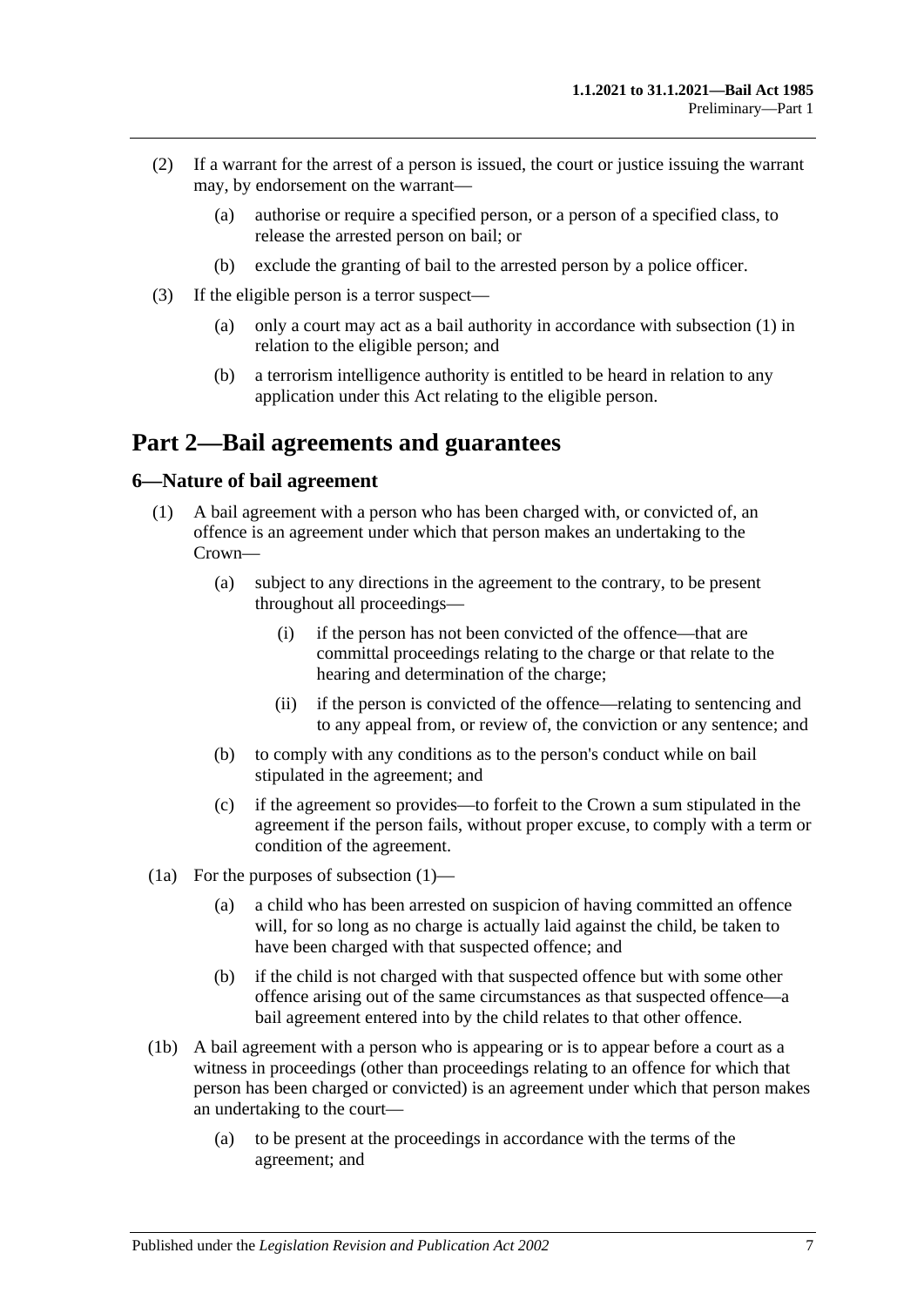- (b) to comply with any conditions as to the person's conduct while on bail stipulated in the agreement; and
- (c) if the agreement so provides—to forfeit to the Crown a sum stipulated in the agreement if the person fails, without proper excuse, to comply with a term or condition of the agreement.
- (2) A bail agreement must be in the prescribed form.
- (3) If a bail authority decides to release a person on bail, the bail agreement may be entered into before the bail authority or, unless the bail authority otherwise directs, before—
	- (a) a justice; or
	- (b) a police officer who is—
		- (i) of or above the rank of sergeant; or
		- (ii) the responsible officer for a police station; or
	- (ba) if the person is in a training centre—the manager of the training centre; or
	- (c) if the person is in prison—the person who is in charge of the prison; or
	- (ca) a registrar or deputy registrar of a court; or
	- (d) any other person specified by the bail authority or any other person of a class specified by the bail authority.
- <span id="page-7-2"></span>(4) Despite the provisions of any other Act, a bail authority may for any sufficient reason—
	- (a) on the application of a person on bail or the Crown, or on its own initiative—
		- (i) vary the conditions of a bail agreement; or
		- (ii) revoke a bail agreement and, if it is necessary to do so, issue a warrant for the arrest of the person who was released under the agreement; or
	- (b) on the application of the Crown, or on its own initiative—issue a warrant for the arrest of a person who was released under a bail agreement.
- <span id="page-7-1"></span>(5) On the arrest of a person to whom subsection (4)(b) applies, the bail agreement of that person is taken to be revoked.
- (6) [Subsection](#page-7-1) (5) ceases to apply to the person arrested if that person is later released unconditionally.
- (7) A warrant for the arrest of a person under [subsection](#page-7-2)  $(4)(a)(ii)$  or  $(4)(b)$  cannot be issued by a police officer.

## <span id="page-7-0"></span>**7—Guarantee of bail**

- (1) A guarantee of bail is an agreement with the Crown under which a person—
	- (a) guarantees that a person released under a bail agreement will comply with—
		- (i) all the terms and conditions of the agreement; or
		- (ii) such of the terms and conditions of the agreement as are specified in the guarantee; and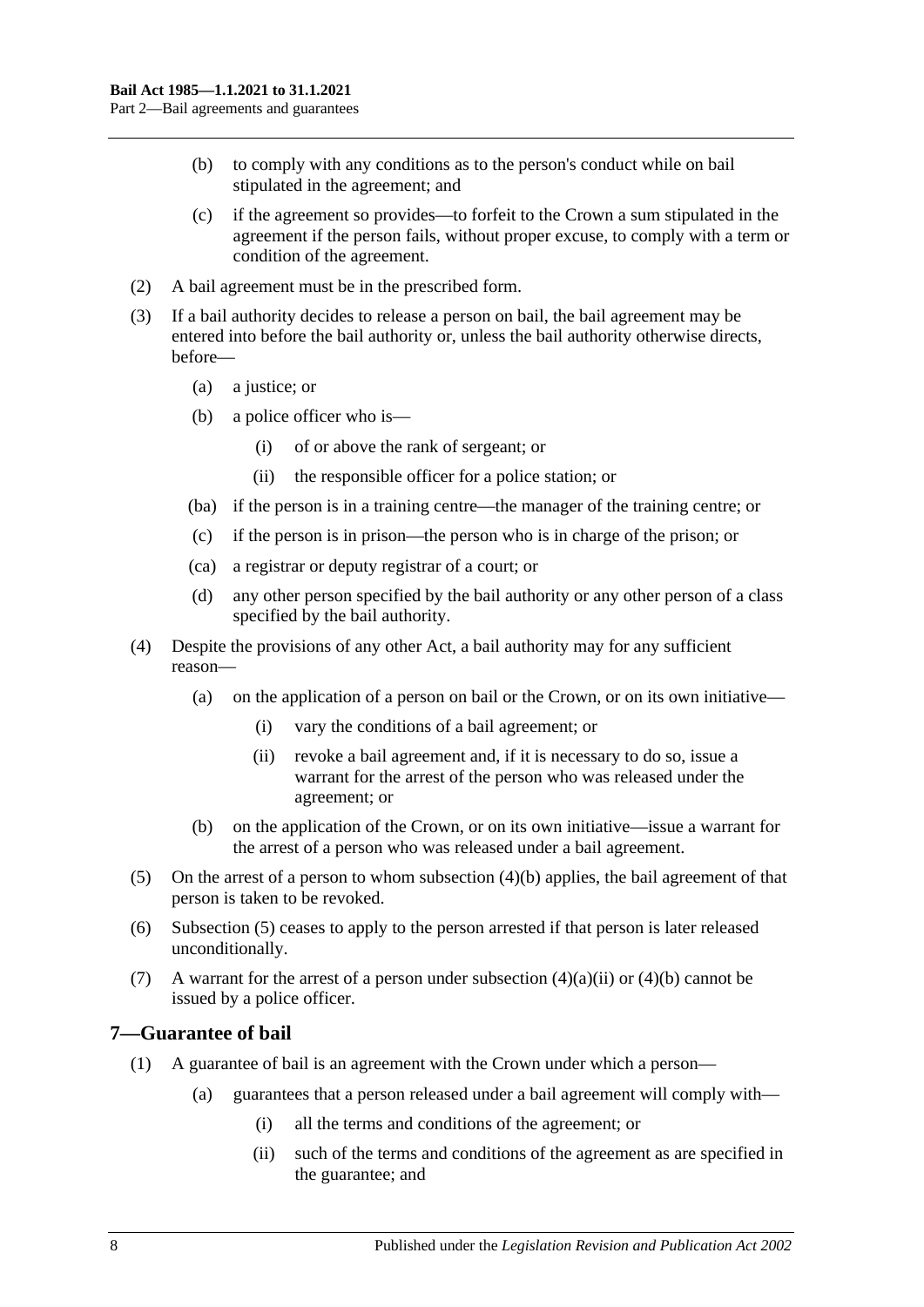- (b) undertakes that, if that person fails to comply with a term or condition of the bail agreement to which the guarantee relates, he or she (the guarantor) will forfeit to the Crown the sum (if any) specified in the guarantee.
- (2) A guarantee of bail must be in the prescribed form.
- (3) A guarantee of bail may be entered into before the bail authority granting bail or, unless the bail authority otherwise directs, before—
	- (a) a justice; or
	- (b) a police officer who is—
		- (i) of or above the rank of sergeant; or
		- (ii) the responsible officer for a police station; or
	- (ba) if the person who is to be released on bail is in a training centre—the manager of the training centre; or
	- (c) if the person who is to be released on bail is in prison—the person who is in charge of the prison; or
	- (ca) a registrar or deputy registrar of a court; or
	- (d) any other person specified by the bail authority or any other person of a class specified by the bail authority.
- (4) A bail authority may for any sufficient reason, on the application of a guarantor, vary the terms of the guarantee or revoke the guarantee.
- (5) If a bail authority varies or revokes a guarantee, the bail authority may make such consequential variation of the terms of the bail agreement, or revoke the bail agreement, as appears appropriate in the circumstances.
- (6) A guarantor of bail must be of or above the age of 18 years.

# <span id="page-8-1"></span><span id="page-8-0"></span>**Part 3—Applications for release on bail**

## **Division 1—Applications generally**

#### <span id="page-8-3"></span><span id="page-8-2"></span>**8—Form of application**

- (1) Subject to [subsection](#page-9-2) (1a), an application of a person for release on bail—
	- (a) must be in the prescribed form; and
	- (b) must contain the prescribed information; and
	- (c) must be made in accordance with any procedure prescribed by the regulations; and
	- (d) must, if the bail authority is a court, be made to the Supreme Court, the District Court or the Magistrates Court in accordance with the rules regulating the making of bail applications under the *[Supreme Court Act](http://www.legislation.sa.gov.au/index.aspx?action=legref&type=act&legtitle=Supreme%20Court%20Act%201935) 1935*, the *[District Court Act](http://www.legislation.sa.gov.au/index.aspx?action=legref&type=act&legtitle=District%20Court%20Act%201991) 1991* or the *[Magistrates Court Act](http://www.legislation.sa.gov.au/index.aspx?action=legref&type=act&legtitle=Magistrates%20Court%20Act%201991) 1991* (as the case requires).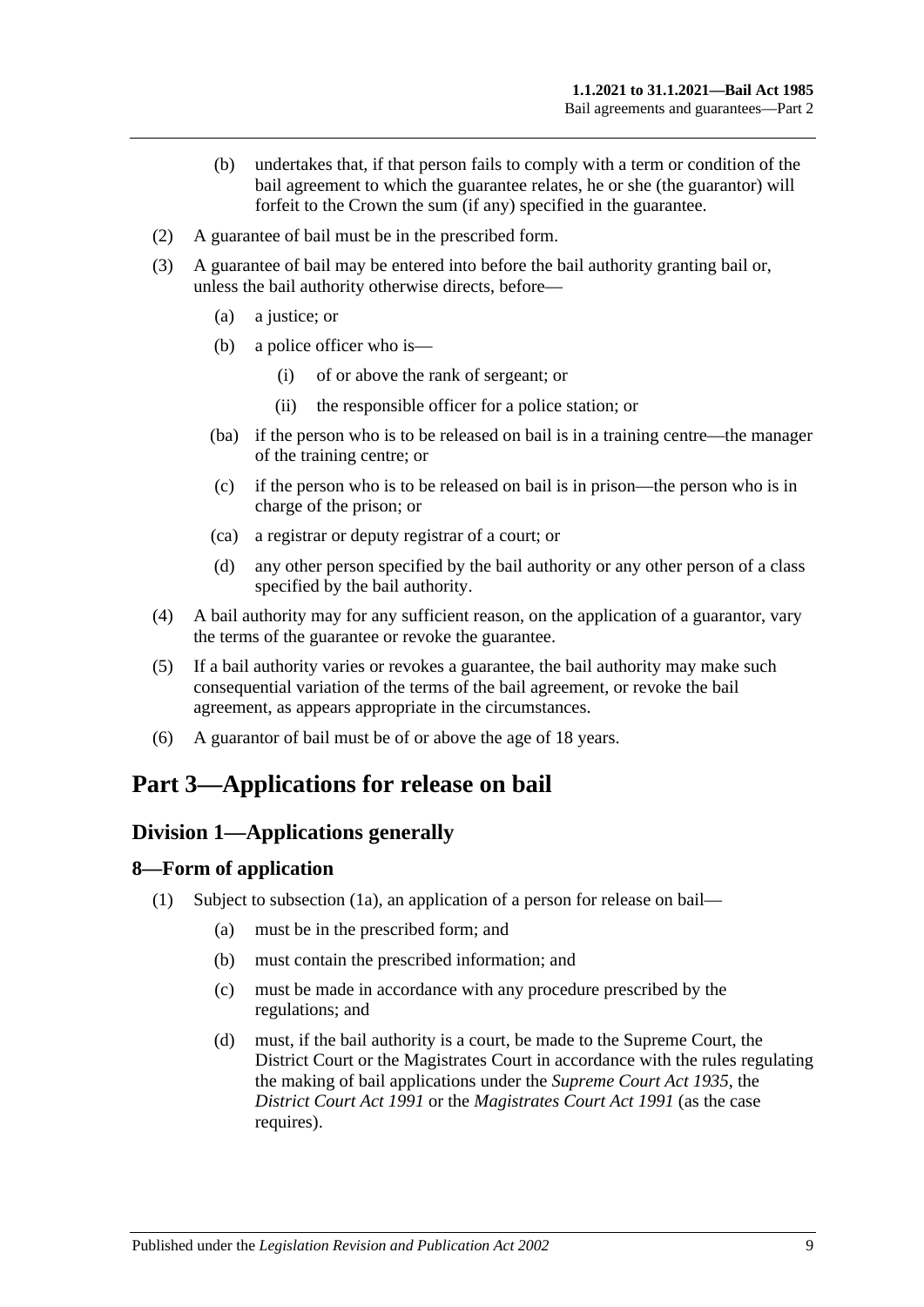- <span id="page-9-2"></span>(1a) An application for release on bail need not be made in accordance with [subsection](#page-8-3) (1)—
	- (a) if the bail authority is satisfied that a less formal application should be permitted in view of the applicant's illiteracy, imperfect command of the English language, intellectual limitations or for any other proper reason; or
	- (b) if the bail authority has access to an application previously made by the applicant and considers that a further written application is unnecessary.
- <span id="page-9-3"></span>(2) A person who has the custody of an eligible person must, at the request of that person—
	- (a) afford such assistance as that person reasonably requires to complete a written application for release on bail; and
	- (b) if the custodian is not a bail authority—transmit the application as soon as practicable to a bail authority.
- (2a) If the eligible person is a child, a request may be made on behalf of the child under [subsection](#page-9-3) (2) by a guardian of the child.
- (3) If a written application for release on bail comes before a bail authority for determination, the bail authority may proceed to consider and determine the application despite the fact that the application was made in the first instance to some other bail authority.

### <span id="page-9-0"></span>**9—Power of bail authority to make inquiries and to hear evidence**

- (1) Subject to this section, a bail authority to which an application for release on bail is made—
	- (a) may make inquiries, or direct that inquiries be made, of the applicant and other persons who may be able to furnish information relevant to the determination of the application; and
	- (b) if the authority (not being a police officer) thinks fit—may take evidence on oath from the applicant or any other person who may be able to furnish information relevant to the determination of the application.
- <span id="page-9-4"></span>(2) If a bail authority takes evidence, or proposes to take evidence, on oath under [subsection](#page-9-4)  $(1)(b)$ , it must at the request of the applicant or the Crown permit such examination, cross-examination or re-examination of the witness as may be appropriate in the circumstances.

## <span id="page-9-1"></span>**10—Discretion exercisable by bail authority**

- (1) If an application for bail is made to a bail authority by an eligible person who has been charged with, but not convicted of, an offence in respect of which he or she has been taken into custody, the bail authority should, subject to this Act, release the applicant on bail unless, having regard to—
	- (a) the gravity of the offence in respect of which the applicant has been taken into custody; and
	- (b) the likelihood (if any) that the applicant would, if released—
		- (i) abscond; or
		- (ii) offend again; or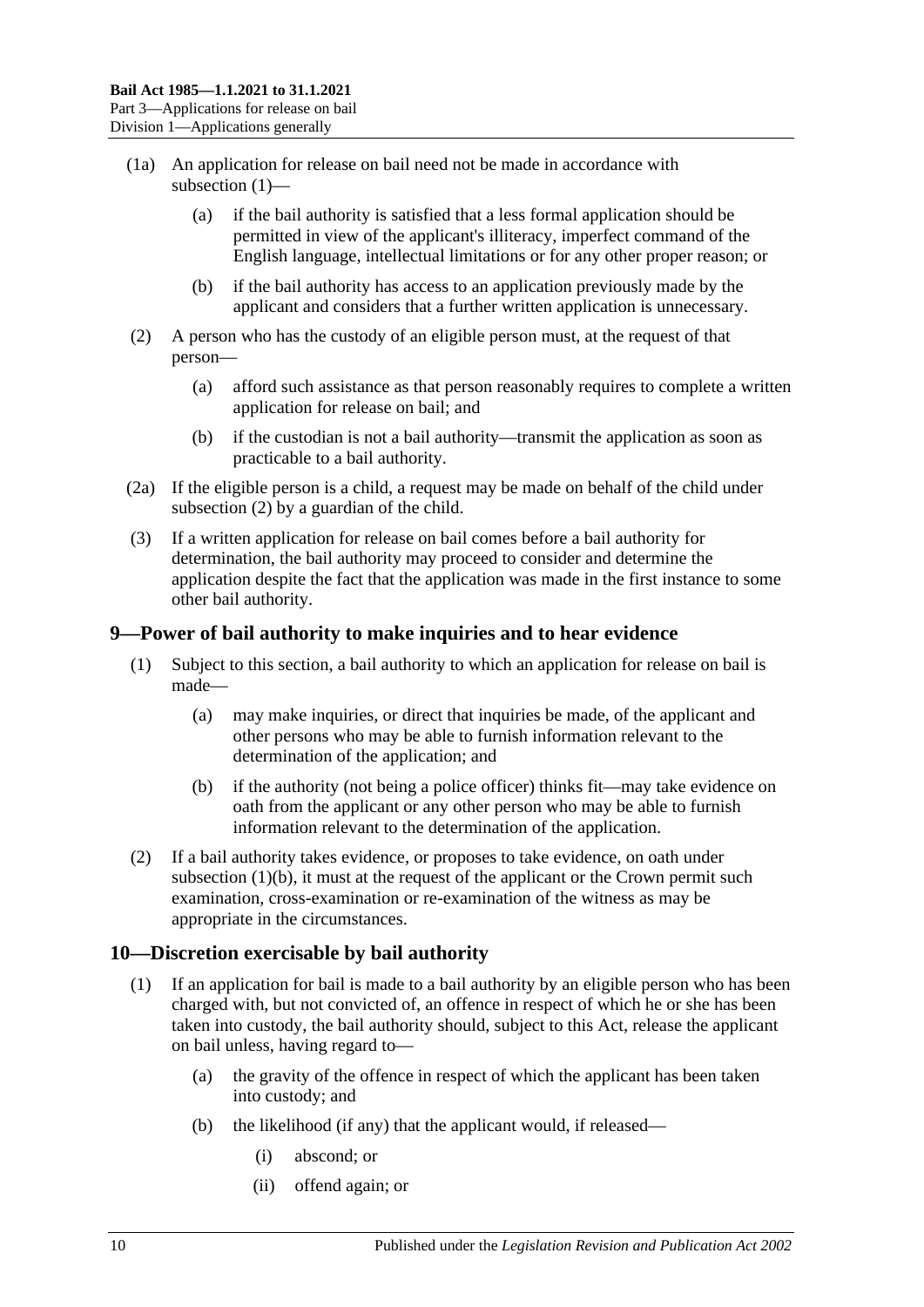- (iii) interfere with evidence, intimidate or suborn witnesses, or hinder police inquiries; or
- (iv) commit a breach of an intervention order under the *[Intervention](http://www.legislation.sa.gov.au/index.aspx?action=legref&type=act&legtitle=Intervention%20Orders%20(Prevention%20of%20Abuse)%20Act%202009)  [Orders \(Prevention of Abuse\) Act](http://www.legislation.sa.gov.au/index.aspx?action=legref&type=act&legtitle=Intervention%20Orders%20(Prevention%20of%20Abuse)%20Act%202009) 2009*; and
- (d) any need that the applicant may have for physical protection; and
- (e) any medical or other care that the applicant may require; and
- (f) any previous occasions on which the applicant may have contravened or failed to comply with a term or condition of a bail agreement; and
- (g) any other relevant matter,

the bail authority considers that the applicant should not be released on bail.

- (2) If the applicant has been convicted of the offence in respect of which he or she has been taken into custody, the bail authority has, subject to this Act, an unfettered discretion as to whether the applicant should be released on bail.
- (3) If the applicant is a person who is appearing or is to appear before a court as a witness in proceedings (other than proceedings relating to an offence for which that person has been charged or convicted), the bail authority should, subject to this Act, release the applicant on bail unless there is a likelihood that the applicant would, if released, abscond.
- (4) Despite the other provisions of this section, if there is a victim of the offence, the bail authority must, in determining whether the applicant should be released on bail, give primary consideration to the need that the victim may have, or perceive, for physical protection from the applicant.

## <span id="page-10-1"></span><span id="page-10-0"></span>**10A—Presumption against bail in certain cases**

- (1) Despite [section](#page-9-1) 10, bail is not to be granted to a prescribed applicant unless the applicant establishes the existence of special circumstances justifying the applicant's release on bail.
- (1a) An applicant who is a serious and organised crime suspect will not be taken to have established that special circumstances exist for the purposes of [subsection](#page-10-1) (1) unless the applicant also establishes, by evidence verified on oath or by affidavit, that he or she has not previously been convicted of—
	- (a) a serious and organised crime offence; or
	- (b) an offence committed in another jurisdiction that would, if committed in this jurisdiction, have been a serious and organised crime offence.
- (2) In this section—

#### *prescribed applicant* means—

- (a) an applicant taken into custody in relation to any of the following offences if committed, or allegedly committed, by the applicant in the course of attempting to escape pursuit by a police officer or attempting to entice a police officer to engage in a pursuit:
	- (i) an offence against section 13 of the *[Criminal Law Consolidation](http://www.legislation.sa.gov.au/index.aspx?action=legref&type=act&legtitle=Criminal%20Law%20Consolidation%20Act%201935)  Act [1935](http://www.legislation.sa.gov.au/index.aspx?action=legref&type=act&legtitle=Criminal%20Law%20Consolidation%20Act%201935)* in which the victim's death was caused by the applicant's use of a motor vehicle;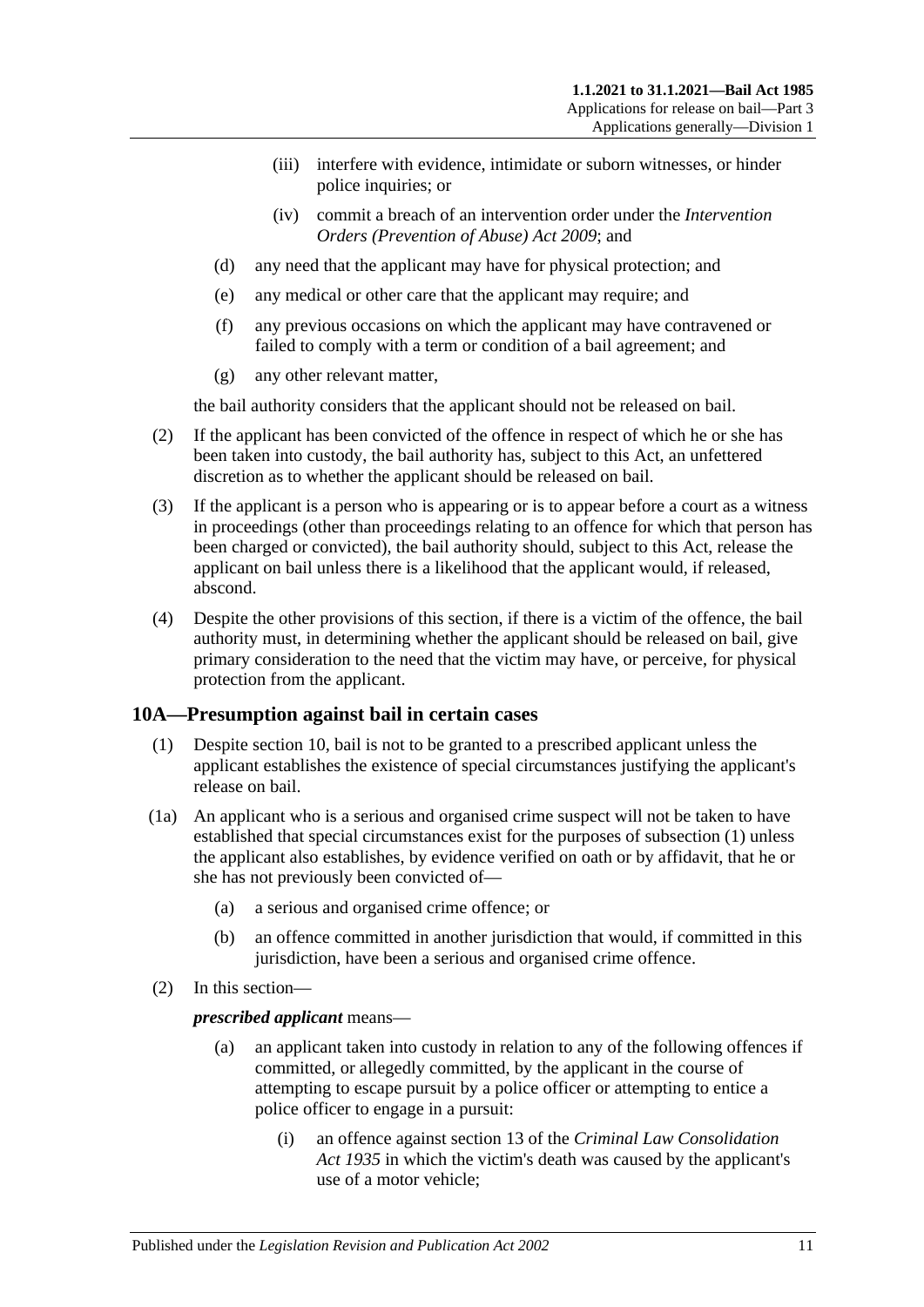- (ii) an offence against section 19A of the *[Criminal Law Consolidation](http://www.legislation.sa.gov.au/index.aspx?action=legref&type=act&legtitle=Criminal%20Law%20Consolidation%20Act%201935)  Act [1935](http://www.legislation.sa.gov.au/index.aspx?action=legref&type=act&legtitle=Criminal%20Law%20Consolidation%20Act%201935)*;
- (iii) an offence against section 29 of the *[Criminal Law Consolidation](http://www.legislation.sa.gov.au/index.aspx?action=legref&type=act&legtitle=Criminal%20Law%20Consolidation%20Act%201935)  Act [1935](http://www.legislation.sa.gov.au/index.aspx?action=legref&type=act&legtitle=Criminal%20Law%20Consolidation%20Act%201935)* if the act or omission constituting the offence was done or made by the applicant in the course of the applicant's use of a motor vehicle; or
- (b) an applicant taken into custody in relation to an offence against [section](#page-20-2) 17 if there is alleged to have been a contravention of, or failure to comply with, a condition of a bail agreement imposed under section  $11(2)(a)(ii)$ ; or
- (ba) an applicant taken into custody in relation to an offence against section 31 of the *[Intervention Orders \(Prevention of Abuse\) Act](http://www.legislation.sa.gov.au/index.aspx?action=legref&type=act&legtitle=Intervention%20Orders%20(Prevention%20of%20Abuse)%20Act%202009) 2009* if the act or omission alleged to constitute the offence involved physical violence or a threat of physical violence; or
- (bb) an applicant who is a serious and organised crime suspect;
- (c) an applicant taken into custody in relation to an offence of contravening or failing to comply with a control order or public safety order issued under the *[Serious and Organised Crime \(Control\) Act](http://www.legislation.sa.gov.au/index.aspx?action=legref&type=act&legtitle=Serious%20and%20Organised%20Crime%20(Control)%20Act%202008) 2008*; or
- (ca) an applicant charged with an aggravated offence involving physical violence or a threat of physical violence if an aggravating circumstance of the offence is that, at the time of the alleged offence, the applicant is alleged to have contravened an intervention order of a court and the offence lay within the range of conduct that the intervention order was designed to prevent; or
- (d) an applicant taken into custody in relation to an offence against any of the following provisions of the *[Criminal Law Consolidation Act](http://www.legislation.sa.gov.au/index.aspx?action=legref&type=act&legtitle=Criminal%20Law%20Consolidation%20Act%201935) 1935*:
	- (i) section 20A;
	- (ii) section 85B;
	- (iii) section 172;
	- (iv) section 248;
	- (v) section 250; or
- (e) an applicant taken into custody in relation to a serious firearm offence (within the meaning of Part 3 Division 3 of the *[Sentencing Act](http://www.legislation.sa.gov.au/index.aspx?action=legref&type=act&legtitle=Sentencing%20Act%202017) 2017*); or
- (f) an applicant taken into custody in relation to both—
	- (i) a serious drug offence (within the meaning of section 34 of the *[Controlled Substances Act](http://www.legislation.sa.gov.au/index.aspx?action=legref&type=act&legtitle=Controlled%20Substances%20Act%201984) 1984*); and
	- (ii) a serious offence against the person (within the meaning of section 74EA of the *[Summary Offences Act](http://www.legislation.sa.gov.au/index.aspx?action=legref&type=act&legtitle=Summary%20Offences%20Act%201953) 1953*); or
- (g) an applicant who is a terror suspect.

#### <span id="page-11-1"></span><span id="page-11-0"></span>**11—Conditions of bail**

- <span id="page-11-2"></span>(1) Subject to this Act, every grant of bail is subject to the following conditions:
	- (a) a condition prohibiting the applicant from possessing a firearm, ammunition or any part of a firearm;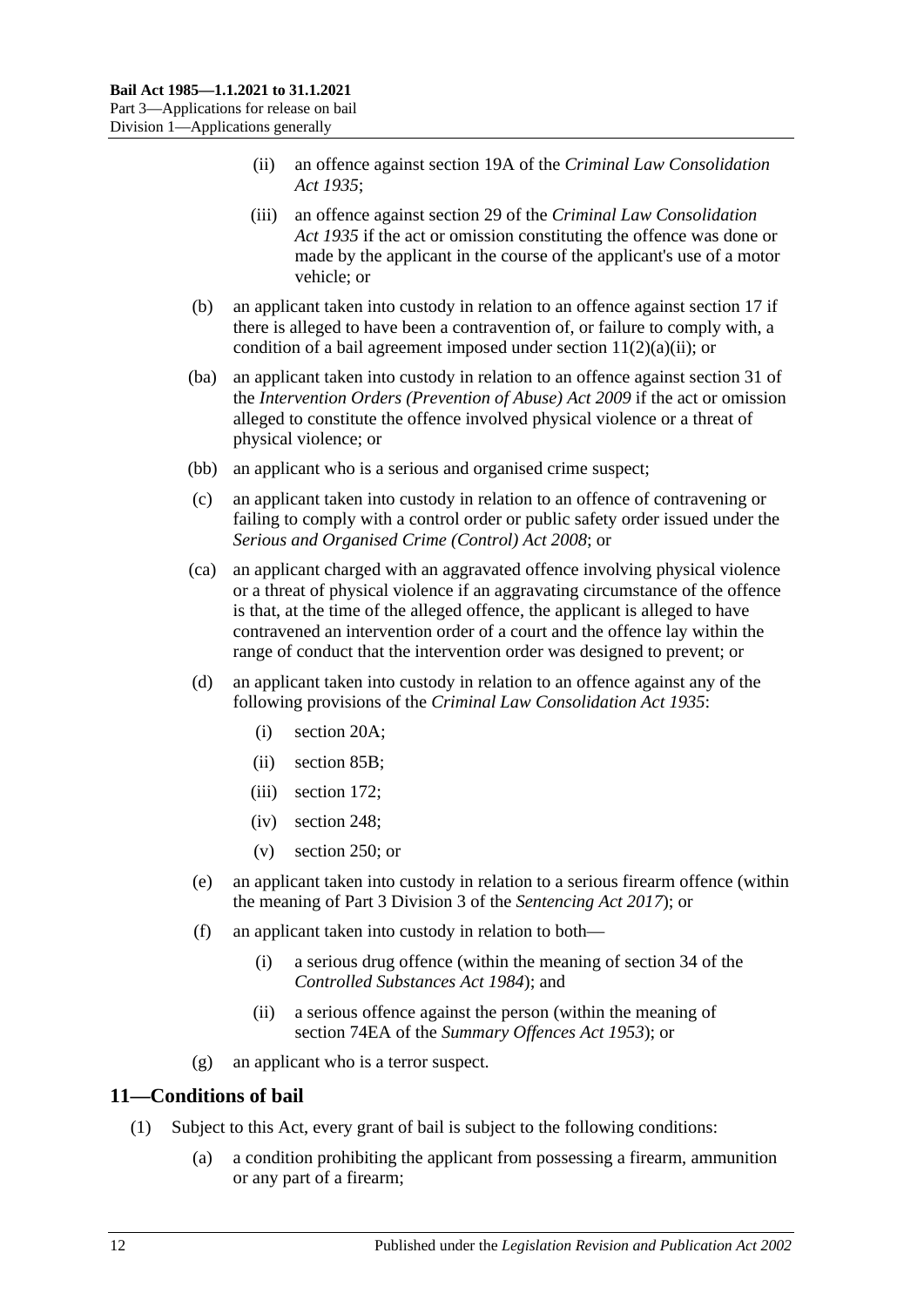- (b) a condition requiring the applicant to submit to such tests (including testing without notice) for gunshot residue as may be reasonably required by the bail authority, or a person or class of persons or body specified by the bail authority.
- <span id="page-12-1"></span>(1a) A bail authority may only vary or revoke the conditions imposed by [subsection](#page-11-1) (1) if the bail authority is satisfied that—
	- (a) there are cogent reasons to do so; and
	- (b) the possession of a firearm, ammunition or part of a firearm by the person to whom the bail agreement relates does not represent an undue risk to the safety of the public.
- (1b) A bail authority that is a court can only be satisfied of the matters referred to in [subsection](#page-12-1) (1a) by evidence given on oath.
- (1c) If a bail authority varies or revokes a condition imposed by [subsection](#page-11-1) (1), the bail authority must make a written record of the reasons for its decision.
- (1d) Subject to this section, a bail authority may impose 1 or more of the conditions referred to in [subsection](#page-12-2) (2).
- <span id="page-12-4"></span><span id="page-12-3"></span><span id="page-12-2"></span><span id="page-12-0"></span>(2) The conditions that may be imposed in relation to the grant of bail are as follows:
	- (a) that the applicant agree—
		- (i) to reside at a specified address; or
		- (ia) to reside at a specified address and to remain at that place of residence while on bail, not leaving it except for one of the following purposes:
			- (A) remunerated employment; or
			- (B) necessary medical or dental treatment for the applicant; or
			- (C) averting or minimising a serious risk of death or injury (whether to the applicant or some other person); or
			- (D) any other purpose approved by a community corrections officer; or
		- (ii) if there is a victim of the offence in respect of which the applicant has been charged—to comply with such conditions relating to the physical protection of the victim that the authority considers should apply to the applicant while on bail; or
		- (iii) to be under the supervision of a community corrections officer and to obey the lawful directions of the officer; or
		- (iv) to report to the police at a specified place and at specified times; or
		- (v) to surrender any passport that the applicant may possess; or
		- (vi) to comply with any other condition as to the applicant's conduct that the authority considers should apply while on bail;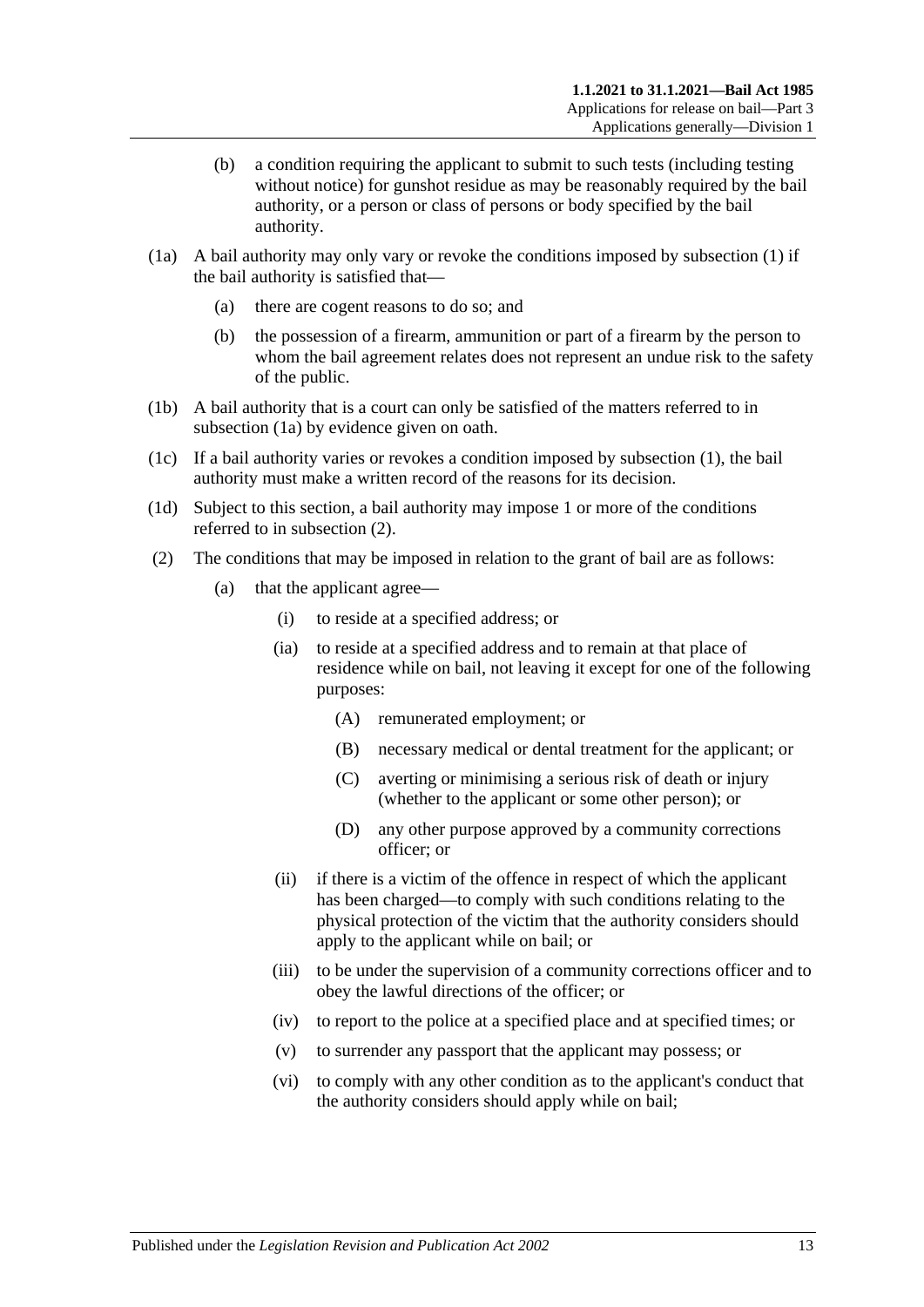- (b) that the applicant provide the bail authority with written assurances from a stipulated number of persons, who are acceptable to the bail authority, that they are acquainted with the applicant and are confident that the applicant will comply with the terms and conditions of a bail agreement;
- <span id="page-13-0"></span>(c) that the applicant agree to forfeit to the Crown a sum of money (to be stipulated in the bail agreement) if the applicant fails, without proper excuse, to comply with a term or condition of the bail agreement;
- (d) that the applicant provide security of a specified amount or value to secure payment of a monetary forfeiture agreed to under [paragraph](#page-13-0) (c);
- (e) that the applicant obtain specified guarantees, or guarantees of a specified nature;
- (f) that a guarantor provide security of a specified amount or value to secure payment of a stipulated monetary forfeiture.
- <span id="page-13-1"></span>(2aa) If the applicant is a serious and organised crime suspect, any grant of bail to the applicant—
	- (a) must be made subject to the following conditions:
		- (i) a condition that the applicant agree to reside at a specified address and to remain at that place of residence while on bail, not leaving it except for 1 of the following purposes:
			- (A) necessary medical or dental treatment for the applicant;
			- (B) averting or minimising a serious risk of death or injury (whether to the applicant or some other person);
			- (C) any other purpose approved by the Chief Executive Officer;
		- (ii) a condition that the applicant agree to be fitted with a device of a kind approved by the Chief Executive Officer for the purpose of monitoring compliance with the condition referred to in [subparagraph](#page-13-1) (i) and to comply with all reasonable directions of the Chief Executive Officer in relation to the device;
		- (iii) a condition that the applicant agree to not communicate with any person other than specified persons, or persons of a specified class or of a class prescribed by regulation;
		- (iv) a condition that the applicant agree to only use for communication purposes, or be in possession of, such telephones, mobile phones, computers or other communication devices as may be specified; and
	- (b) may not be made subject to the condition referred to in [subsection](#page-12-3)  $(2)(a)(ia)$ (but the bail authority may, subject to this section, impose any other condition referred to in [subsection](#page-12-2) (2)).
- <span id="page-13-2"></span>(2ab) If the applicant is a class 1 or class 2 offence suspect, any grant of bail to the applicant must, subject to this section, be made subject to the following conditions:
	- (a) a condition that the applicant agrees not to engage in child-related work;
	- (b) a condition that the applicant agrees not to apply for child-related work.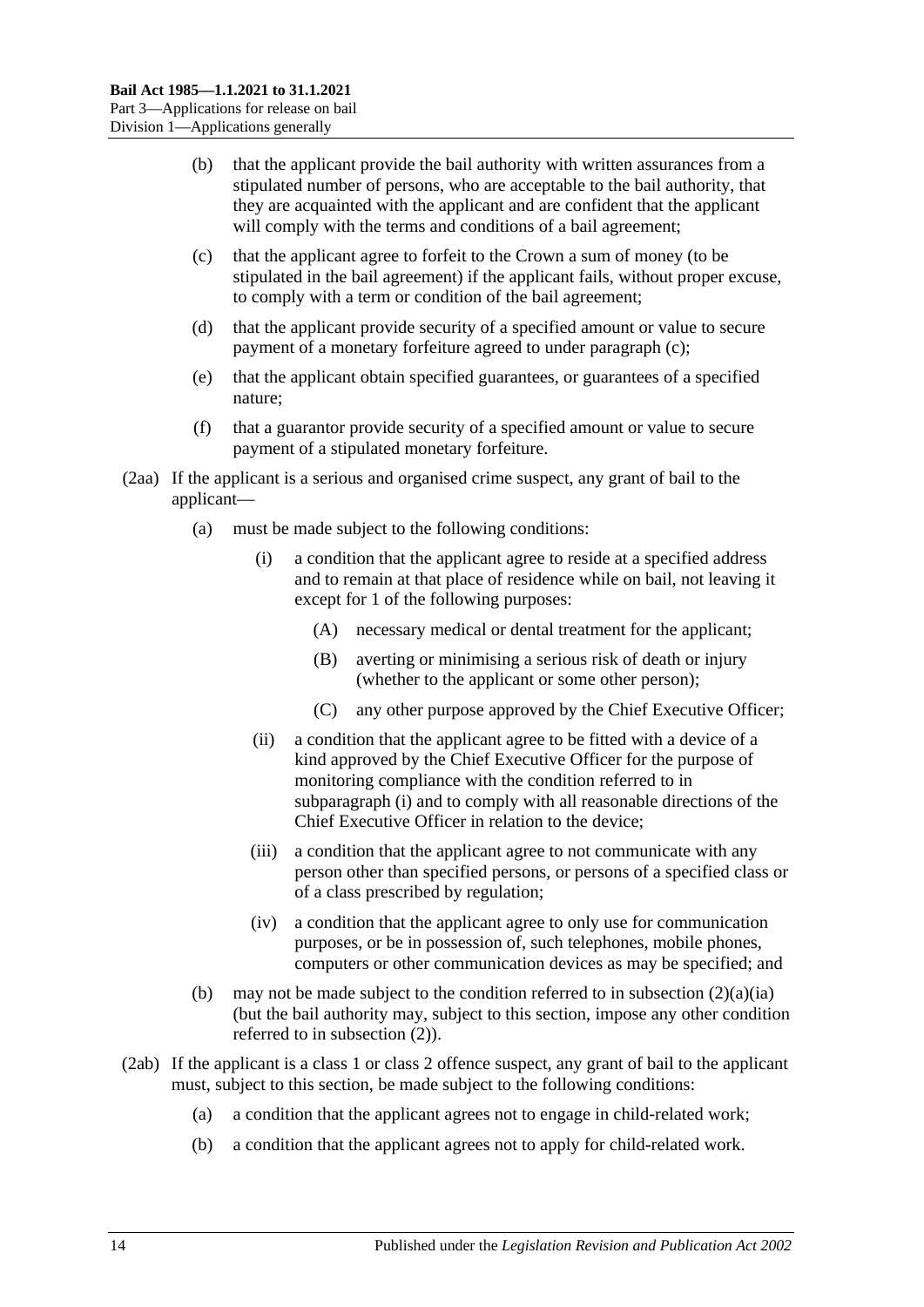- (2ac) A bail authority may only vary or revoke conditions imposed in accordance with [subsection](#page-13-2) (2ab) if the bail authority is satisfied that—
	- (a) there are cogent reasons to do so; and
	- (b) the applicant engaging in child-related work will not pose a risk to the safety and well being of children.
- (2ad) If a bail authority varies or revokes a condition imposed by [subsection](#page-13-2) (2ab), the bail authority must make a written record of the reasons for its decision.
- (2a) In deciding on the conditions to be imposed in relation to a grant of bail, a bail authority should give special consideration to any submissions made by the Crown on behalf of a victim of the alleged offence.
- (3) A bail authority should not impose a condition under [subsection](#page-12-3)  $(2)(a)(ia)$  or [\(iii\)](#page-12-4) except on the application, or with the consent, of the Crown.
- (3a) Before a bail authority imposes a condition under [subsection](#page-12-3)  $(2)(a)(ia)$  or  $(2aa)(a)(i)$ , the bail authority should obtain a report (whether oral or in writing) from the Crown on
	- (a) in the case of a condition under [subsection](#page-12-3)  $(2)(a)(ia)$ —the appropriateness of such a condition being imposed in the applicant's case; or
	- (b) in the case of a condition under [subsection](#page-13-1)  $(2aa)(a)(i)$ —whether the place of residence proposed to be specified in the condition is appropriate in the applicant's case.
- (4) A condition (other than a condition as to the conduct of the applicant while on bail) must not be imposed under this section unless the condition is, in the opinion of the bail authority, reasonably necessary to ensure that the applicant complies with the bail agreement.
- (5) A financial condition must not be imposed under this section unless the bail authority is of the opinion that the object of ensuring that the applicant complies with the bail agreement cannot be properly secured by a non-financial condition or combination of non-financial conditions.
- (6) It is a condition of every bail agreement that the person released under the agreement will not leave the State for any reason—
	- (a) if the person is under the supervision of a community corrections officer—without the permission of the Chief Executive (or his or her nominee) of the administrative unit of which the community corrections officer is an officer or employee;
	- (c) in any other case—without the permission of—
		- (i) a judge or magistrate; or
		- (ii) a police officer who is—
			- (A) of or above the rank of sergeant; or
			- (B) the responsible officer for a police station.
- (7) A condition imposed under this section must be stipulated in the bail agreement.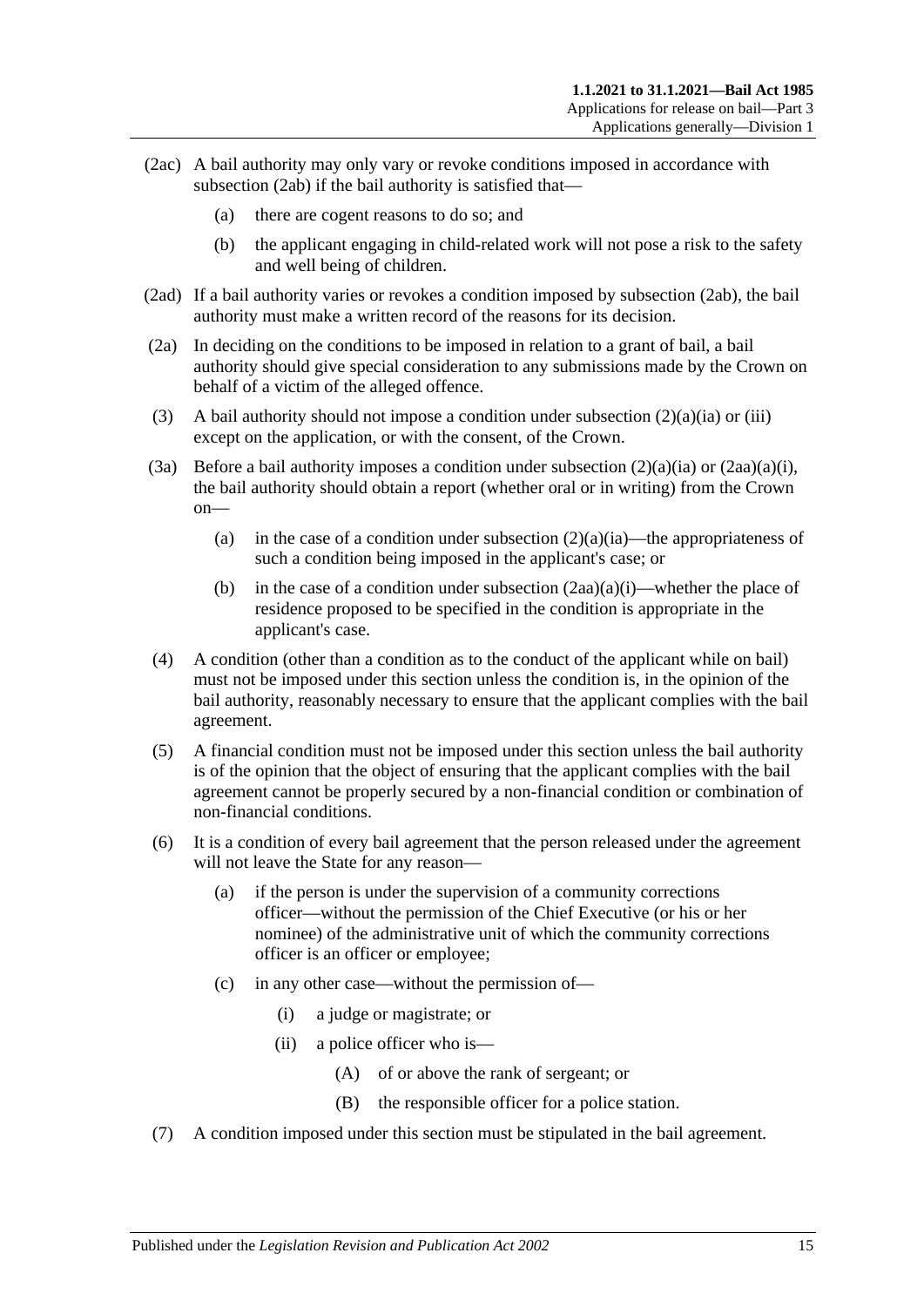- <span id="page-15-0"></span>(7a) If it is a condition of a bail agreement that the person released under the agreement will remain at a particular place of residence, a police officer or a community corrections officer authorised by the Minister for the purpose may enter the residence at any time for the purpose of ascertaining whether or not the person is complying with the condition.
- (7b) A person must not hinder a person referred to in [subsection](#page-15-0) (7a) in the exercise of powers under that subsection.

Maximum penalty: \$2 500.

- (8) If it is a condition of a bail agreement that the person released under the agreement will be under the supervision of a community corrections officer and obey the lawful directions of that officer, the officer to whom the person is assigned for supervision may give reasonable directions—
	- (a) requiring that person to report to the officer on a regular basis; or
	- (b) requiring that person to notify the officer of any change in the person's place of residence, or in the person's employment; or
	- (c) on any other matter stipulated by the bail authority.
- <span id="page-15-1"></span> $(9)$  If—
	- (a) a bail authority imposes a condition under this section; but
	- (b) the applicant remains in custody because the condition is not fulfilled,

the applicant must (if he or she is not sooner released) be brought back before a bail authority for a review of the condition as soon as reasonably practicable and, in any event, within five working days after the condition is imposed.

- (10) A bail authority may, on a review of a condition under [subsection](#page-15-1) (9)—
	- (a) confirm, vary or revoke the condition; and
	- (d) impose any other condition under this section that the bail authority thinks fit.
- (11) If a bail authority imposes a condition requiring a person—
	- (a) to remain at a particular place of residence while on bail; or
	- (b) to be under the supervision of a community corrections officer,

the bail authority must ensure that a copy of the bail agreement is furnished to the relevant responsible Minister.

- (12) A condition of bail may relate to a place or circumstances outside the State.
- (13) In this section—

*child-related work* has the same meaning as in the *[Child Sex Offenders Registration](http://www.legislation.sa.gov.au/index.aspx?action=legref&type=act&legtitle=Child%20Sex%20Offenders%20Registration%20Act%202006)  Act [2006](http://www.legislation.sa.gov.au/index.aspx?action=legref&type=act&legtitle=Child%20Sex%20Offenders%20Registration%20Act%202006)*;

*class 1 offence suspect* means a person who has been charged with a class 1 offence (within the meaning of the *[Child Sex Offenders Registration Act](http://www.legislation.sa.gov.au/index.aspx?action=legref&type=act&legtitle=Child%20Sex%20Offenders%20Registration%20Act%202006) 2006*);

*class 2 offence suspect* means a person who has been charged with a class 2 offence (within the meaning of the *[Child Sex Offenders Registration Act](http://www.legislation.sa.gov.au/index.aspx?action=legref&type=act&legtitle=Child%20Sex%20Offenders%20Registration%20Act%202006) 2006*).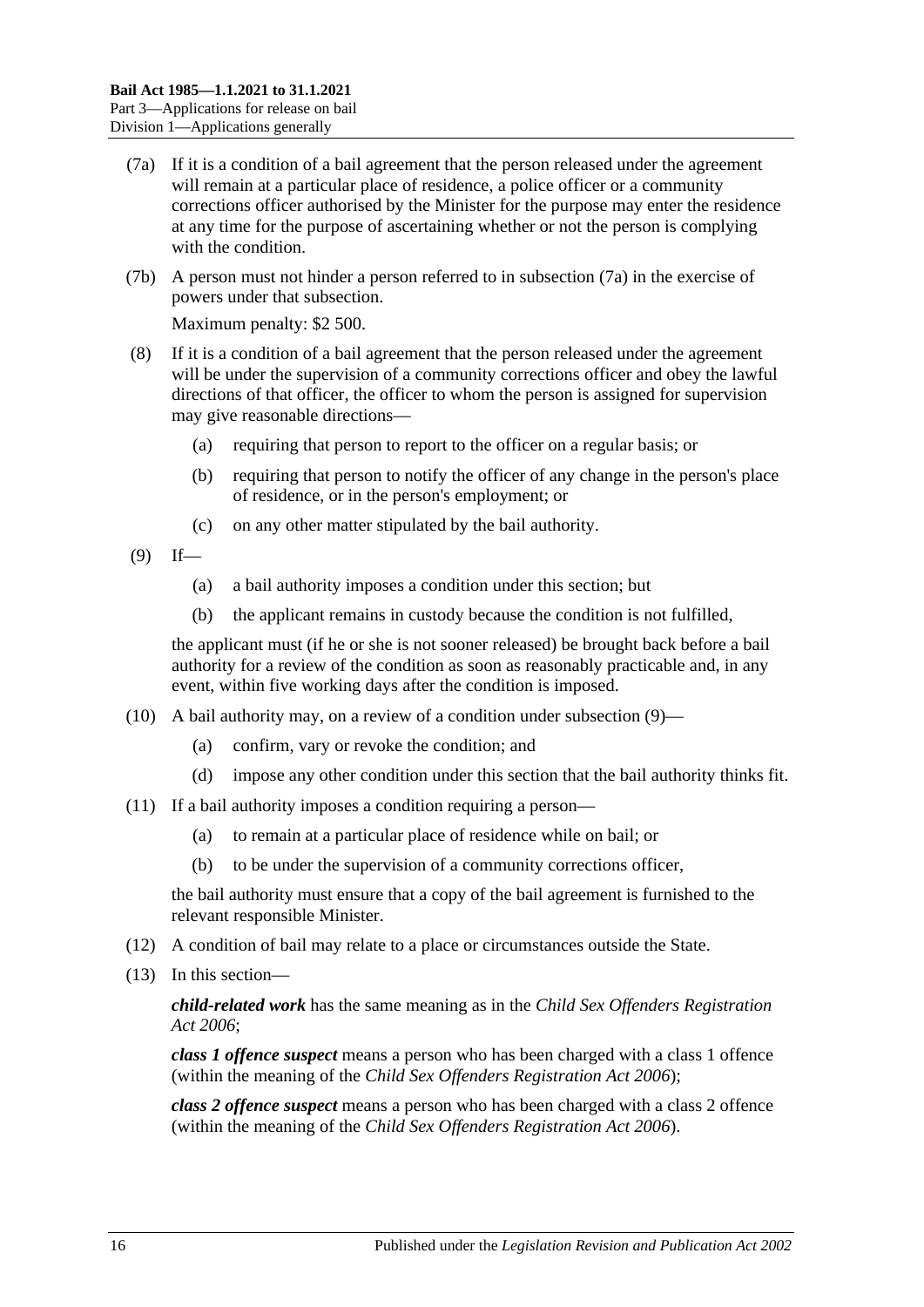## <span id="page-16-4"></span><span id="page-16-0"></span>**11A—Bail authority may direct person to surrender firearm etc**

- (1) A bail authority may, in relation to a grant of bail that is subject to the condition imposed by section  $11(1)(a)$ , direct the person to whom the grant of bail relates to surrender as soon as reasonably practicable at a police station specified by the bail authority any firearm, ammunition or part of a firearm owned or possessed by the person.
- (2) A person who refuses or fails to comply with a direction under [subsection](#page-16-4) (1) is guilty of an offence.

Maximum penalty: \$10 000 or imprisonment for 2 years.

- (3) No criminal liability attaches to a person to the extent that he or she is complying with a direction under this section.
- (4) The Commissioner of Police must deal with any surrendered firearm, ammunition or part of a firearm in accordance with the scheme set out in the regulations.
- (5) No compensation is payable by the Crown in respect of the exercise of a power or function under this section.
- (6) The regulations may provide for the payment, recovery or waiver of fees in respect of this section.

#### <span id="page-16-1"></span>**12—Refusal of application**

- (1) If a bail authority decides to refuse an application for release on bail, the bail authority must make a written record of the reasons for its decision.
- (2) The refusal of an application for release on bail does not preclude further applications.

## <span id="page-16-2"></span>**Division 2—Procedure on arrest**

#### <span id="page-16-3"></span>**13—Procedure on arrest**

- (1) If a police officer arrests a person who is, on arrest, eligible to apply for release on bail, the police officer must—
	- (a) as soon as reasonably practicable after delivering the arrested person to a police station or designated police facility after making the arrest, take reasonable steps to ensure that the arrested person (and, if the arrested person is a child, any guardian who is present) understands that the arrested person is entitled to apply for release on bail under this Act; and
	- (b) ensure that the arrested person (and, if the arrested person is a child, any guardian who is present) receives—
		- (i) a written statement, in the prescribed form, explaining how, and to what authorities, an application for release on bail may be made under this Act; and
		- (ii) the appropriate form for making an application for release on bail.
- (2) An eligible person who is a child who has applied unsuccessfully to a police officer for release on bail must, if the child or a guardian so requests, be brought before the Youth Court as soon as practicable for the purpose of making an application for release on bail.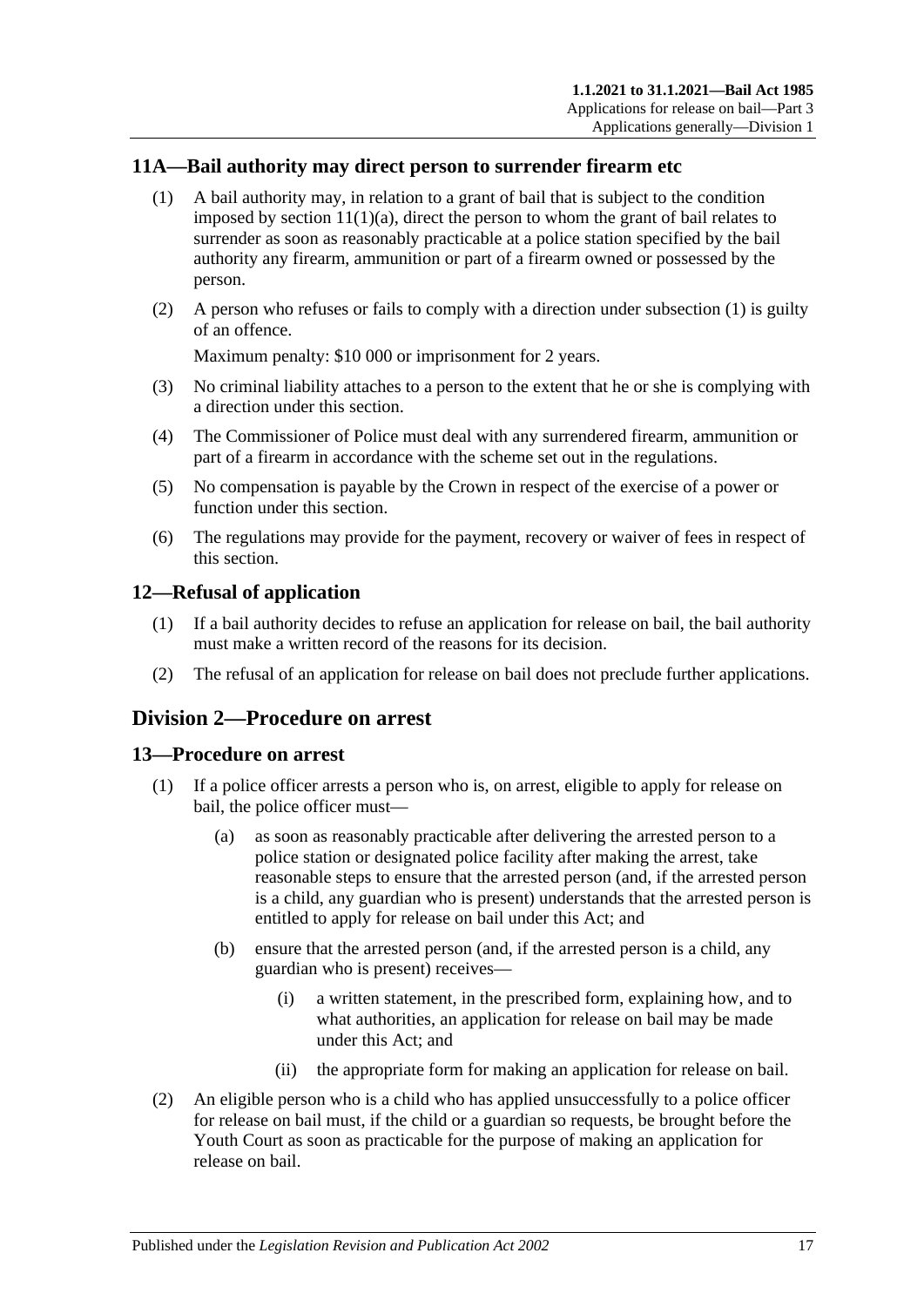- <span id="page-17-2"></span>(3) An eligible person who has been arrested on a charge of an offence must, if not released beforehand, be brought before the appropriate authority on the charge in relation to which he or she was arrested as soon as reasonably practicable but, in any event, not later than 4 pm on the next working day following the day of arrest.
- (4) The appropriate authority before whom a person is brought under [subsection](#page-17-2) (3) must inquire as to whether that person wants to apply for release on bail and, if the person answers in the affirmative, the authority must afford the person a reasonable opportunity to apply for release on bail.
- (5) For the purposes of this section, an eligible person may be brought before the Youth Court or the Magistrates Court—
	- (a) in person or by video link; or
	- (b) if the person is in custody in a police station or designated police facility that is situated in a remote area and there is no video link available—by audio link.
- (6) In this section—

*appropriate authority* means—

- (a) in relation to a child—the Youth Court; and
- (b) in any other case—the Magistrates Court;

*remote area*, in relation to the situation of a police station or designated police facility, means—

- (a) 200 kilometres or more; or
- (b) if some other distance is prescribed by the regulations for the purposes of this definition—that distance,

from the nearest Youth Court or Magistrates Court (as the case requires);

*Youth Court* means the Youth Court of South Australia.

# <span id="page-17-0"></span>**Part 4—Review of decisions of bail authorities**

## <span id="page-17-1"></span>**14—Review of decisions of bail authorities**

- (1) A decision of a bail authority (not being the Supreme Court) is subject to review under this section.
- (2) A review may be carried out under this section on the application of the Crown, the person applying for release on bail or, if the person applying for release on bail is a child, the child or a guardian of the child—
	- (a) by the Supreme Court; or
	- (b) if the decision subject to review is a decision of a police officer or a court constituted of justices—by a magistrate.
- (3) On a review, the reviewing authority will reconsider the application for release on bail and may make any decision on that application that should, in the opinion of the reviewing authority, have been made in the first instance.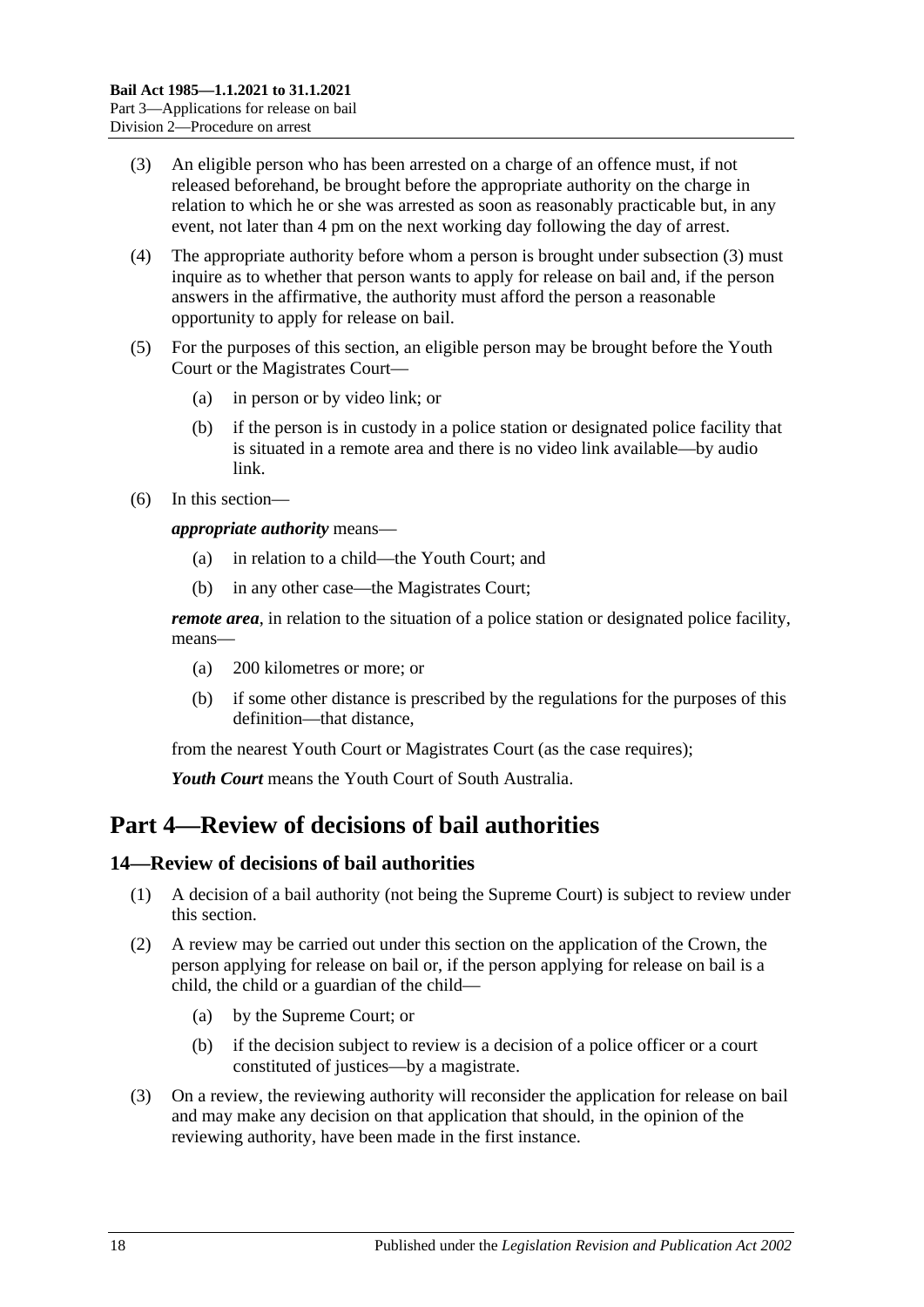- (4) If an application for review of a decision of a bail authority is made, the bail authority must furnish the reviewing authority with any documentary or other material in its possession that may be relevant to the review.
- (5) The reviewing authority must hear and determine an application under this section as expeditiously as possible.

## <span id="page-18-1"></span><span id="page-18-0"></span>**15—Telephone review**

- (1) Subject to this section, if—
	- (a) an arrested person makes an application for release on bail to a police officer or a court constituted of justices; and
	- (b) the person is dissatisfied with the decision made on the application; and
	- (c) there is no magistrate in the vicinity immediately available to review the decision,

the police officer or justices who made the decision must, on the written application of the person, contact a magistrate by telephone for the purpose of having the decision reviewed.

- (2) [Subsection](#page-18-1) (1) does not apply to the following persons who have been arrested who are dissatisfied with the decision made on the person's application for release on bail:
	- (a) an arrested person (other than a child) who is dissatisfied with a decision made on application to a police officer on arrest who can be brought before the Magistrates Court constituted of a magistrate by not later than 4 pm on the next day following the day of arrest;
	- (b) an arrested person (other than a child) who is a prescribed applicant within the meaning of [section](#page-10-0) 10A who is dissatisfied with the decision made on application to a police officer on arrest.
- (3) If the arrested person is a child, the written application under [subsection](#page-18-1) (1) may be made on behalf of the child by a guardian of the child.
- (4) If, in relation to the original application for bail, compliance with [section](#page-8-3) 8(1) was not required under [section](#page-9-2) 8(1a) in that the application was not required in writing, the application for a telephone review under [subsection](#page-18-1) (1) may be made orally.
- (5) If the police officer who made the decision is not immediately available to contact a magistrate, contact must be made by another police officer of or above the rank of sergeant or the responsible officer for the police station.
- (6) If a magistrate is contacted under [subsection](#page-18-1) (1), the following provisions apply:
	- (a) the magistrate must make such inquiries as the magistrate thinks necessary to satisfy himself or herself of the genuineness of the application for review;
	- (b) the police officer or justices who made the telephone contact must explain to the magistrate—
		- (i) the circumstances of the application for bail; and
		- (ii) the nature of the decision made on the application; and
		- (iii) the reasons for that decision;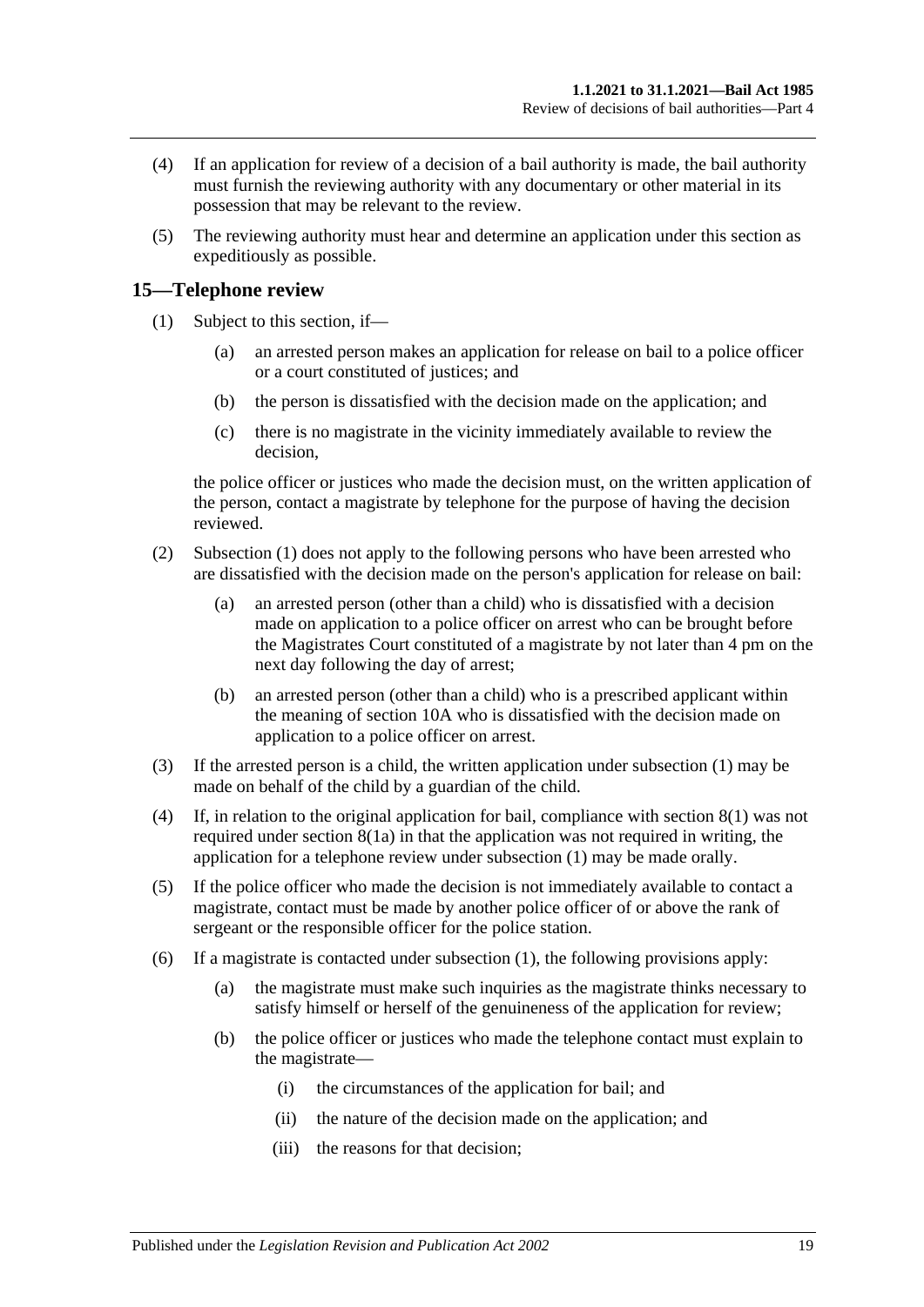- (c) the magistrate must then speak with the person who applied for bail or any legal practitioner representing or assisting that person, and any other person who may be present and who may, in the opinion of the magistrate, assist in explaining the circumstances of the particular case for the purpose of ensuring that the magistrate is fully informed—
	- (i) of the grounds and circumstances of the application for bail; and
	- (ii) of the reasons for the applicant's dissatisfaction with the decision taken on the application; and
	- (iii) if the applicant is a child—of the circumstances of the child;
- (d) if the decision that is the subject of the review was made by justices—the magistrate must then speak with—
	- (i) if the police officer who appeared before the justices and opposed the application for bail is present and wishes to speak in relation to the application for review—the police officer; or
	- (ii) if that police officer is not immediately available—another police officer who is present and wishes to speak in relation to the application for review;
- (e) the magistrate must then advise the police officer or justices who made the telephone contact of the decision on review, and bail must then be granted or refused in accordance with that decision.
- (7) For the purposes of subsection (2), an arrested person can be brought before the Magistrates Court—
	- (a) in person or by video link; or
	- (b) if the person is in custody in a police station or designated police facility that is situated in a remote area and there is no video link available—by audio link.
- (8) In this section—

*remote area*, in relation to the situation of a police station or designated police facility, means—

- (a) 200 kilometres or more; or
- (b) if some other distance is prescribed by the regulations for the purposes of this definition—that distance,

from the nearest Magistrates Court.

#### <span id="page-19-0"></span>**15A—Review of magistrate's decision by Supreme Court**

- (1) Subject to this section, a decision of a magistrate on a review of a decision of a bail authority is subject to review by the Supreme Court.
- (2) A review may be carried out under this section on the application of the Crown, the person applying for release on bail or, if the person applying for release on bail is a child, the child or a guardian of the child.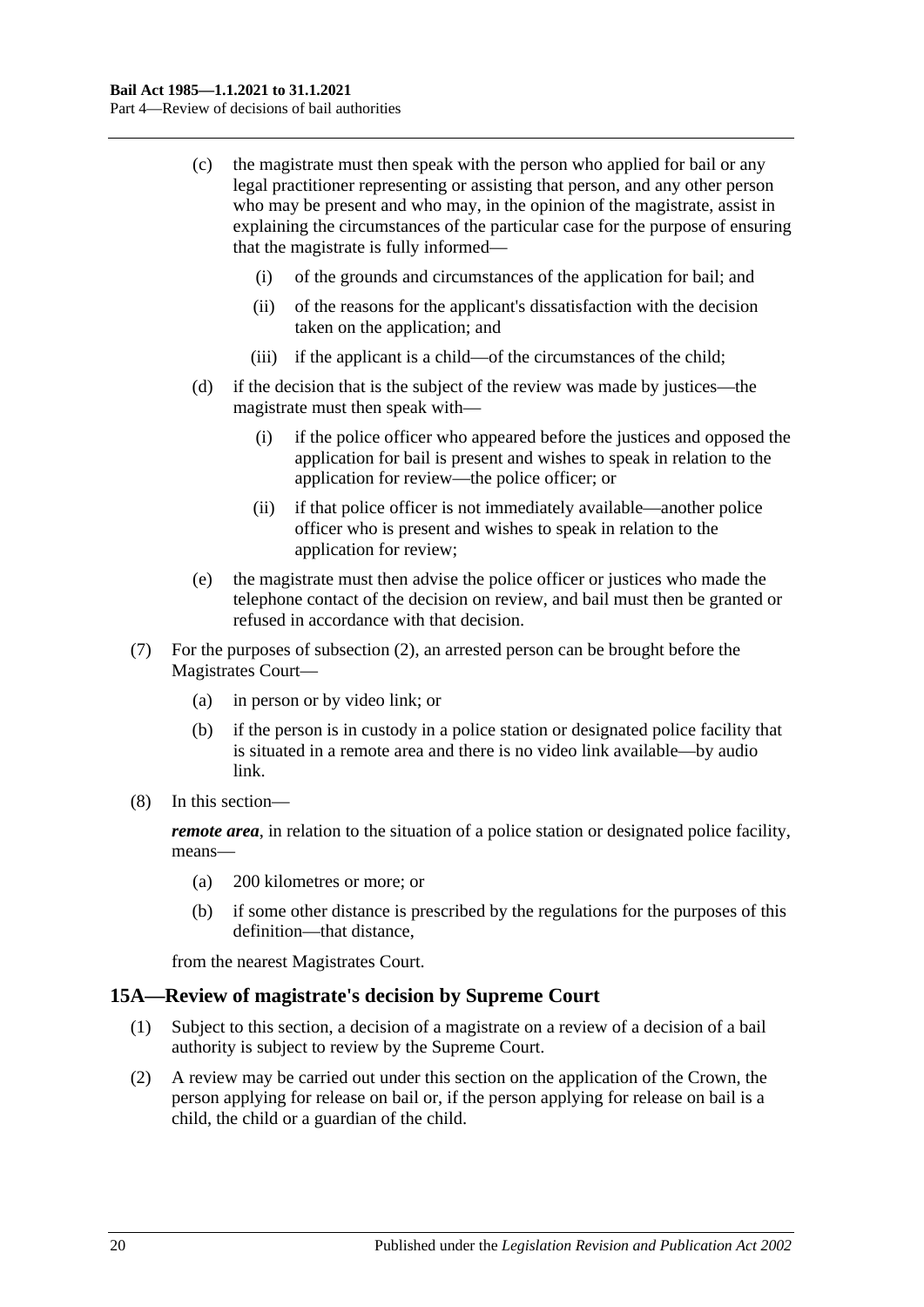(3) A review under this section may only occur with the permission of the Supreme Court (which should only be granted if it appears that there may have been some error of law or fact).

## <span id="page-20-0"></span>**16—Stay of release on application for review**

- (1) Despite any other provision of this Act, if—
	- $(a)$
- (i) a bail authority decides to release a person on bail; or
- (ii) on a review by a magistrate of a decision of a bail authority, the magistrate decides to release a person on bail; and
- (b) a police officer or counsel on behalf of the Crown immediately indicates that an application for review of the decision will be made under this Part,

the release must be deferred.

- <span id="page-20-3"></span>(2) The period of deferral ends—
	- (a) if an application for a review is to be made—
		- (i) if the reviewing authority is satisfied that there is proper reason to fix a period longer than 72 hours for the period of deferral—at the end of the fixed period; or
		- (ii) in any other case—
			- (A) on the completion of the review; or
			- (B) when 72 hours elapses,

whichever occurs first; or

- (b) if the Crown does not intend to proceed with the review—
	- (i) when the notice of discontinuance is filed on behalf of the Crown with the bail authority; or
	- (ii) when 72 hours elapses,

whichever occurs first.

- (3) If a person is released on bail under [subsection](#page-20-3) (2) (other than on the completion of a review), the conditions of bail are those that would have applied had the person's release not been deferred.
- (4) In this section—

*reviewing authority* means a magistrate or the Supreme Court, as the case may be.

# <span id="page-20-1"></span>**Part 5—Enforcement and termination of bail**

## <span id="page-20-2"></span>**17—Non-compliance with bail agreement constitutes offence**

(1) A person who, without reasonable excuse, contravenes or fails to comply with a term or condition of a bail agreement is guilty of an offence. Maximum penalty: \$10 000 or imprisonment for 2 years.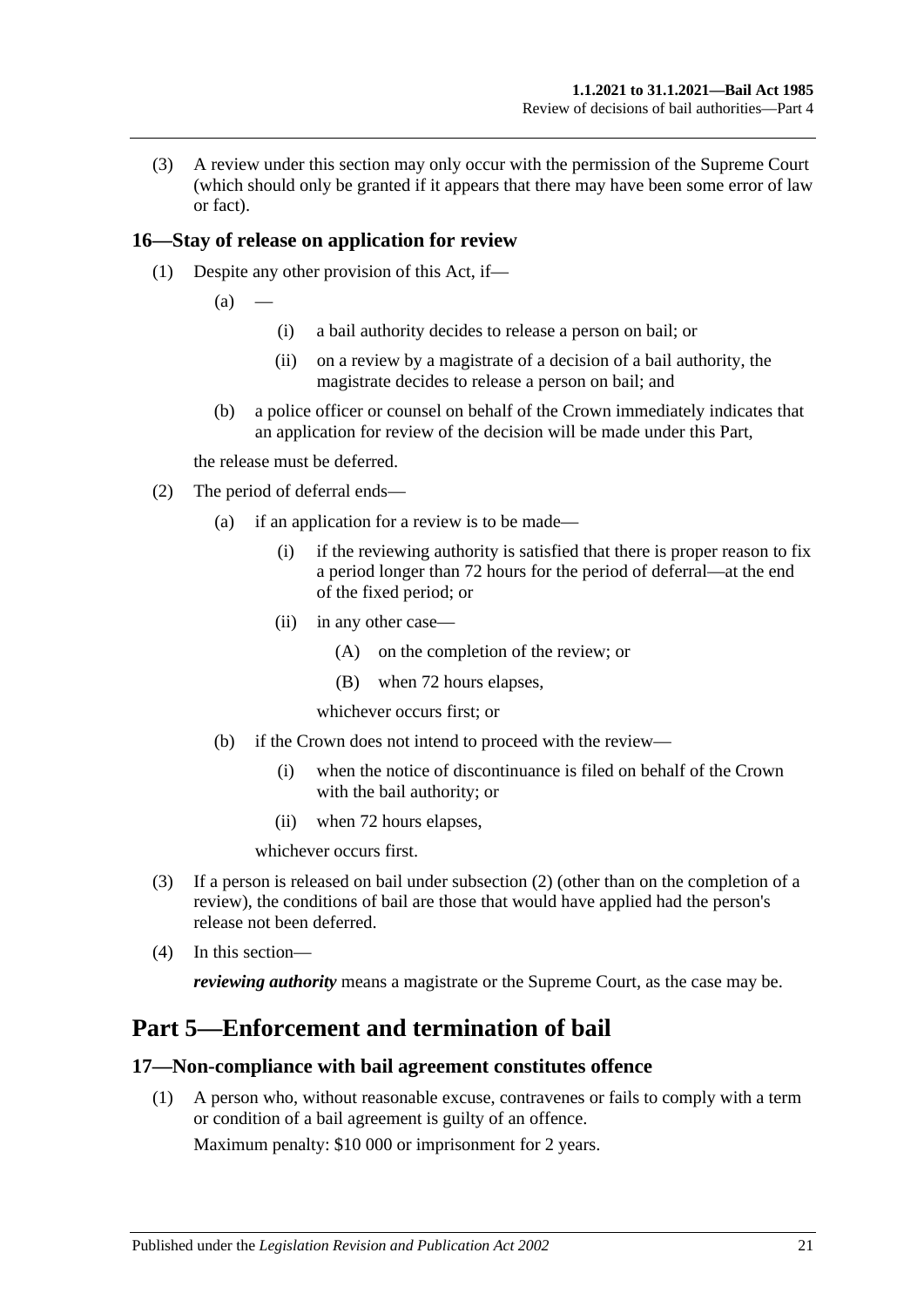- (2) A penalty imposed under this section must not exceed the maximum penalty that may be imposed for the principal offence.
- (3) A penalty imposed under this section is in addition to any pecuniary forfeiture that the convicted person suffers or may suffer in consequence of the offence.
- (4) A reference in this section to the principal offence is a reference to—
	- (a) the offence with which the person released on bail was charged; or
	- (b) if that person was charged with a number of offences—that one of the offences that attracts the highest penalty.

## <span id="page-21-0"></span>**17A—Guarantor must inform member of police force if person fails to comply with bail agreement**

If a guarantor knows, or has reasonable cause to suspect, that the person released under the bail agreement has failed to comply with a term or condition of the agreement in relation to which his or her guarantee has been given, the guarantor must take reasonable steps to inform a police officer that the failure has, or may have, occurred.

Maximum penalty: \$1 250.

## <span id="page-21-1"></span>**18—Arrest of eligible person on non-compliance with bail agreement**

- (1) If it appears to a court or justice that a person released on bail has contravened or failed to comply with a term or condition of a bail agreement, it may, if it appears necessary or desirable to do so, issue a warrant for the person's arrest.
- <span id="page-21-3"></span>(2) A police officer may arrest without warrant a person released on bail if he or she has reasonable grounds for believing that the person—
	- (a) intends to abscond; or
	- (b) is contravening or failing to comply with a bail agreement; or
	- (c) has contravened or failed to comply with a bail agreement.
- (3) A person who is arrested without warrant pursuant to [subsection](#page-21-3) (2) must, after being delivered into custody at a police station or designated police facility, be brought as soon as practicable before—
	- (a) the court before which the person is bound to appear; or
	- (b) the Magistrates Court.
- <span id="page-21-4"></span>(4) On the arrest of a person to whom this section applies, the bail agreement of that person is taken to be revoked.
- (5) [Subsection](#page-21-4) (4) ceases to apply to the person arrested if that person is later released unconditionally.

#### <span id="page-21-5"></span><span id="page-21-2"></span>**19—Estreatment**

- (1) If a person who has been released under a bail agreement contravenes or fails to comply with a term or condition of the agreement—
	- (a) the court before which that person is bound to appear; or
	- (b) the Magistrates Court,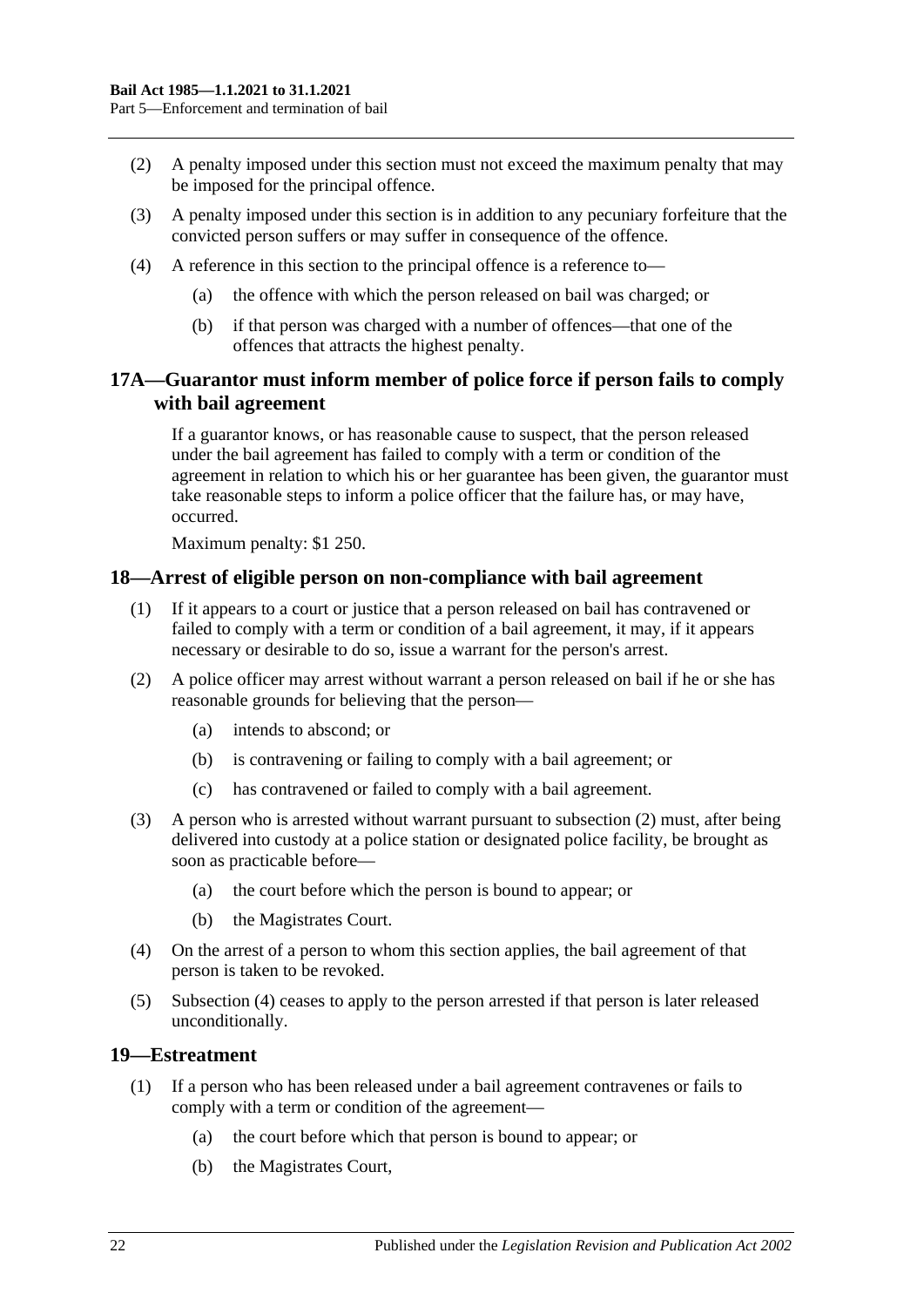may, on the application of the Crown or on its own initiative, order that a pecuniary forfeiture stipulated in a bail agreement or a guarantee be carried into effect.

- (2) An order for pecuniary forfeiture under [subsection](#page-21-5) (1) may provide that the order is not to be carried into effect until a subsequent day to be fixed by the court making the order.
- (3) If a court makes an order under this section, the court may at any time for any sufficient reason, on the application of the person in relation to whom the order is made or on its own initiative—
	- (a) reduce the amount of the forfeiture as stipulated in the bail agreement or guarantee; or
	- (b) rescind its order.
- (3a) A court that makes an order under this section may allow time for payment of the amount forfeited and, if appropriate, direct that the amount be paid in instalments.
- (4) The amount of a pecuniary forfeiture that is carried into effect pursuant to an order under this section may be recovered as a fine.

#### <span id="page-22-0"></span>**19A—Arrest of person who is serious and organised crime suspect**

- (1) If it appears to a court that—
	- (a) the matters referred to in section  $3A(1)(a)$ , [\(b\)](#page-3-3) and [\(c\)](#page-3-4) apply in relation to a person who has been released on bail; but
	- (b) no application was made by a police officer to the bail authority for a determination to that effect,

the court may, if it appears necessary or desirable to do so, issue a warrant for the person's arrest.

- (2) On the arrest of a person to whom this section applies, the bail agreement of that person is taken to be revoked.
- (3) Subsection (2) ceases to apply to the person arrested if that person is later released unconditionally.

#### <span id="page-22-1"></span>**19B—Arrest of person who is or becomes a terror suspect**

- $(1)$  If—
	- (a) a person who has been released under a bail agreement becomes a terror suspect while subject to the bail agreement; or
	- (b) a terror suspect who has been released under a bail agreement is the subject of a certificate issued by the Commissioner of Police under this section,

a police officer may arrest the person without warrant.

- (2) The Commissioner of Police may issue a certificate for the purposes of this section in relation to a terror suspect who has been released under a bail agreement certifying that the Commissioner is satisfied that significant new information has come to light in relation to the person that should be considered by a bail authority.
- (3) In any proceedings, a document that appears to be a certificate issued by the Commissioner of Police under this section may be admitted in evidence and is proof, in the absence of proof to the contrary, of the matter so certified.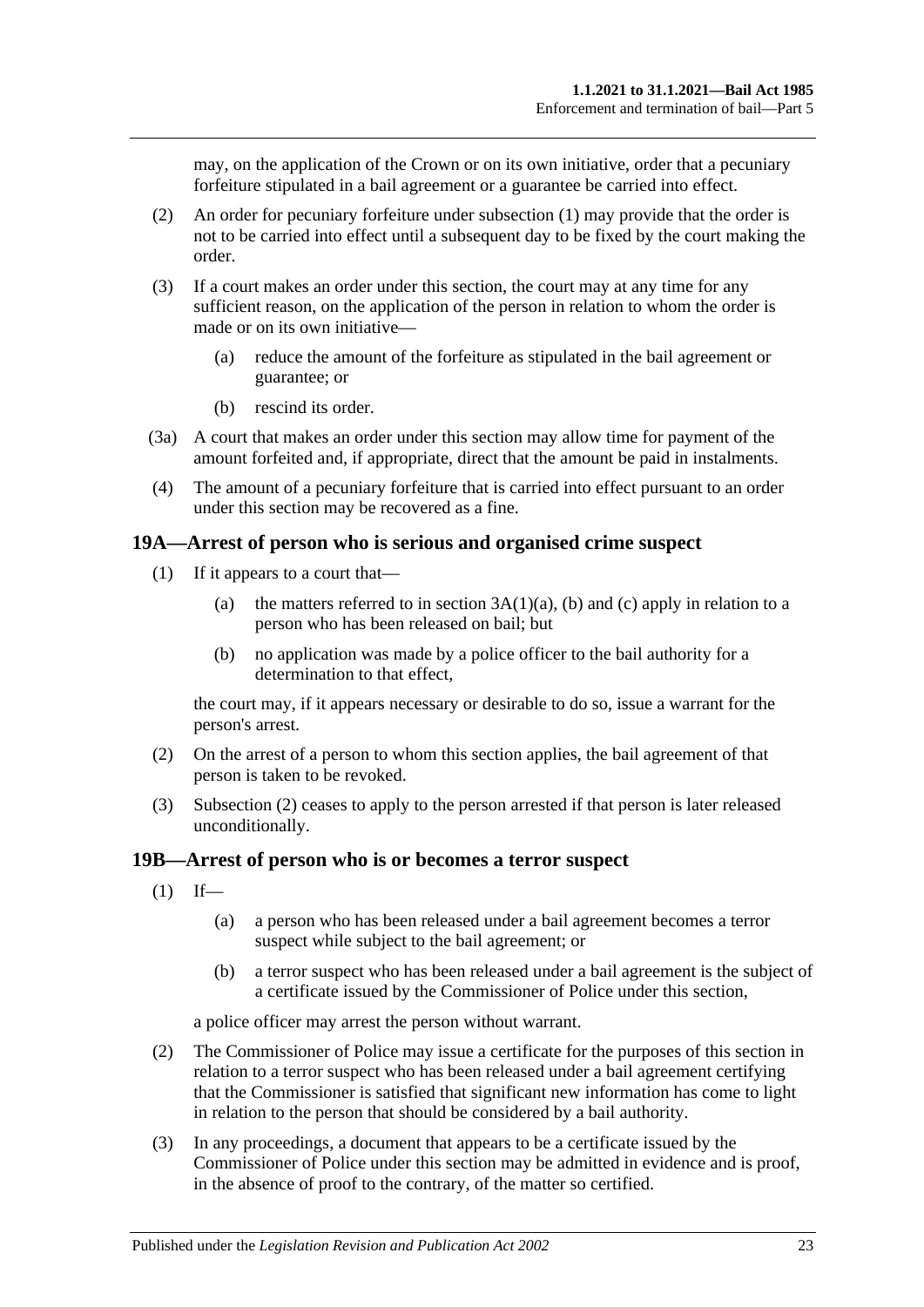- <span id="page-23-5"></span>(4) On the arrest of a person to whom this section applies, the bail agreement of that person is taken to be revoked.
- (5) [Subsection](#page-23-5) (4) ceases to apply to the person arrested if that person is later released unconditionally.

#### <span id="page-23-0"></span>**20—Termination of bail agreement**

When a person who is on bail is sentenced, or discharged without sentence, the bail agreement and guarantees (if any) terminate.

# <span id="page-23-1"></span>**Part 6—Miscellaneous**

### <span id="page-23-2"></span>**21—Evidence**

An apparently genuine document purporting to be a bail agreement or guarantee, or a copy of a bail agreement or guarantee, will be accepted by any court or justice as evidence of the bail agreement or guarantee and of its terms and conditions.

## <span id="page-23-3"></span>**21A—Applications on behalf of the Crown**

An application may be made or a consent given under this Act on behalf of the Crown  $by-$ 

- (a) the Director of Public Prosecutions; or
- (b) a person acting on the instructions of the Crown; or
- (c) any police officer.

#### <span id="page-23-4"></span>**21B—Intervention programs**

- (1) When a court releases a person who has been charged with an offence on bail, the court may make it a condition of the bail agreement that the person undertake an intervention program.
- (2) Before imposing any such condition, the court must—
	- (a) satisfy itself that—
		- (i) the person is eligible for the services to be included on the program in accordance with applicable eligibility criteria (if any); and
		- (ii) those services are available for the person at a suitable time and place; and
	- (b) give consideration to any representations made by the person in relation to the program.
- (3) The court may make appropriate orders for assessment of the person to determine—
	- (a) a form of intervention program that is appropriate for the person; and
	- (b) the person's eligibility for the services included on the program,

and may release the person on bail on condition that he or she undertake the assessment as ordered.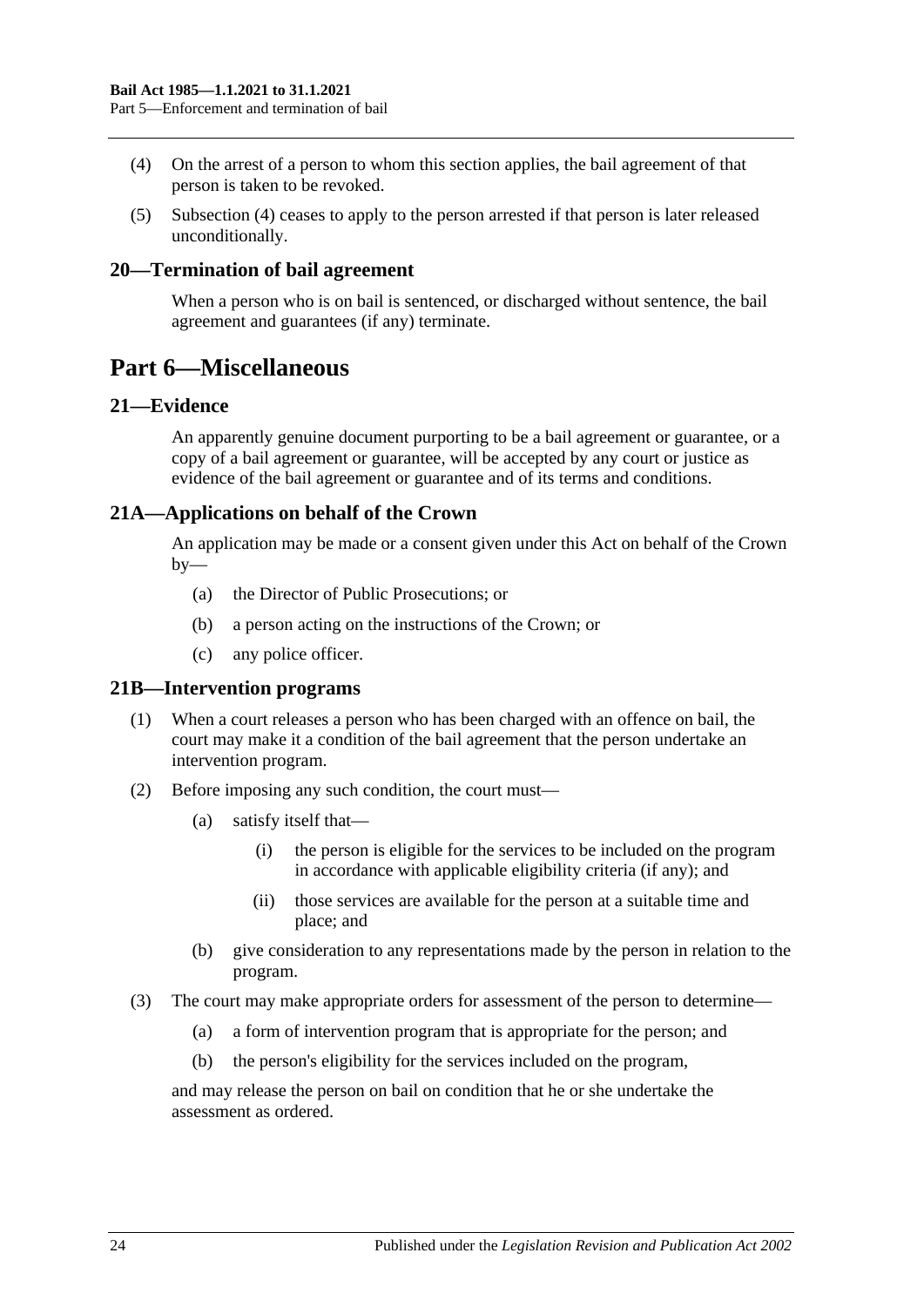- <span id="page-24-1"></span>(4) If a bail agreement contains a condition under this section—
	- (a) the person released on bail under the agreement must comply with conditions regulating his or her participation in the assessment or intervention program notified from time to time by the person's case manager; and
	- (b) a failure to comply with a requirement under [paragraph](#page-24-1) (a) may be regarded as a breach of a condition of the bail agreement.
- (5) The court may, at any time, on application by a person released on bail on condition that he or she participate in an assessment or intervention program, make an order revoking or varying the condition.
- (6) If an intervention program manager considers that—
	- (a) a person has failed to comply with a condition regulating the person's participation in an assessment or intervention program; and
	- (b) the failure to comply (of itself or in connection with other matters) suggests that the person is unwilling to participate in the assessment or program as directed,

the manager must refer the matter to the court and the court must then determine whether the failure to comply constitutes a breach of the bail agreement.

- (7) A certificate apparently signed—
	- (a) by an intervention program manager as to—
		- (i) whether the services to be included on a program are available for a particular person and, if so, when they will be available; or
		- (ii) whether a particular person is eligible for the services to be included on a program; or
	- (b) by a case manager as to whether a particular person has complied with conditions regulating his or her participation in an assessment or intervention program,

is admissible as evidence of the matter so certified.

#### <span id="page-24-0"></span>**21C—Power of delegation—intervention program manager**

- (1) An intervention program manager may, by instrument in writing, delegate a power or function under this Act—
	- (a) to a particular person; or
	- (b) to the person for the time being performing particular duties or holding or acting in a particular position.
- (2) A power or function so delegated under this section may, if the instrument of delegation so provides, be further delegated.
- (3) A delegation—
	- (a) may be absolute or conditional; and
	- (b) does not derogate from the power of the delegator to act in a matter; and
	- (c) is revocable at will.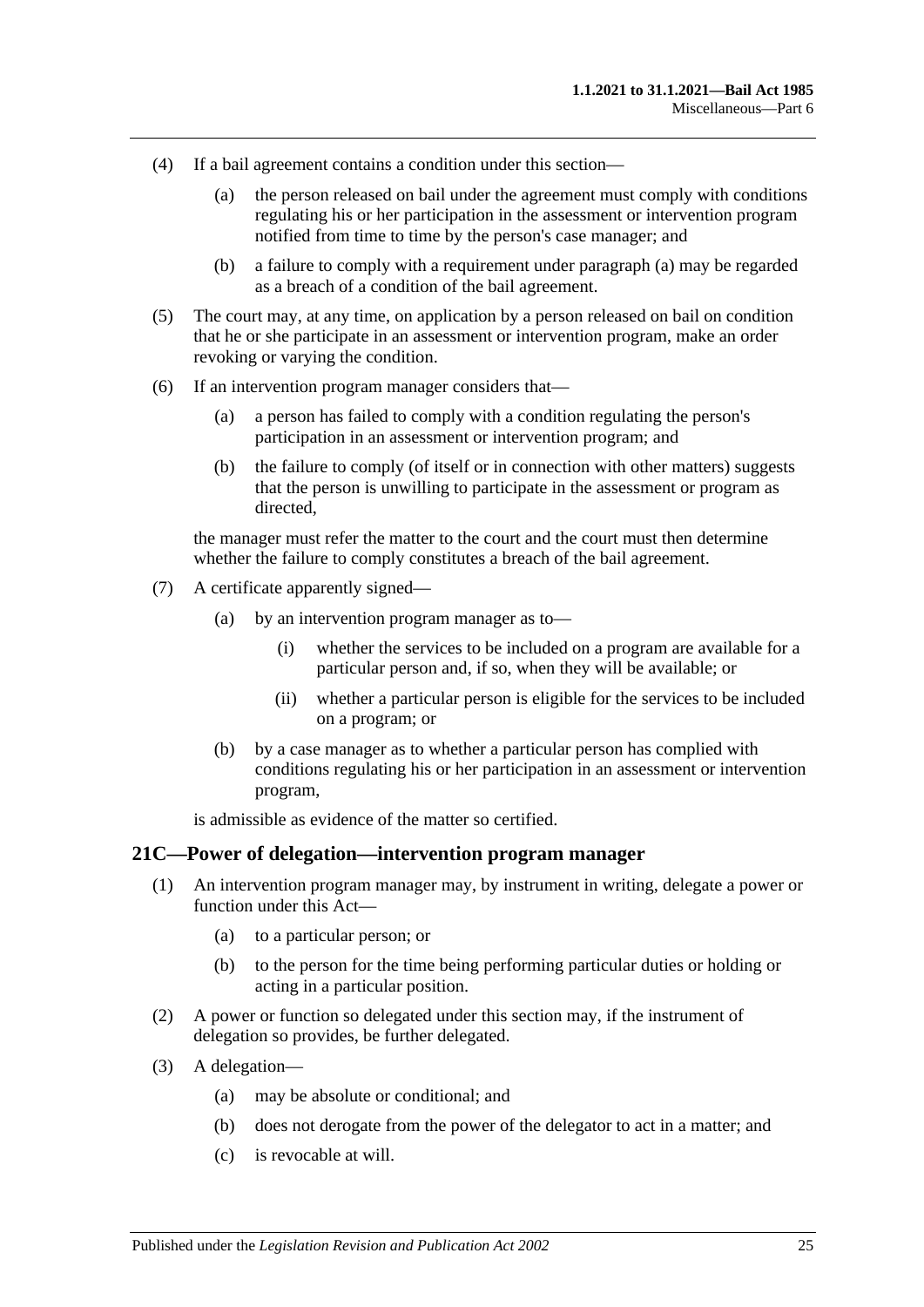### <span id="page-25-0"></span>**22—False information on bail applications**

A person who provides false information in an application for release on bail knowing it to be false is guilty of an offence.

Maximum penalty: \$1 250.

### <span id="page-25-1"></span>**23—Period of release on bail not to count as part of sentence**

If a person under sentence of imprisonment is released on bail pending the hearing and determination of an appeal, the period of release does not count as part of the sentence.

### <span id="page-25-2"></span>**23A—Bail authority to consider intervention orders**

- (1) If a police officer or a person representing the Crown in bail proceedings is made aware that the victim of the alleged offence, or a person otherwise connected with proceedings for the alleged offence, feels a need for protection from the alleged offender or any other person associated with the alleged offender—
	- (a) the police officer or other person must ensure that the perceived need for protection is brought to the attention of the bail authority; and
	- (b) the bail authority must consider—
		- (i) if the bail authority is a court—whether to issue an intervention order in accordance with this section; or
		- (ii) in any other case—whether to apply to the Magistrates Court for an intervention order under the *[Intervention Orders \(Prevention of](http://www.legislation.sa.gov.au/index.aspx?action=legref&type=act&legtitle=Intervention%20Orders%20(Prevention%20of%20Abuse)%20Act%202009)  [Abuse\) Act](http://www.legislation.sa.gov.au/index.aspx?action=legref&type=act&legtitle=Intervention%20Orders%20(Prevention%20of%20Abuse)%20Act%202009) 2009*.
- (2) If an applicant for bail is a serious and organised crime suspect, the bail authority must, on its own initiative, consider—
	- (a) if the bail authority is a court—whether to issue an intervention order in accordance with this section; or
	- (b) in any other case—whether to apply to the Magistrates Court for an intervention order under the *[Intervention Orders \(Prevention of Abuse\)](http://www.legislation.sa.gov.au/index.aspx?action=legref&type=act&legtitle=Intervention%20Orders%20(Prevention%20of%20Abuse)%20Act%202009)  Act [2009](http://www.legislation.sa.gov.au/index.aspx?action=legref&type=act&legtitle=Intervention%20Orders%20(Prevention%20of%20Abuse)%20Act%202009)*.
- (3) A court may, when determining a bail application, exercise the powers of the Magistrates Court to issue against the applicant or any person associated with the applicant, an intervention order under the *[Intervention Orders \(Prevention of Abuse\)](http://www.legislation.sa.gov.au/index.aspx?action=legref&type=act&legtitle=Intervention%20Orders%20(Prevention%20of%20Abuse)%20Act%202009)  Act [2009](http://www.legislation.sa.gov.au/index.aspx?action=legref&type=act&legtitle=Intervention%20Orders%20(Prevention%20of%20Abuse)%20Act%202009)* as if an application had been made under that Act against the applicant or other person.
- (4) An order issued under this section has effect as an intervention order under the *[Intervention Orders \(Prevention of Abuse\) Act](http://www.legislation.sa.gov.au/index.aspx?action=legref&type=act&legtitle=Intervention%20Orders%20(Prevention%20of%20Abuse)%20Act%202009) 2009*.

#### <span id="page-25-3"></span>**24—Act not to affect provisions relating to intervention and restraining orders**

Except as provided in [section](#page-25-2) 23A, nothing in this Act affects the operation of—

- (a) the *[Intervention Orders \(Prevention of Abuse\) Act](http://www.legislation.sa.gov.au/index.aspx?action=legref&type=act&legtitle=Intervention%20Orders%20(Prevention%20of%20Abuse)%20Act%202009) 2009*; or
- (b) the provisions of the *[Summary Procedure Act](http://www.legislation.sa.gov.au/index.aspx?action=legref&type=act&legtitle=Summary%20Procedure%20Act%201921) 1921* relating to restraining orders.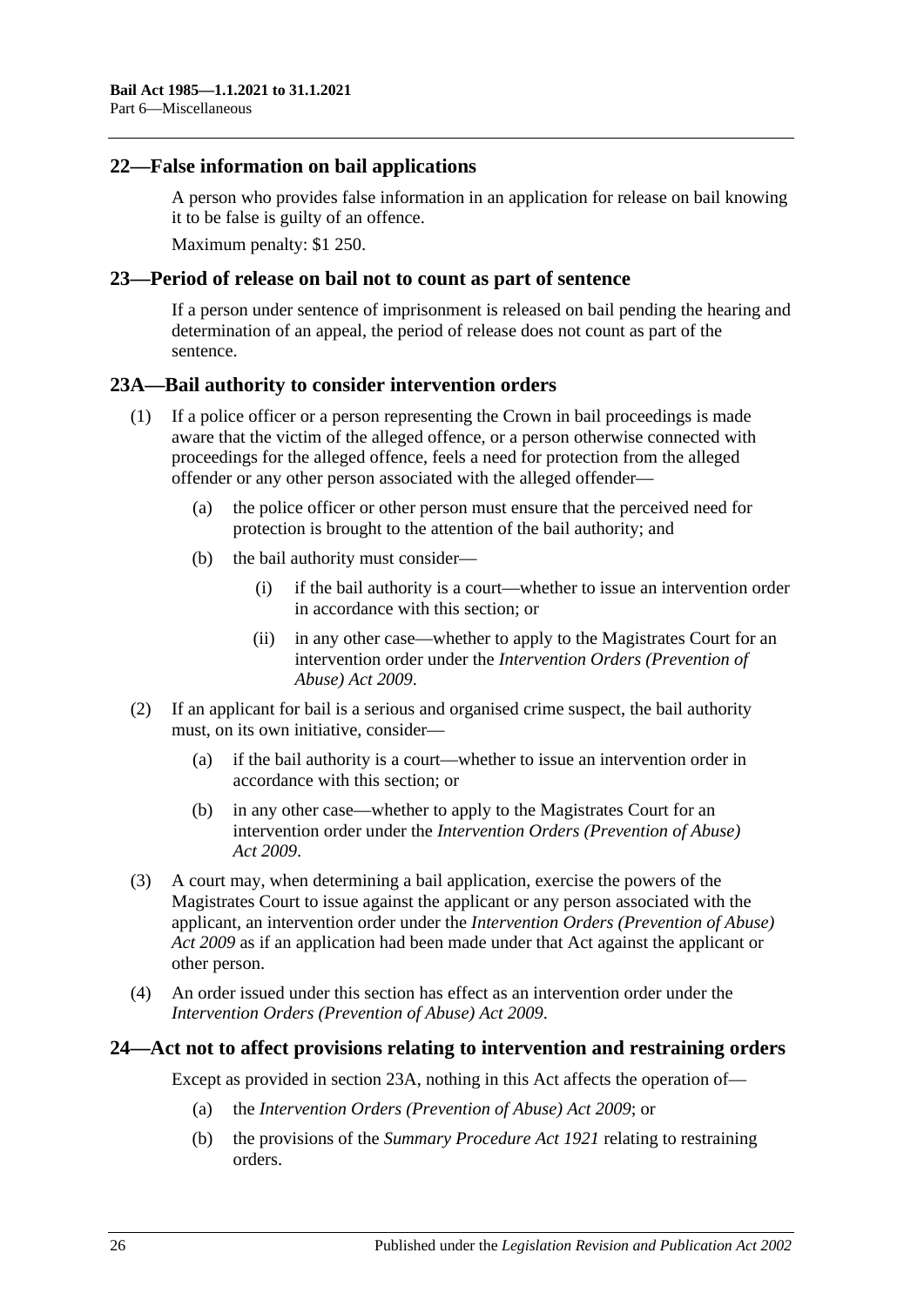## <span id="page-26-0"></span>**25—Non-application of 48 Geo. III c. 58 in this State**

The Act of the Imperial Parliament 48 Geo. III c. 58 has no further force or effect in this State.

## <span id="page-26-1"></span>**26—Regulations**

The Governor may make such regulations as are contemplated by this Act or as are necessary or expedient for the purposes of this Act.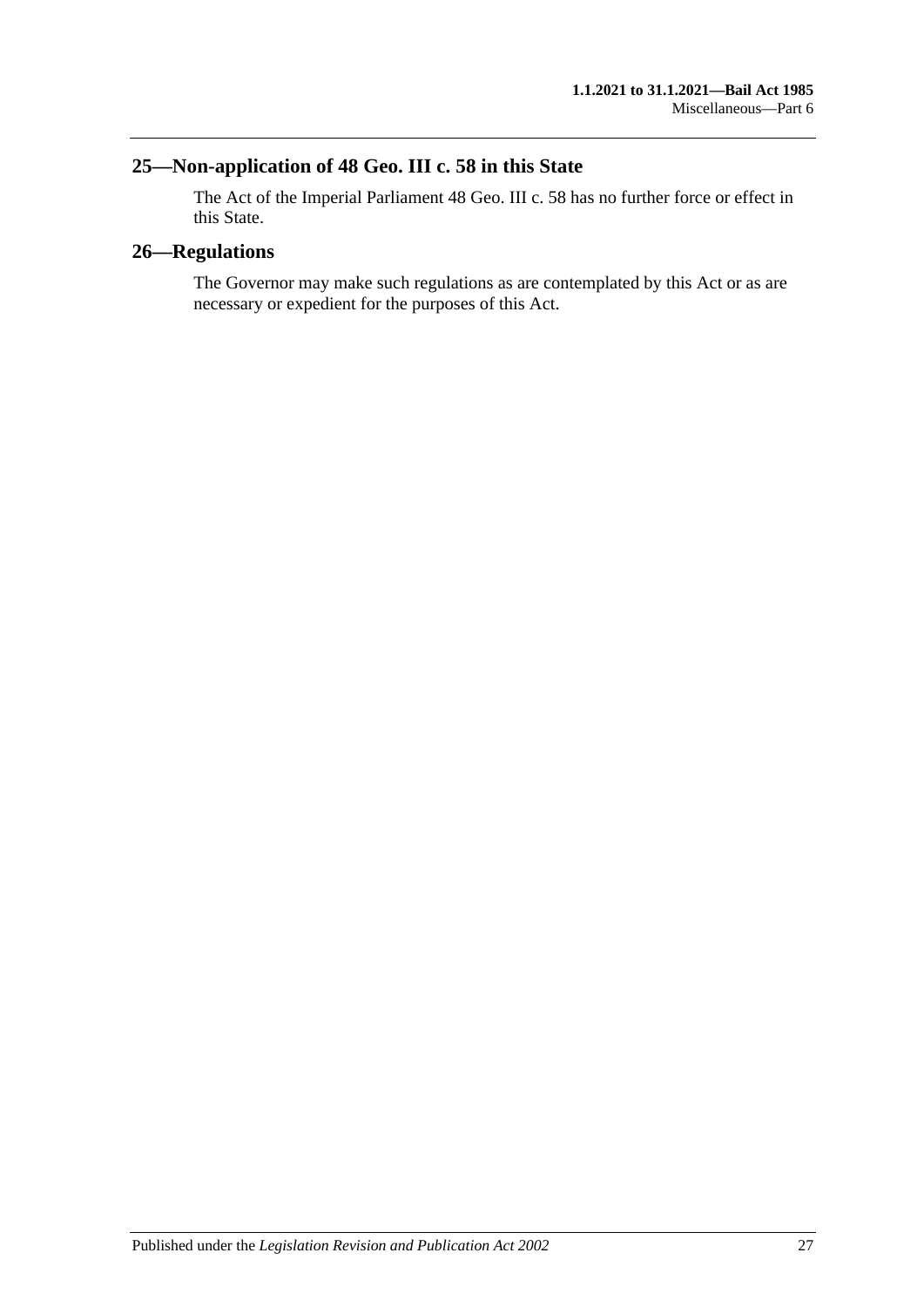# <span id="page-27-0"></span>**Legislative history**

## **Notes**

- Amendments of this version that are uncommenced are not incorporated into the text.
- Please note—References in the legislation to other legislation or instruments or to titles of bodies or offices are not automatically updated as part of the program for the revision and publication of legislation and therefore may be obsolete.
- Earlier versions of this Act (historical versions) are listed at the end of the legislative history.
- For further information relating to the Act and subordinate legislation made under the Act see the Index of South Australian Statutes or www.legislation.sa.gov.au.

# **Principal Act and amendments**

New entries appear in bold.

| Year | N <sub>0</sub> | Title                                                                                             | Assent     | Commencement                                                           |
|------|----------------|---------------------------------------------------------------------------------------------------|------------|------------------------------------------------------------------------|
| 1985 | 5              | <b>Bail Act 1985</b>                                                                              | 7.3.1985   | 7.7.1985 (Gazette 9.5.1985 p1399)                                      |
| 1986 | 33             | Statutes Amendment (Children's<br>Bail) Act 1986                                                  | 10.4.1986  | 30.3.1987 (Gazette 26.2.1987 p440)                                     |
| 1987 | 32             | <b>Bail Act Amendment Act 1987</b>                                                                | 23.4.1987  | 4.10.1987 (Gazette 30.7.1987 p273)                                     |
| 1990 | 23             | <b>Statute Law Revision Act 1990</b>                                                              | 26.4.1990  | Sch 2-29.6.1990 (Gazette 14.6.1990<br>p1606                            |
| 1991 | 49             | <b>Director of Public Prosecutions</b><br>Act 1991                                                | 21.11.1991 | 6.7.1992 (Gazette 25.6.1992 p1869)                                     |
| 1991 | 69             | <b>Statutes Repeal and Amendment</b><br>$(Courts)$ Act 1991                                       | 12.12.1991 | 6.7.1992 (Gazette 2.7.1992 p209)                                       |
| 1993 | 62             | <b>Statutes Amendment (Courts)</b><br>Act 1993                                                    | 27.5.1993  | ss 19-23-1.7.1993 (Gazette<br>24.6.1993 p2047)                         |
| 1993 | 94             | <b>Statutes Repeal and Amendment</b><br>(Children's Protection and Young<br>Offenders) Act 1993   | 4.11.1993  | 1.1.1994 (Gazette 4.11.1993 p2177)                                     |
| 1994 | 22             | Domestic Violence Act 1994                                                                        | 26.5.1994  | 1.8.1994 (Gazette 14.7.1994 p68)                                       |
| 1995 | 27             | <b>Statutes Amendment</b><br>(Attorney-General's Portfolio)<br>Act 1995                           | 27.4.1995  | $ss$ 4—11—10.7.1995 (Gazette<br>29.6.1995 p2973)                       |
| 1996 | 67             | <b>Statutes Amendment</b><br>(Attorney-General's Portfolio)<br>Act 1996                           | 15.8.1996  | ss 4 & 5-17.10.1996 (Gazette<br>17.10.1996 p1361)                      |
| 1999 | 42             | <b>Statutes Amendment and Repeal</b><br>(Justice Portfolio) Act 1999                              | 5.8.1999   | Pt 3 (ss $5 - 10$ ) -1.9.2000 (Gazette<br>11.5.2000 p2472)             |
| 2005 | 49             | <b>Statutes Amendment (Intervention</b><br><b>Programs and Sentencing</b><br>Procedures) Act 2005 | 27.10.2005 | Pt 2 (ss $4 \& 5$ ) and Sch 1-19.12.2005<br>(Gazette 15.12.2005 p4326) |
| 2005 | 56             | Justices of the Peace Act 2005                                                                    | 17.11.2005 | Sch 2 (cl 7)-1.7.2006 (Gazette<br>22.6.2006 p2012)                     |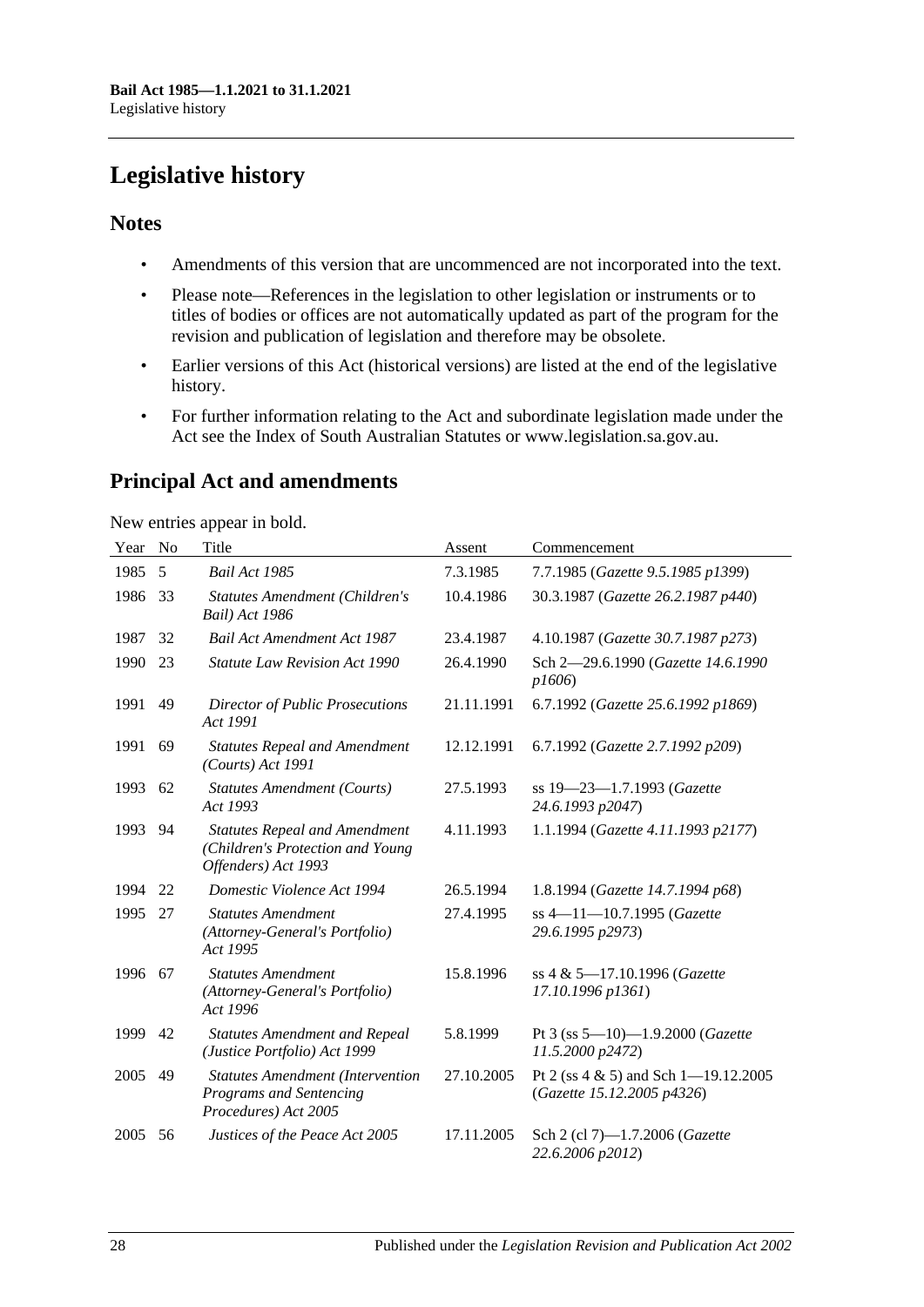| 2005        | 81   | <b>Statutes Amendment (Vehicle and</b><br>Vessel Offences) Act 2005                | 8.12.2005  | Pt 3 (s 13)-30.7.2006 (Gazette<br>27.7.2006 p2400)                 |
|-------------|------|------------------------------------------------------------------------------------|------------|--------------------------------------------------------------------|
| 2006        | 17   | <b>Statutes Amendment (New Rules of</b><br>Civil Procedure) Act 2006               | 6.7.2006   | Pt 11 (ss 45-47)-4.9.2006 (Gazette<br>17.8.2006 p2831)             |
| 2007        | 48   | <b>Statutes Amendment (Victims of</b><br>Crime) Act 2007                           | 8.11.2007  | Pt 2 (s 4)-17.7.2008 (Gazette<br>17.7.2008 p3372)                  |
| 2008        | 13   | Serious and Organised Crime<br>(Control) Act 2008                                  | 15.5.2008  | Sch 1 (cl 2)-4.9.2008 (Gazette<br>4.9.2008 p4227)                  |
| 2009        | 18   | Cross-border Justice Act 2009                                                      | 21.5.2009  | Sch 1 (cl 2)-1.11.2009 (Gazette<br>29.10.2009 p4982)               |
| 2009        | 73   | Bail (Arson) Amendment Act 2009                                                    | 10.12.2009 | 10.12.2009                                                         |
| 2009        | 85   | Intervention Orders (Prevention of<br>Abuse) Act 2009                              | 10.12.2009 | Sch 1 (cll 2-4)-9.12.2011 (Gazette<br>20.10.2011 p4269)            |
| 2012        | 12   | <b>Statutes Amendment (Serious and</b><br>Organised Crime) Act 2012                | 10.5.2012  | Pt 3 (ss 8-16)-17.6.2012 (Gazette<br>14.6.2012 p2756)              |
| 2012        | 33   | <b>Statutes Amendment (Serious</b><br>Firearm Offences) Act 2012                   | 27.9.2012  | Pt 2 (ss 4-7)-4.3.2013 (Gazette<br>21.2.2013 p485)                 |
| 2013        | 41   | Child Sex Offenders Registration<br>(Miscellaneous) Amendment Act<br>2013          | 3.10.2013  | Sch 1 (cl 1)-22.12.2013 (Gazette<br>19.12.2013 p4923)              |
| 2013        | 60   | <b>Statutes Amendment (Arrest</b><br>Procedures and Bail) Act 2013                 | 7.11.2013  | Pt 2 (ss 4-13) & Sch 1-1.10.2014<br>(Gazette 4.9.2014 p4244)       |
| 2015        | 13   | Criminal Law (High Risk<br>Offenders) Act 2015                                     | 9.7.2015   | Sch 1 (cl 2)-25.1.2016 (Gazette<br>11.11.2015 p4886)               |
| 2015        | 14   | Intervention Orders (Prevention of<br>Abuse) (Miscellaneous) Amendment<br>Act 2015 | 9.7.2015   | Sch 1 (cl 1)-1.12.2015 (Gazette<br>19.11.2015 p4975)               |
| 2015        | 46   | Firearms Act 2015                                                                  | 17.12.2015 | Sch 1 (cl 2)-1.7.2017 (Gazette<br>27.6.2017 p2619)                 |
| 2016        | 62   | <b>Statutes Amendment (Courts and</b><br>Justice Measures) Act 2016                | 8.12.2016  | Pt 2 (ss 4 & 5)—8.12.2016: s 2(1)                                  |
| 2017        | 18   | Summary Procedure (Indictable<br>Offences) Amendment Act 2017                      | 14.6.2017  | Sch 2 (cll 1, 2 & 41)-5.3.2018 (Gazette<br>12.12.2017 p4961)       |
| 2017 34     |      | Bail (Miscellaneous) Amendment<br>Act 2017                                         | 22.8.2017  | 22.8.2017 except Pt 3-9.10.2017<br>(Gazette 4.10.2017 p4231)       |
| 2017        | 53   | <b>Statutes Amendment (Sentencing)</b><br>Act 2017                                 | 28.11.2017 | Pt 2 (s 4)–30.4.2018 (Gazette 6.2.2018)<br>p612)                   |
| 2017        | 69   | <b>Statutes Amendment (Terror</b><br><b>Suspect Detention</b> ) Act 2017           | 12.12.2017 | Pt 2 (ss 4 to 10)-26.2.2018 (Gazette<br>13.2.2018 p733)            |
| 2017        | 70   | <b>Statutes Amendment</b><br>(Attorney-General's Portfolio No 3)<br>Act 2017       | 12.12.2017 | Pt 3 (ss 5 to 7)-1.3.2018 (Gazette<br>6.2.2018 p610                |
| 2018 38     |      | <b>Statutes Amendment (Domestic</b><br>Violence) Act 2018                          | 6.12.2018  | Pt 2 (s 4)-31.1.2019 (Gazette<br>24.1.2019 p272)                   |
| <b>2020</b> | 15   | <b>Statutes Amendment (Bail</b><br><b>Authorities</b> ) Act 2020                   | 11.6.2020  | Pt 2 (ss 4 to 9)-1.1.2021 (Gazette<br>17.12.2020 p5744)            |
| <b>2020</b> | - 34 | <b>Statutes Amendment</b><br>(Attorney-General's Portfolio)<br>Act 2020            | 1.10.2020  | Pt 2 $(s 4)$ -1.1.2021 immediately after<br>s 4 of 15/2020: s 2(3) |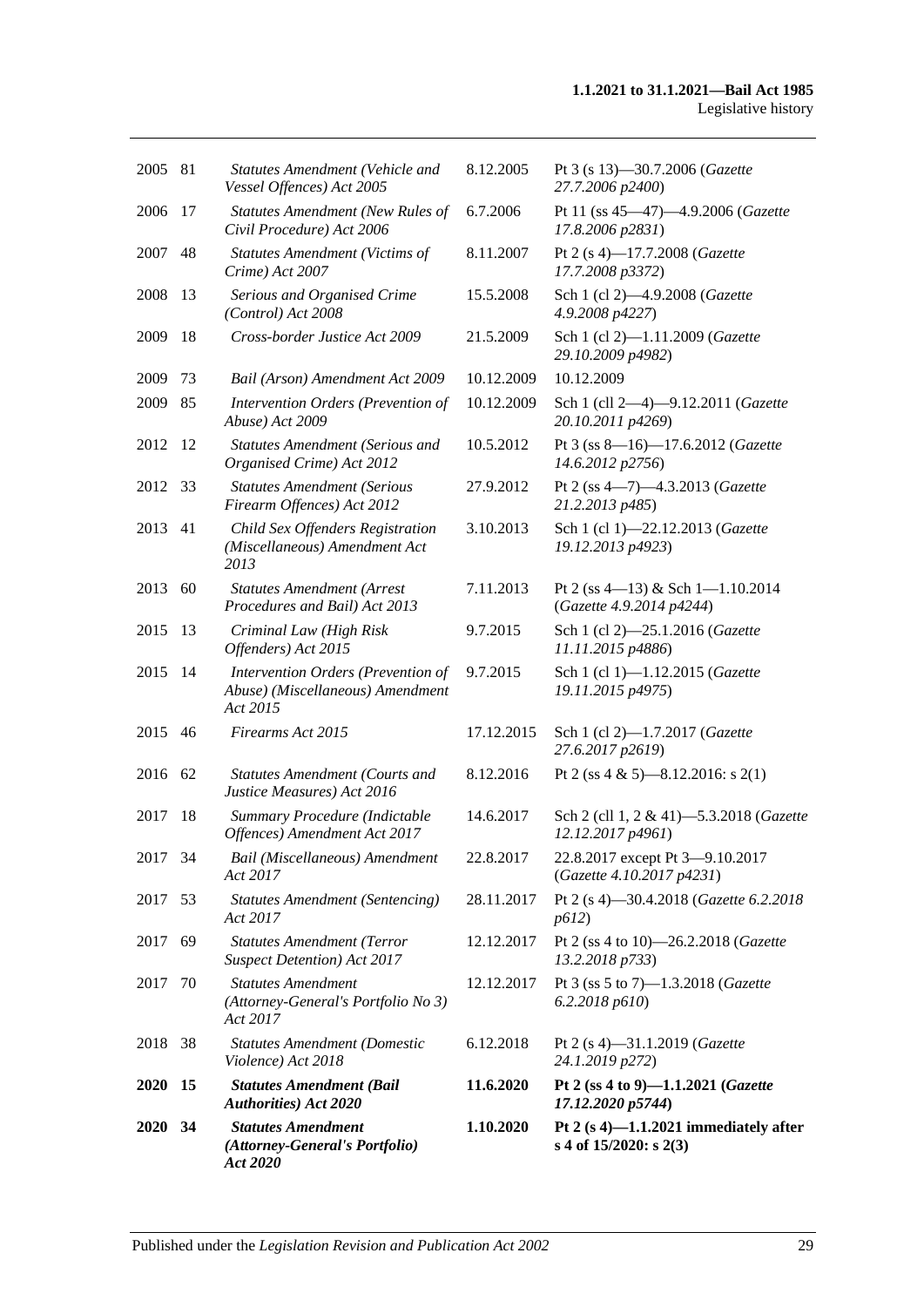| 2020 43 | <i>Statutes Amendment (Abolition of</i> | 10.12.2020 Pt 2 (s 4)—1.2.2021 ( <i>Gazette 27.1.2021</i> |
|---------|-----------------------------------------|-----------------------------------------------------------|
|         | Defence of Provocation and Related      | p163                                                      |
|         | Matters) Act 2020                       |                                                           |

## **Provisions amended**

New entries appear in bold.

Entries that relate to provisions that have been deleted appear in italics.

| Provision                                 | How varied                                         | Commencement |
|-------------------------------------------|----------------------------------------------------|--------------|
| Pt1                                       |                                                    |              |
| s <sub>2</sub>                            | deleted by $23/1990 s 3(1)$ (Sch 2)                | 29.6.1990    |
| $s \; 3(1)$                               |                                                    |              |
| $s \; 3(1)$                               | s 3 redesignated as s $3(1)$ by $33/1986$ s $3(c)$ | 30.3.1987    |
| ammunition                                | inserted by $33/2012$ s 4(1)                       | 4.3.2013     |
|                                           | amended by 46/2015 Sch 1 cl 2(1)                   | 1.7.2017     |
| case manager                              | inserted by $49/2005$ s $4(1)$                     | 19.12.2005   |
| <b>Chief Executive</b><br>Officer         | inserted by $12/2012$ s $8(1)$                     | 17.6.2012    |
| child                                     | inserted by $33/1986$ s $3(a)$                     | 30.3.1987    |
| Commonwealth<br>Criminal Code             | inserted by $69/2017$ s $4(1)$                     | 26.2.2018    |
| community<br>corrections officer          | inserted by $42/1999$ s 5                          | 1.9.2000     |
| designated police<br>facility             | inserted by $60/2013$ s $4(1)$                     | 1.10.2014    |
| firearm                                   | inserted by $33/2012$ s 4(2)                       | 4.3.2013     |
|                                           | amended by 46/2015 Sch 1 cl 2(2)                   | 1.7.2017     |
| guardian                                  | inserted by $33/1986$ s $3(b)$                     | 30.3.1987    |
| intervention<br>program                   | inserted by $49/2005$ s $4(2)$                     | 19.12.2005   |
| intervention<br>program manager           | inserted by $49/2005$ s $4(2)$                     | 19.12.2005   |
| officer in charge                         | inserted by $60/2013$ s $4(2)$                     | 1.10.2014    |
| responsible officer                       | inserted by $60/2013$ s $4(2)$                     | 1.10.2014    |
| serious and<br>organised crime<br>offence | inserted by 12/2012 s 8(2)                         | 17.6.2012    |
| serious and<br>organised crime<br>suspect | inserted by $12/2012$ s $8(2)$                     | 17.6.2012    |
| terrorism<br>intelligence<br>authority    | inserted by $69/2017$ s $4(2)$                     | 26.2.2018    |
| terrorism<br>notification                 | inserted by $69/2017$ s $4(2)$                     | 26.2.2018    |
| terrorist offence                         | inserted by $69/2017$ s $4(2)$                     | 26.2.2018    |
| terror suspect                            | inserted by $69/2017$ s $4(2)$                     | 26.2.2018    |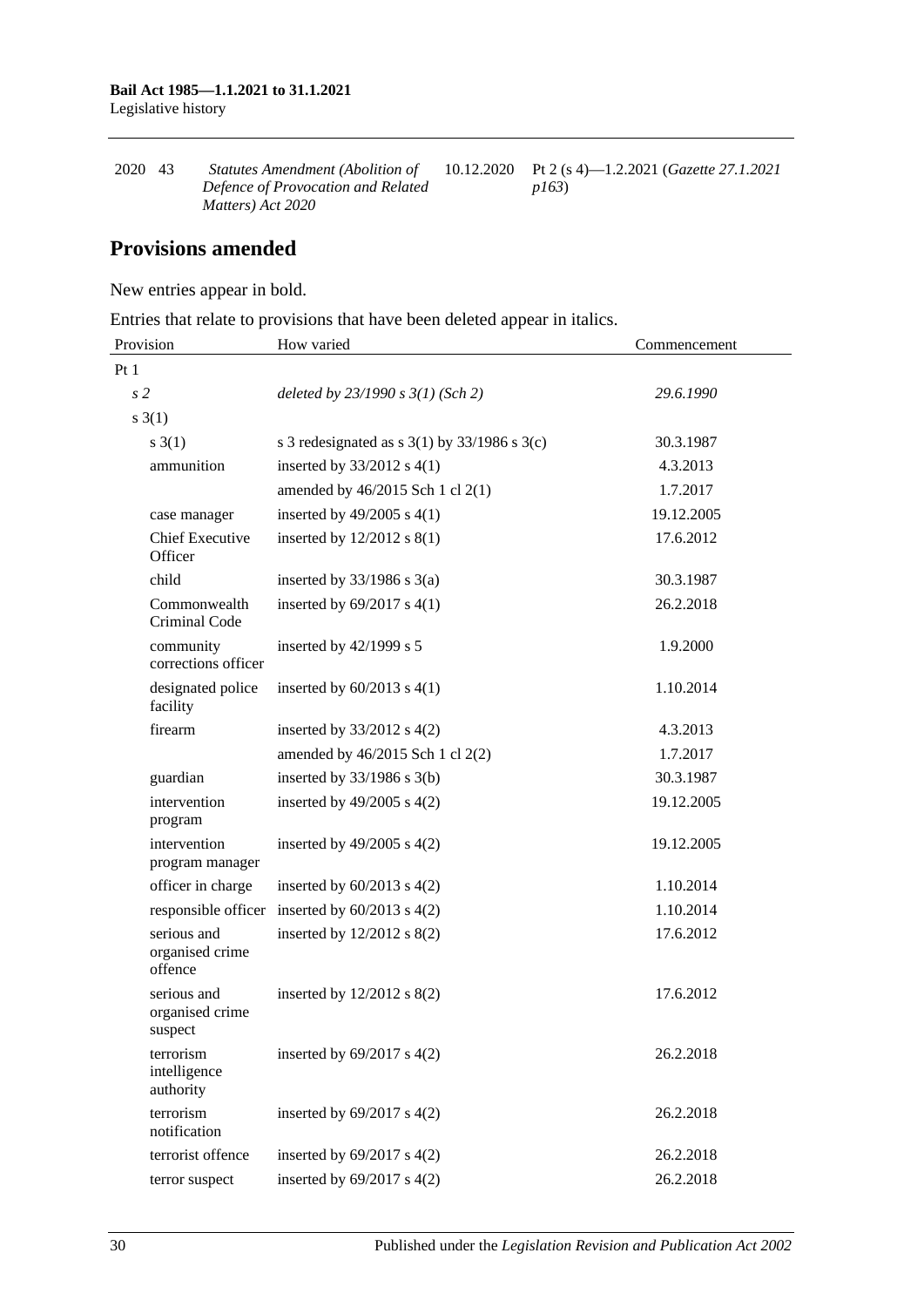| training centre | inserted by 70/2017 s 5                                    | 1.3.2018   |
|-----------------|------------------------------------------------------------|------------|
| victim          | amended by 32/1987 s 3                                     | 4.10.1987  |
| working day     | amended by 34/2017 s 4                                     | 22.8.2017  |
| s(2)            | inserted by $33/1986$ s $3(c)$                             | 30.3.1987  |
|                 | amended by 23/1990 s 3(1) (Sch 2)                          | 29.6.1990  |
| s3A             | inserted by 12/2012 s 9                                    | 17.6.2012  |
| s 3A(2)         | amended by 18/2017 Sch 2 cl 1                              | 5.3.2018   |
| $s$ 3B          | inserted by 69/2017 s 5                                    | 26.2.2018  |
| s <sub>4</sub>  |                                                            |            |
| s(4(1))         | s 4 amended by $33/1986$ s $3(d)$                          | 30.3.1987  |
|                 | s 4 amended and redesignated as $s$ 4(1) by<br>32/1987 s 4 | 4.10.1987  |
|                 | amended by 23/1990 s 3(1) (Sch 2)                          | 29.6.1990  |
|                 | amended by 62/1993 s 19                                    | 1.7.1993   |
|                 | amended by 12/2012 s 10(1)                                 | 17.6.2012  |
|                 | amended by 69/2017 s 6(1), (2)                             | 26.2.2018  |
| s(4(1a))        | inserted by $12/2012$ s $10(2)$                            | 17.6.2012  |
| s(4(1b))        | inserted by $69/2017$ s $6(3)$                             | 26.2.2018  |
| s(4(2)          | inserted by $32/1987$ s $4(c)$                             | 4.10.1987  |
|                 | amended by 60/2013 Sch 1                                   | 1.10.2014  |
| s(4(3))         | inserted by 13/2015 Sch 1 cl 2                             | 25.1.2016  |
| s <sub>5</sub>  |                                                            |            |
| s 5(1)          | amended by 32/1987 s 5                                     | 4.10.1987  |
|                 | amended by 23/1990 s 3(1) (Sch 2)                          | 29.6.1990  |
|                 | amended by 62/1993 s 20                                    | 1.7.1993   |
|                 | amended by 27/1995 s 4                                     | 10.7.1995  |
|                 | amended by $67/1996$ s $4(a)$                              | 17.10.1996 |
|                 | amended by 56/2005 Sch 2 cl 7                              | 1.7.2006   |
|                 | amended by 60/2013 s 5, Sch 1                              | 1.10.2014  |
|                 | amended by 69/2017 s 7(1)                                  | 26.2.2018  |
|                 | amended by 15/2020 s 4                                     | 1.1.2021   |
|                 | amended by 34/2020 s 4                                     | 1.1.2021   |
| s 5(2)          | substituted by $67/1996$ s $4(b)$                          | 17.10.1996 |
|                 | amended by 60/2013 Sch 1                                   | 1.10.2014  |
| s 5(3)          | inserted by $69/2017$ s $7(2)$                             | 26.2.2018  |
| Pt 2            |                                                            |            |
| s <sub>6</sub>  |                                                            |            |
| s(6(1))         | amended by 23/1990 s 3(1) (Sch 2)                          | 29.6.1990  |
|                 | amended by $62/1993$ s $21(a)$                             | 1.7.1993   |
|                 | amended by 42/1999 s 6                                     | 1.9.2000   |
|                 | amended by 60/2013 Sch 1                                   | 1.10.2014  |
|                 | amended by 18/2017 Sch 2 cl 2                              | 5.3.2018   |
| $s\ 6(1a)$      | inserted by $33/1986$ s $3(e)$                             | 30.3.1987  |
|                 |                                                            |            |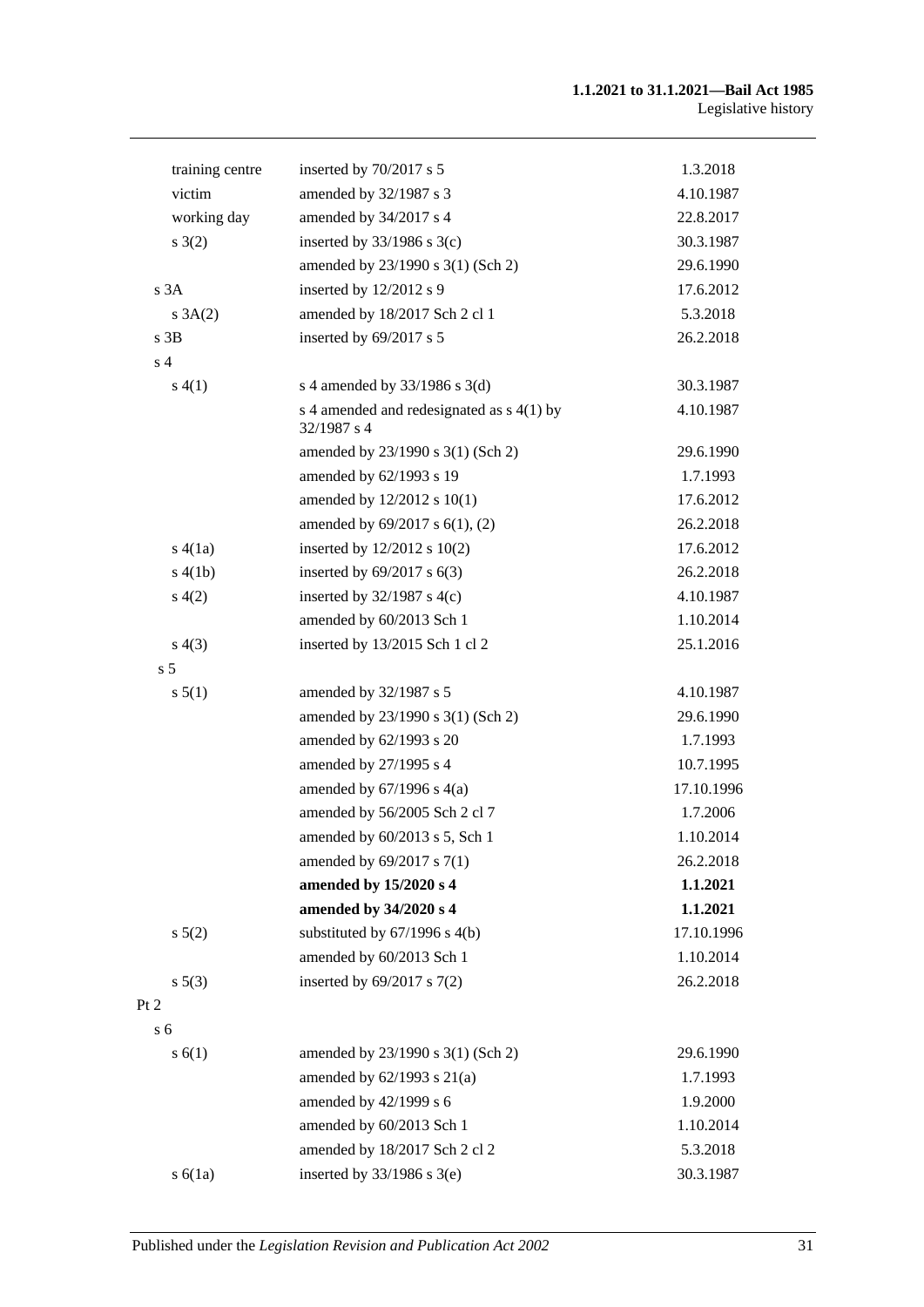|                  | amended by 23/1990 s 3(1) (Sch 2)      | 29.6.1990 |
|------------------|----------------------------------------|-----------|
| s(6(1b))         | inserted by $62/1993$ s $21(b)$        | 1.7.1993  |
| s(6(3))          | substituted by 32/1987 s 6             | 4.10.1987 |
|                  | amended by 60/2013 s 6, Sch 1          | 1.10.2014 |
|                  | amended by 62/2016 s 4                 | 8.12.2016 |
|                  | amended by 70/2017 s 6                 | 1.3.2018  |
| s(4)             | substituted by 32/1987 s 6             | 4.10.1987 |
|                  | amended by 17/2006 s 45                | 4.9.2006  |
|                  | amended by 60/2013 Sch 1               | 1.10.2014 |
|                  | substituted by $15/2020$ s 5           | 1.1.2021  |
| s(6(5)           | inserted by 32/1987 s 6                | 4.10.1987 |
|                  | amended by 60/2013 Sch 1               | 1.10.2014 |
|                  | substituted by 15/2020 s 5             | 1.1.2021  |
| $s 6(6)$ and (7) | inserted by 15/2020 s 5                | 1.1.2021  |
| s 7              |                                        |           |
| s(7(1)           | amended by 23/1990 s 3(1) (Sch 2)      | 29.6.1990 |
| s(7(3))          | substituted by 32/1987 s 7             | 4.10.1987 |
|                  | amended by 60/2013 s 7                 | 1.10.2014 |
|                  | amended by 62/2016 s 5                 | 8.12.2016 |
|                  | amended by 70/2017 s 7                 | 1.3.2018  |
| $s \, 7(4)$      | substituted by 32/1987 s 7             | 4.10.1987 |
| $s \, 7(5)$      | inserted by 32/1987 s 7                | 4.10.1987 |
|                  | amended by 60/2013 Sch 1               | 1.10.2014 |
| $s \, 7(6)$      | inserted by 32/1987 s 7                | 4.10.1987 |
| Pt <sub>3</sub>  |                                        |           |
| s <sub>8</sub>   |                                        |           |
| s(1)             | substituted by 32/1987 s 8             | 4.10.1987 |
|                  | amended by 15/2020 s 6                 | 1.1.2021  |
| s(8(1a))         | inserted by 32/1987 s 8                | 4.10.1987 |
|                  | amended by 23/1990 s 3(1) (Sch 2)      | 29.6.1990 |
| 8(2)             | amended by 23/1990 s 3(1) (Sch 2)      | 29.6.1990 |
| s(2a)            | inserted by $33/1986$ s 3(f)           | 30.3.1987 |
|                  | amended by 60/2013 Sch 1               | 1.10.2014 |
| s(3)             | amended by 23/1990 s 3(1) (Sch 2)      | 29.6.1990 |
|                  | amended by 60/2013 Sch 1               | 1.10.2014 |
| s 9              |                                        |           |
| $s \, 9(1)$      | amended by 60/2013 Sch 1               | 1.10.2014 |
| $s \, 9(2)$      | amended by 23/1990 s 3(1) (Sch 2)      | 29.6.1990 |
|                  | amended by 60/2013 Sch 1               | 1.10.2014 |
| s 10             |                                        |           |
| 10(1)            | amended by 23/1990 s 3(1) (Sch 2)      | 29.6.1990 |
|                  | amended by $62/1993$ s $22(a)$         | 1.7.1993  |
|                  | (c) deleted by $22/1994$ Sch cl $2(a)$ | 1.8.1994  |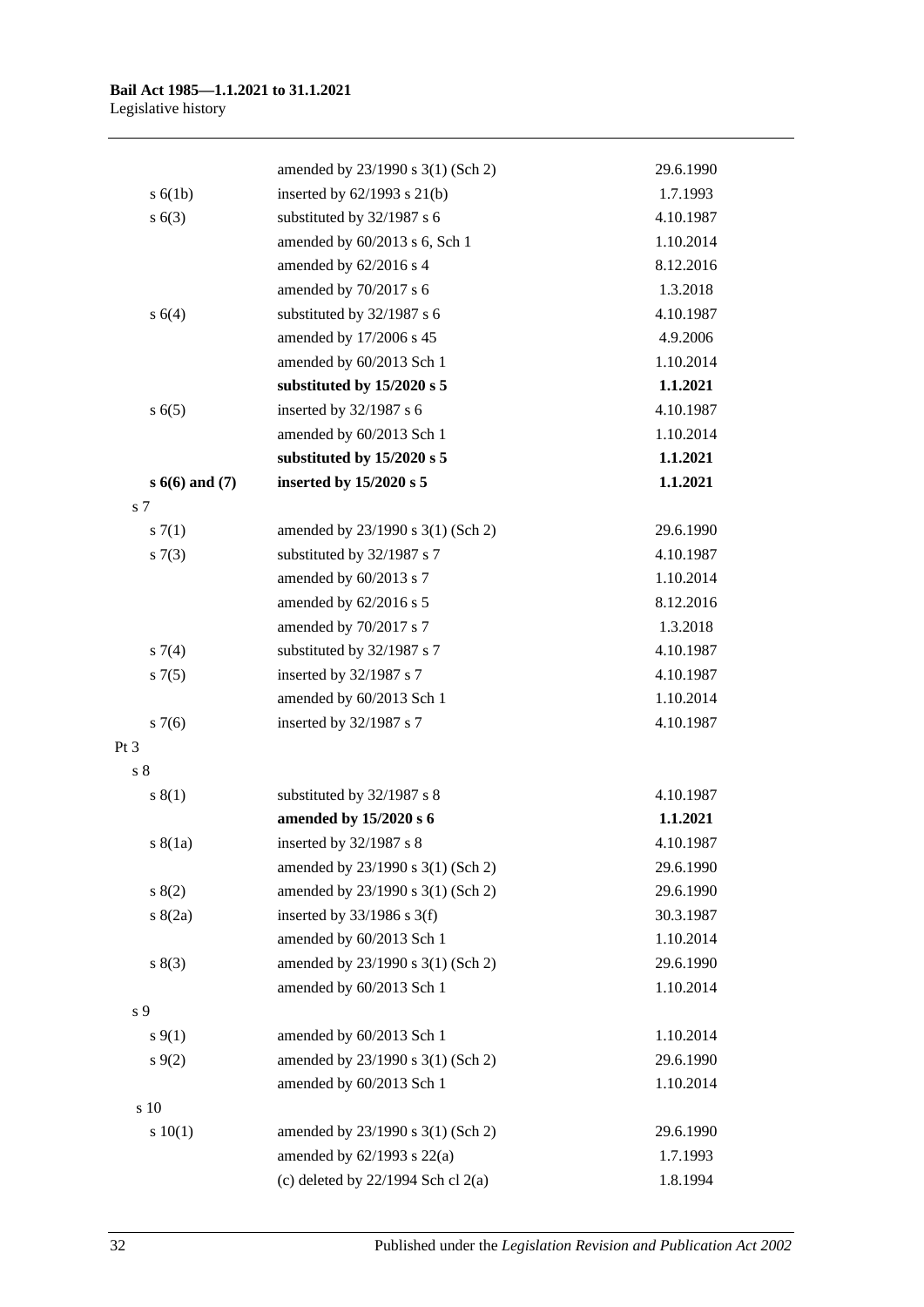#### **1.1.2021 to 31.1.2021—Bail Act 1985** Legislative history

|                         | amended by 85/2009 Sch 1 cl 2       | 9.12.2011                       |
|-------------------------|-------------------------------------|---------------------------------|
|                         | amended by 60/2013 Sch 1            | 1.10.2014                       |
| 10(2)                   | amended by 23/1990 s 3(1) (Sch 2)   | 29.6.1990                       |
|                         | amended by 60/2013 Sch 1            | 1.10.2014                       |
| 10(3)                   | inserted by $62/1993$ s $22(b)$     | 1.7.1993                        |
|                         | amended by 60/2013 Sch 1            | 1.10.2014                       |
| 10(4)                   | inserted by $22/1994$ Sch cl $2(b)$ | 1.8.1994                        |
|                         | amended by 60/2013 Sch 1            | 1.10.2014                       |
| $s$ 10 $A$              | inserted by 81/2005 s 13            | 30.7.2006                       |
| s 10A(1a)               | inserted by $12/2012$ s $11(1)$     | 17.6.2012                       |
| 10A(2)                  | substituted by 48/2007 s 4          | 17.7.2008                       |
|                         | substituted by 13/2008 Sch 1 cl 2   | 4.9.2008                        |
| prescribed<br>applicant | amended by 73/2009 s 3              | 10.12.2009                      |
|                         | amended by 85/2009 Sch 1 cl 3       | 9.12.2011                       |
|                         | amended by 12/2012 s 11(2)          | 17.6.2012                       |
|                         | amended by 33/2012 s 5              | 4.3.2013                        |
|                         | amended by 60/2013 Sch 1            | 1.10.2014                       |
|                         | amended by $34/2017$ s $6(1)$ , (2) | 9.10.2017                       |
|                         | amended by 69/2017 s 8              | 26.2.2018                       |
|                         | amended by 53/2017 s 4              | 30.4.2018                       |
|                         | amended by 38/2018 s 4              | 31.1.2019                       |
|                         | amended by 43/2020 s 4              | uncommenced—not<br>incorporated |
| s 11                    |                                     |                                 |
| s 11(1)                 | substituted by 33/2012 s 6          | 4.3.2013                        |
| s $11(1a)$ — $(1d)$     | inserted by 33/2012 s 6             | 4.3.2013                        |
| s 11(2)                 | amended by $33/1986$ s $3(g)$       | 30.3.1987                       |
|                         | amended by $32/1987$ s $9(a)$       | 4.10.1987                       |
|                         | amended by 23/1990 s 3(1) (Sch 2)   | 29.6.1990                       |
|                         | amended by 42/1999 s 7(a), (b)      | 1.9.2000                        |
|                         | amended by 60/2013 Sch 1            | 1.10.2014                       |
| s 11(2aa)               | inserted by $12/2012$ s $12(1)$     | 17.6.2012                       |
| s $11(2ab)$ — $(2ad)$   | inserted by 41/2013 Sch 1 cl 1(1)   | 22.12.2013                      |
| s 11(2a)                | inserted by 32/1987 s 9(b)          | 4.10.1987                       |
| s 11(3)                 | amended by $33/1986$ s $3(m)$       | 30.3.1987                       |
|                         | substituted by $32/1987$ s $9(b)$   | 4.10.1987                       |
|                         | amended by 23/1990 s 3(1) (Sch 2)   | 29.6.1990                       |
| s $11(3a)$              | inserted by $32/1987$ s $9(b)$      | 4.10.1987                       |
|                         | amended by 23/1990 s 3(1) (Sch 2)   | 29.6.1990                       |
|                         | substituted by $12/2012$ s $12(2)$  | 17.6.2012                       |
| s $11(4)$ and $(5)$     | amended by 23/1990 s 3(1) (Sch 2)   | 29.6.1990                       |
| s 11(6)                 | substituted by $32/1987$ s $9(c)$   | 4.10.1987                       |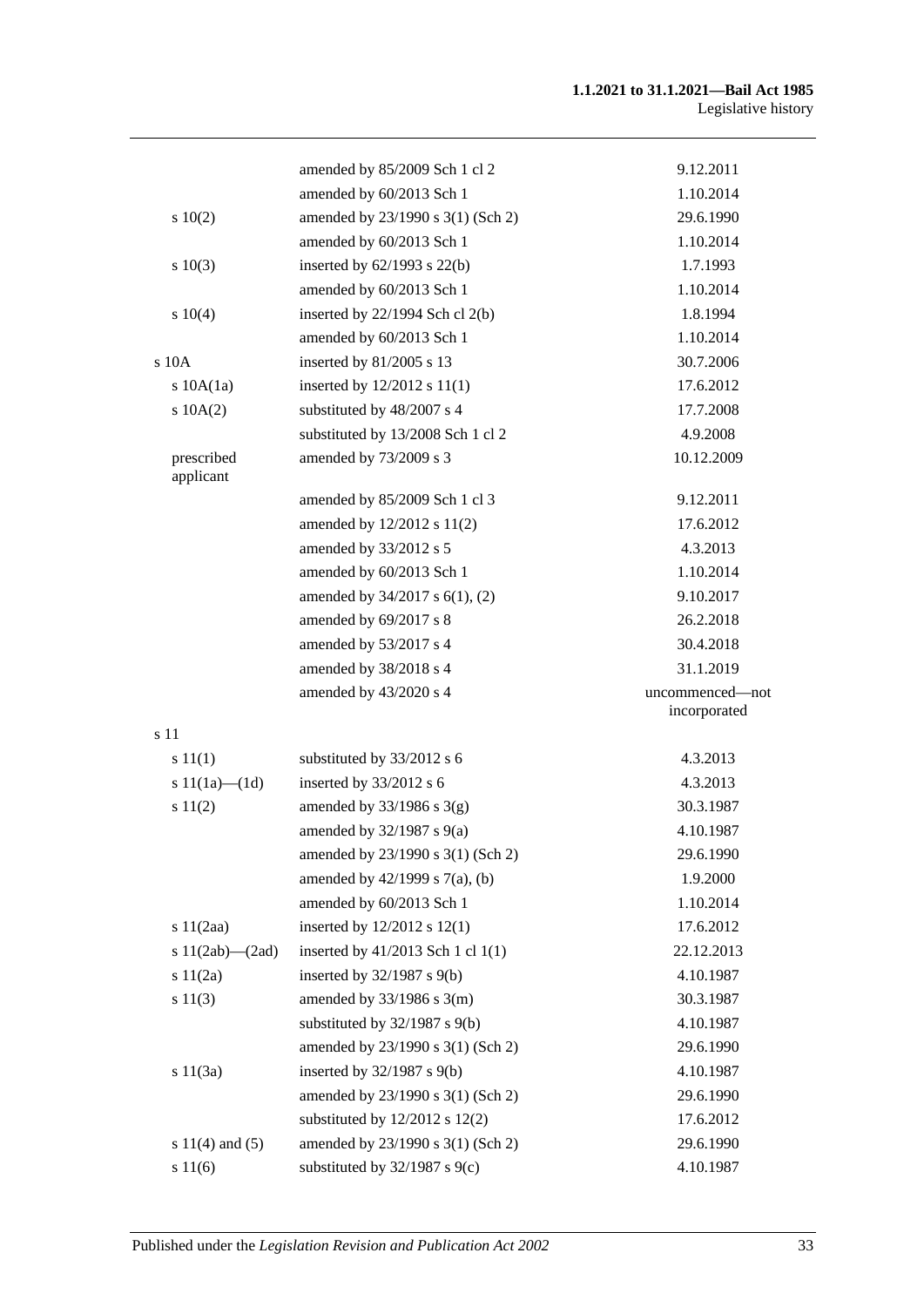|                                           | amended by 23/1990 s 3(1) (Sch 2)   | 29.6.1990  |
|-------------------------------------------|-------------------------------------|------------|
|                                           | amended by $27/1995$ s $5(a)$       | 10.7.1995  |
|                                           | amended by $42/1999$ s $7(c)$       | 1.9.2000   |
|                                           | (b) deleted by $42/1999$ s $7(c)$   | 1.9.2000   |
|                                           | amended by 60/2013 s 8, Sch 1       | 1.10.2014  |
| s 11(7)                                   | amended by 23/1990 s 3(1) (Sch 2)   | 29.6.1990  |
| s 11(7a)                                  | inserted by $32/1987$ s $9(d)$      | 4.10.1987  |
|                                           | amended by $42/1999$ s $7(d)$       | 1.9.2000   |
|                                           | amended by 60/2013 Sch 1            | 1.10.2014  |
| s 11(7b)                                  | inserted by $32/1987$ s $9(d)$      | 4.10.1987  |
|                                           | amended by 23/1990 s 3(1) (Sch 2)   | 29.6.1990  |
|                                           | amended by $42/1999$ s $7(e)$       | 1.9.2000   |
| s 11(8)                                   | amended by $33/1986$ s $3(n)$       | 30.3.1987  |
|                                           | amended by 23/1990 s 3(1) (Sch 2)   | 29.6.1990  |
|                                           | amended by $42/1999$ s $7(f)$       | 1.9.2000   |
|                                           | amended by 60/2013 Sch 1            | 1.10.2014  |
| s 11(9)                                   | inserted by $32/1987$ s $9(e)$      | 4.10.1987  |
|                                           | substituted by $27/1995$ s $5(b)$   | 10.7.1995  |
|                                           | amended by 60/2013 Sch 1            | 1.10.2014  |
| s 11(10)                                  | inserted by $32/1987$ s $9(e)$      | 4.10.1987  |
|                                           | amended by 60/2013 Sch 1            | 1.10.2014  |
|                                           | (b), (c) deleted by 60/2013 Sch 1   | 1.10.2014  |
| s 11(11)                                  | inserted by $32/1987$ s $9(e)$      | 4.10.1987  |
|                                           | amended by 23/1990 s 3(1) (Sch 2)   | 29.6.1990  |
|                                           | substituted by $42/1999$ s $7(g)$   | 1.9.2000   |
|                                           | amended by 60/2013 Sch 1            | 1.10.2014  |
| s 11(12)                                  | inserted by $32/1987$ s $9(e)$      | 4.10.1987  |
|                                           | deleted by $42/1999$ s $7(g)$       | 1.9.2000   |
|                                           | inserted by 18/2009 Sch 1 cl 2      | 1.11.2009  |
| s 11(13)                                  | inserted by 41/2013 Sch 1 cl 1(2)   | 22.12.2013 |
| s 11A                                     | inserted by 33/2012 s 7             | 4.3.2013   |
| s 11A(1)                                  | amended by 60/2013 Sch 1            | 1.10.2014  |
| s 12                                      |                                     |            |
| s 12(1)                                   | amended by 23/1990 s 3(1) (Sch 2)   | 29.6.1990  |
|                                           | amended by 60/2013 Sch 1            | 1.10.2014  |
| s 13 before<br>substitution by<br>60/2013 |                                     |            |
| $s$ 13(1)                                 | amended by $33/1986$ s $3(o)$ , (p) | 30.3.1987  |
|                                           | amended by $23/1990 s 3(1)$ (Sch 2) | 29.6.1990  |
| $s\,13(2)$                                | amended by $33/1986$ s $3(q)$       | 30.3.1987  |
|                                           | amended by 23/1990 s 3(1) (Sch 2)   | 29.6.1990  |
|                                           | amended by $94/1993 s 5(a)$         | 1.1.1994   |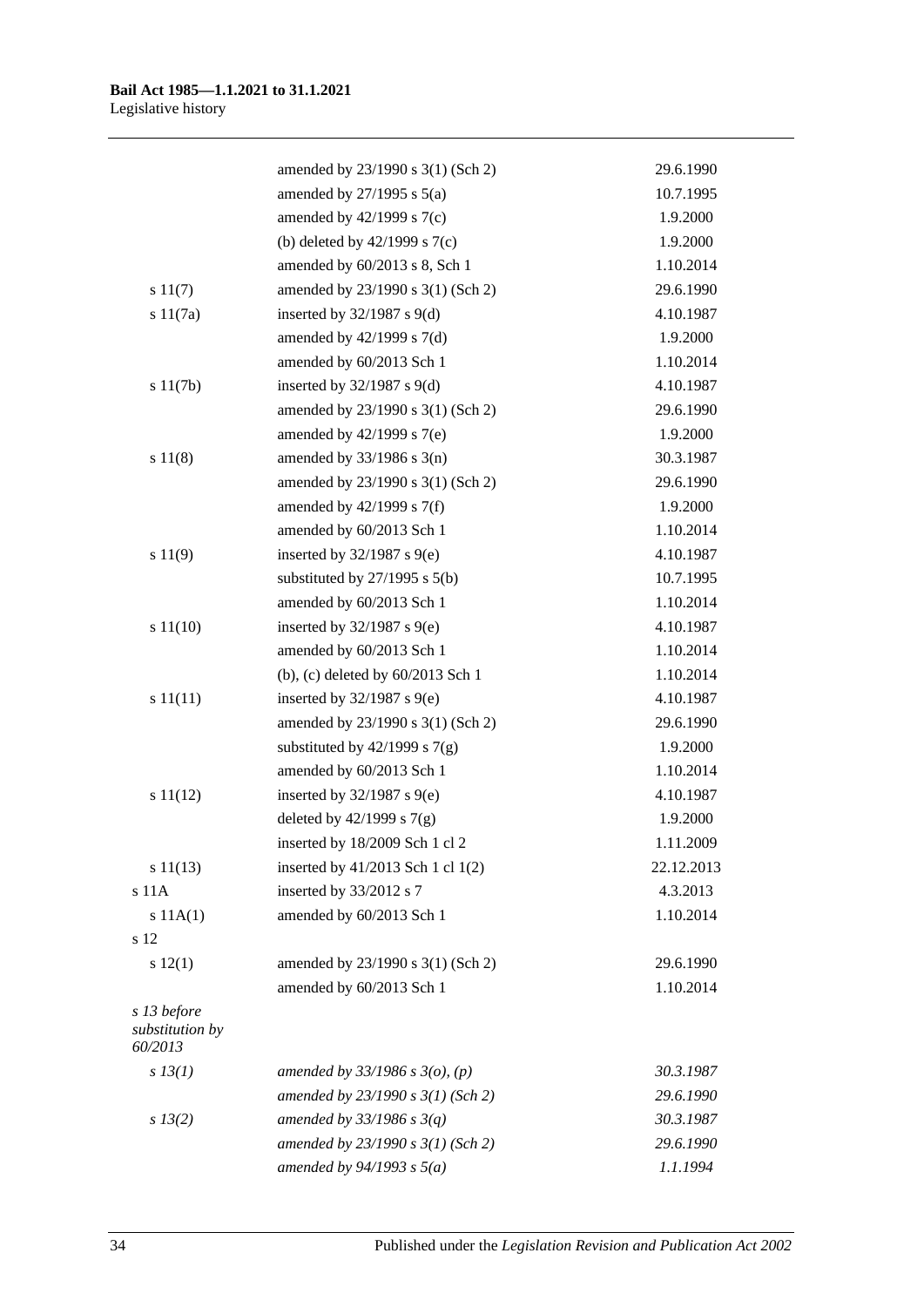|                                           | substituted by $27/1995 s 6(a)$     | 10.7.1995  |
|-------------------------------------------|-------------------------------------|------------|
| $s$ 13(3)                                 | amended by $33/1986$ s $3(r)$       | 30.3.1987  |
|                                           | amended by $23/1990 s 3(1)$ (Sch 2) | 29.6.1990  |
|                                           | amended by $94/1993$ s $5(a)$       | 1.1.1994   |
|                                           | amended by 67/1996 s 5              | 17.10.1996 |
| s 13(4)                                   | amended by $23/1990 s 3(1)$ (Sch 2) | 29.6.1990  |
|                                           | amended by $94/1993 s 5(b)$         | 1.1.1994   |
| $s\,13(5)$                                | inserted by $94/1993$ s $5(c)$      | 1.1.1994   |
|                                           | amended by $27/1995 s 6(b)$         | 10.7.1995  |
| s 13                                      | substituted by 60/2013 s 9          | 1.10.2014  |
| Pt 4                                      |                                     |            |
| s 14                                      |                                     |            |
| s 14(2)                                   | amended by $33/1986$ s $3(s)$       | 30.3.1987  |
|                                           | amended by 27/1995 s 7              | 10.7.1995  |
|                                           | amended by 60/2013 Sch 1            | 1.10.2014  |
| s 14(3)                                   | amended by 23/1990 s 3(1) (Sch 2)   | 29.6.1990  |
| s14(4)                                    | amended by 23/1990 s 3(1) (Sch 2)   | 29.6.1990  |
|                                           | amended by 60/2013 Sch 1            | 1.10.2014  |
| s 14(5)                                   | amended by 23/1990 s 3(1) (Sch 2)   | 29.6.1990  |
| s 15 before<br>substitution by<br>60/2013 |                                     |            |
| sI5(1)                                    | amended by $33/1986$ s $3(t)$       | 30.3.1987  |
|                                           | amended by $23/1990 s 3(1)$ (Sch 2) | 29.6.1990  |
|                                           | amended by $27/1995 s 8(a)$ , (b)   | 10.7.1995  |
| s 15(2)                                   | amended by $33/1986 s 3(u)$ , (v)   | 30.3.1987  |
|                                           | amended by $23/1990 s 3(1)$ (Sch 2) | 29.6.1990  |
|                                           | amended by 27/1995 s $8(c)$ —(e)    | 10.7.1995  |
| $s\,15(3)$                                | amended by $33/1986 s 3(w)$ , (x)   | 30.3.1987  |
|                                           | amended by 23/1990 s 3(1) (Sch 2)   | 29.6.1990  |
|                                           | amended by $27/1995 s 8(f)$         | 10.7.1995  |
| s 15                                      | substituted by 60/2013 s 10         | 1.10.2014  |
| s 15(2)                                   | substituted by 34/2017 s 7          | 9.10.2017  |
| s 15A                                     | inserted by 32/1987 s 10            | 4.10.1987  |
| s 15A(2)                                  | amended by 60/2013 Sch 1            | 1.10.2014  |
| $s$ 15A(3)                                | amended by 17/2006 s 46             | 4.9.2006   |
|                                           | amended by 60/2013 Sch 1            | 1.10.2014  |
| s 16                                      | substituted by 32/1987 s 11         | 4.10.1987  |
|                                           | substituted by 60/2013 s 11         | 1.10.2014  |
| Pt 5                                      |                                     |            |
| s 17                                      |                                     |            |
| s 17(1)                                   | amended by 23/1990 s 3(1) (Sch 2)   | 29.6.1990  |
|                                           | amended by $27/1995$ s $9(a)$       | 10.7.1995  |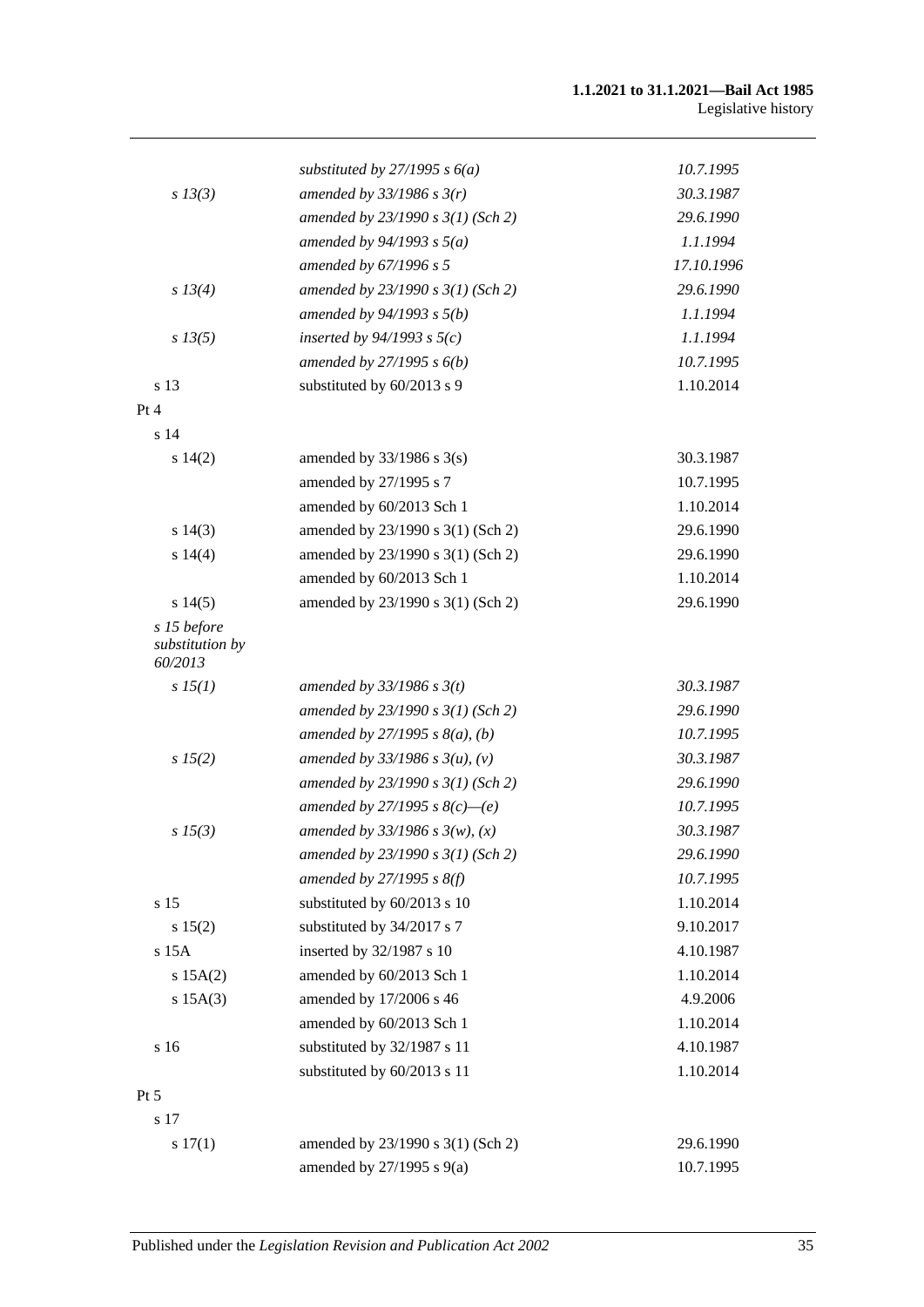|                     | amended by 42/1999 s 8                              | 1.9.2000  |
|---------------------|-----------------------------------------------------|-----------|
| 17(2)               | amended by 23/1990 s 3(1) (Sch 2)                   | 29.6.1990 |
|                     | substituted by $27/1995$ s $9(b)$                   | 10.7.1995 |
| $s\ 17(3)$          | amended by 27/1995 s 9(c)                           | 10.7.1995 |
| $s$ 17(3a)          | inserted by 32/1987 s 12                            | 4.10.1987 |
|                     | deleted by $27/1995 s 9(d)$                         | 10.7.1995 |
| s 17(4)             | amended by 60/2013 Sch 1                            | 1.10.2014 |
| s 17A               | inserted by 32/1987 s 13                            | 4.10.1987 |
|                     | amended by 23/1990 s 3(1) (Sch 2)                   | 29.6.1990 |
|                     | amended by 42/1999 s 9                              | 1.9.2000  |
|                     | amended by 60/2013 Sch 1                            | 1.10.2014 |
| s 18                |                                                     |           |
| s 18(1)             | amended by 23/1990 s 3(1) (Sch 2)                   | 29.6.1990 |
|                     | amended by 60/2013 s 12(1), Sch 1                   | 1.10.2014 |
|                     | substituted by $15/2020$ s $7(1)$                   | 1.1.2021  |
| s 18(2)             | amended by 23/1990 s 3(1) (Sch 2)                   | 29.6.1990 |
|                     | amended by 60/2013 Sch 1                            | 1.10.2014 |
| s 18(3)             | inserted by 32/1987 s 14                            | 4.10.1987 |
|                     | amended by 27/1995 s 10                             | 10.7.1995 |
|                     | amended by 60/2013 s 12(2)                          | 1.10.2014 |
| $s 18(4)$ and $(5)$ | inserted by 15/2020 s 7(2)                          | 1.1.2021  |
| s 19                |                                                     |           |
| s 19(1)             | amended by 23/1990 s 3(1) (Sch 2)                   | 29.6.1990 |
|                     | amended by 27/1995 s 11(a), (b)                     | 10.7.1995 |
|                     | amended by 17/2006 s 47(1)                          | 4.9.2006  |
|                     | amended by 60/2013 Sch 1                            | 1.10.2014 |
| 19(2)               | substituted by $32/1987$ s $15(a)$                  | 4.10.1987 |
|                     | amended by 27/1995 s 11(c)                          | 10.7.1995 |
| $s\ 19(3)$          | amended by 27/1995 s 11(d)                          | 10.7.1995 |
|                     | amended by 17/2006 s 47(2)                          | 4.9.2006  |
|                     | amended by 60/2013 Sch 1                            | 1.10.2014 |
| s 19(3a)            | inserted by 32/1987 s 15(b)                         | 4.10.1987 |
|                     | substituted by 62/1993 s 23                         | 1.7.1993  |
|                     | amended by 27/1995 s 11(e)                          | 10.7.1995 |
| s 19A               |                                                     |           |
| s 19A(1)            | s 19A inserted by 12/2012 s 13                      | 17.6.2012 |
|                     | s 19A amended by 60/2013 s 13, Sch 1                | 1.10.2014 |
|                     | s 19A amended by 15/2020 s 8(1)                     | 1.1.2021  |
|                     | (c) deleted by $15/2020$ s $8(2)$                   | 1.1.2021  |
|                     | (d) deleted by $15/2020$ s $8(2)$                   | 1.1.2021  |
|                     | s 19A redesignated as $s$ 19A(1) by 15/2020<br>s(3) | 1.1.2021  |
| $s 19A(2)$ and (3)  | inserted by 15/2020 s 8(3)                          | 1.1.2021  |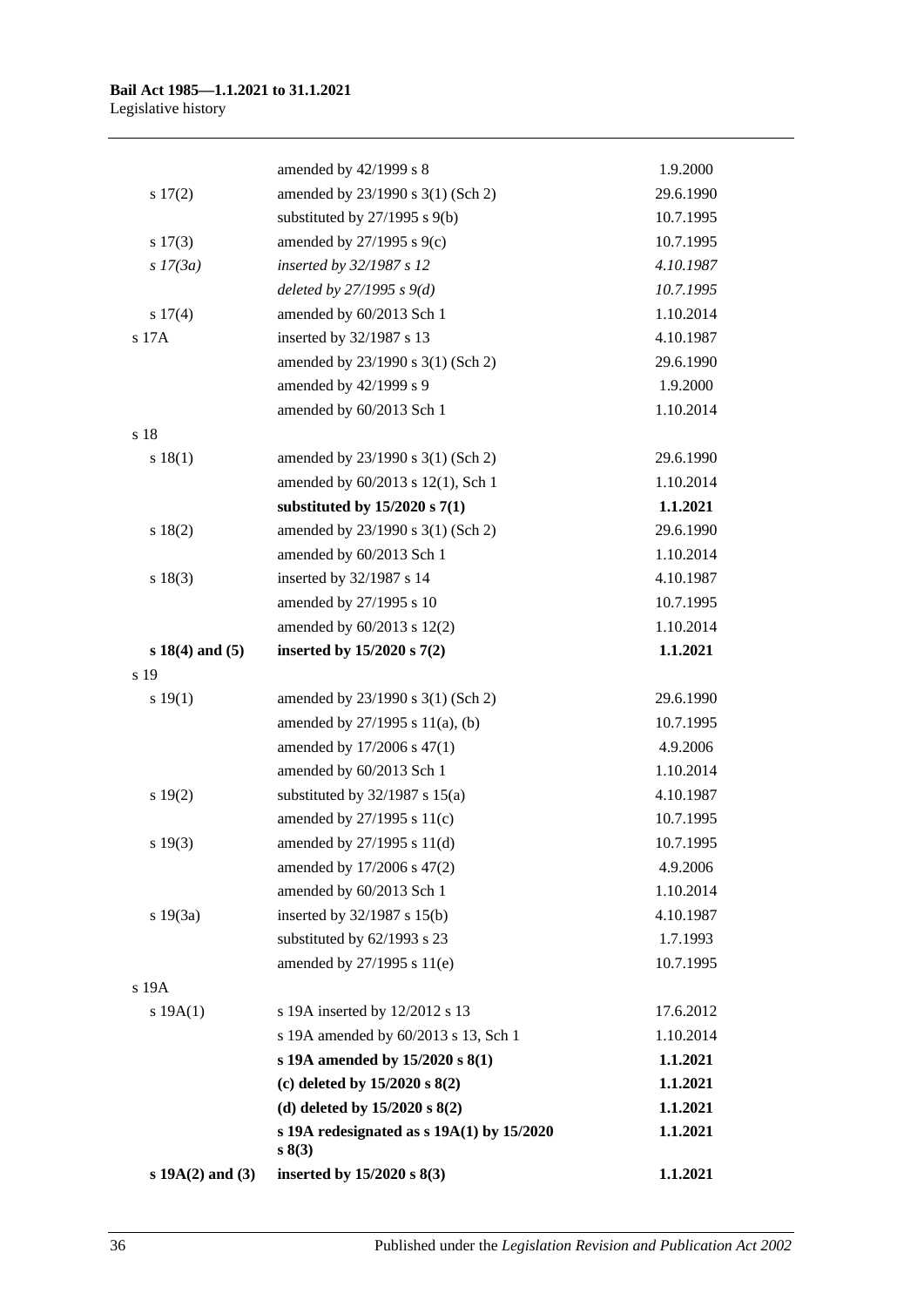| s 19B                                     | inserted by 69/2017 s 9                          | 26.2.2018  |
|-------------------------------------------|--------------------------------------------------|------------|
| $s$ 19 $B(1)$                             | amended by 15/2020 s 9(1)                        | 1.1.2021   |
| $s 19B(4)$ and $(5)$                      | inserted by $15/2020$ s $9(2)$                   | 1.1.2021   |
| s 20                                      | amended by $33/1986$ s $3(y)$                    | 30.3.1987  |
|                                           | substituted by 32/1987 s 16                      | 4.10.1987  |
| Pt 6                                      |                                                  |            |
| s 21                                      | amended by 23/1990 s 3(1) (Sch 2)                | 29.6.1990  |
| s 21A                                     | inserted by 32/1987 s 17                         | 4.10.1987  |
|                                           | amended by 49/1991 Sch 2                         | 6.7.1992   |
|                                           | amended by 60/2013 Sch 1                         | 1.10.2014  |
| s 21B                                     | inserted by 49/2005 s 5                          | 19.12.2005 |
| $s$ 21B(2)                                | substituted by 14/2015 Sch 1 cl 1                | 1.12.2015  |
| $s \, 21B(4)$                             | amended by 60/2013 Sch 1                         | 1.10.2014  |
| s 21C                                     | inserted by 49/2005 s 5                          | 19.12.2005 |
| $s \, 21C(1)$                             | amended by 60/2013 Sch 1                         | 1.10.2014  |
| s 22                                      | amended by 23/1990 s 3(1) (Sch 2)                | 29.6.1990  |
|                                           | amended by 42/1999 s 10                          | 1.9.2000   |
| s 23 before<br>substitution by<br>69/1991 |                                                  |            |
| $s\,23(1)$                                | s 23 redesignated as s $23(1)$ by $32/1987$ s 18 | 4.10.1987  |
|                                           | substituted by $23/1990 s 3(1)$ (Sch 2)          | 29.6.1990  |
| $s\,23(2)$                                | inserted by 32/1987 s 18                         | 4.10.1987  |
| s 23                                      | substituted by 69/1991 s 18                      | 6.7.1992   |
|                                           | amended by 60/2013 Sch 1                         | 1.10.2014  |
| s 23A                                     | inserted by 12/2012 s 14                         | 17.6.2012  |
| s 24                                      | amended by $33/1986$ s $3(z)$                    | 30.3.1987  |
|                                           | amended by 23/1990 s 3(1) (Sch 2)                | 29.6.1990  |
|                                           | substituted by $22/1994$ Sch cl $2(c)$           | 1.8.1994   |
|                                           | amended by 85/2009 Sch 1 cl 4                    | 9.12.2011  |
|                                           | amended by 12/2012 s 15                          | 17.6.2012  |

## **Transitional etc provisions associated with Act or amendments**

## *Statutes Amendment (Intervention Programs and Sentencing Procedures) Act 2005, Sch 1*

#### **1—Review of services included on intervention programs**

(1) Either House of Parliament may, not before the first anniversary of the commencement of this Act, require the Ombudsman to carry out an investigation concerning the value and effectiveness of all services included on intervention programs (within the meaning of the *[Bail Act](http://www.legislation.sa.gov.au/index.aspx?action=legref&type=act&legtitle=Bail%20Act%201985) 1985* and the *[Criminal Law \(Sentencing\)](http://www.legislation.sa.gov.au/index.aspx?action=legref&type=act&legtitle=Criminal%20Law%20(Sentencing)%20Act%201988)  Act [1988](http://www.legislation.sa.gov.au/index.aspx?action=legref&type=act&legtitle=Criminal%20Law%20(Sentencing)%20Act%201988)*) in the 12 month period following that commencement (or another period specified by the House).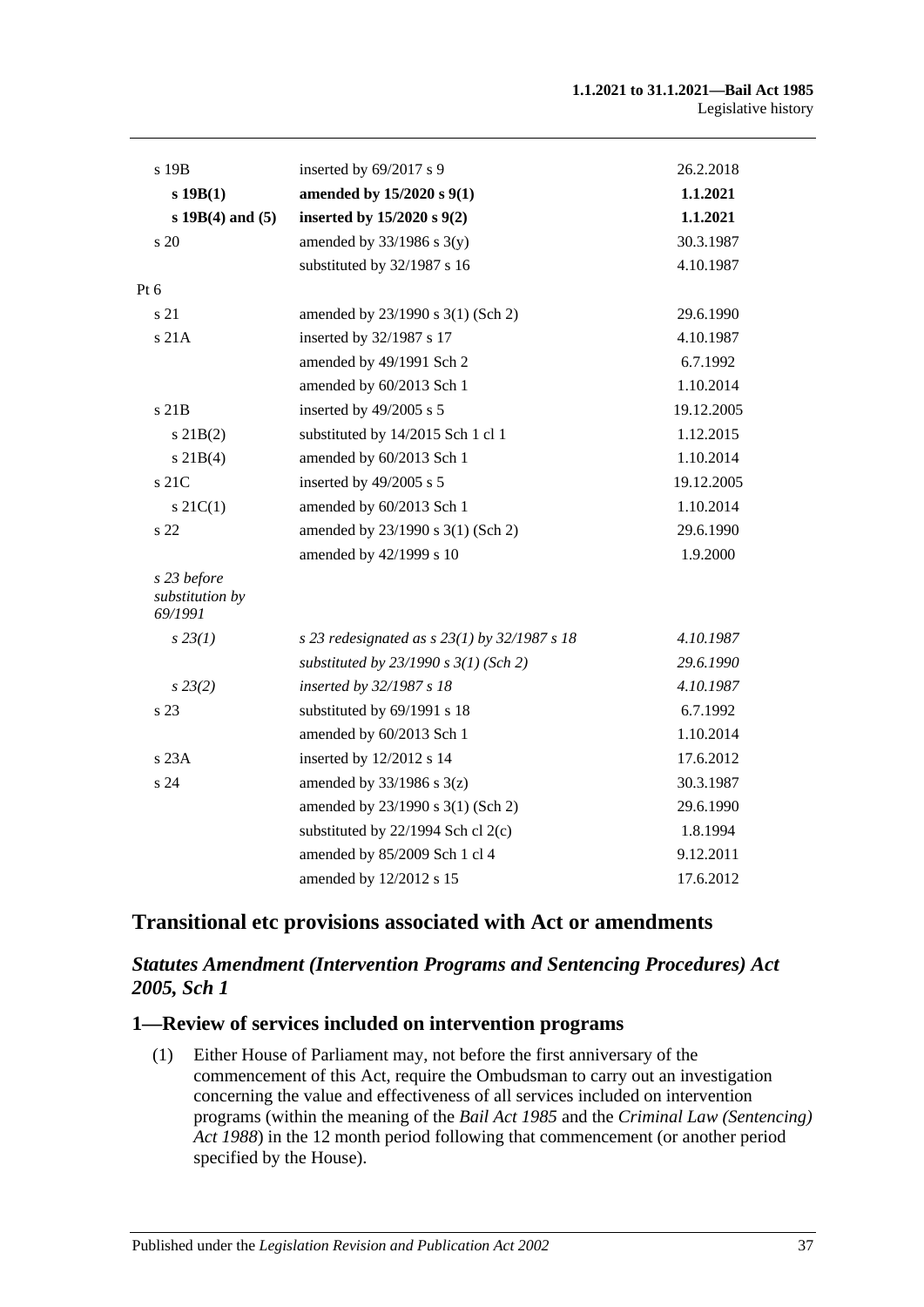- (2) For the purposes of the investigation, the Ombudsman may exercise the same investigative powers as are conferred on the Ombudsman by the *[Ombudsman](http://www.legislation.sa.gov.au/index.aspx?action=legref&type=act&legtitle=Ombudsman%20Act%201972)  Act [1972](http://www.legislation.sa.gov.au/index.aspx?action=legref&type=act&legtitle=Ombudsman%20Act%201972)* in relation to an investigation duly initiated under that Act.
- (3) The Ombudsman must, after completing the investigation, submit a report on the outcome of the investigation to—
	- (a) if the investigation was required by the Legislative Council—the President of the Legislative Council; or
	- (b) if the investigation was required by the House of Assembly—the Speaker of the House of Assembly.
- (4) If the Ombudsman is required to carry out an investigation in accordance with this clause, the Attorney-General must ensure that the Ombudsman is provided with the resources the Ombudsman reasonably requires for the purposes of carrying out the investigation.

## *Statutes Amendment (Serious and Organised Crime) Act 2012*

### **16—Transitional provision**

The amendments to the *[Bail Act](http://www.legislation.sa.gov.au/index.aspx?action=legref&type=act&legtitle=Bail%20Act%201985) 1985* effected by this Part only apply in relation to a person taken into custody on a charge of an offence allegedly committed after the commencement of this Part.

#### *Bail (Miscellaneous) Amendment Act 2017*

#### **5—Retrospective effect**

It is the intention of the Parliament that—

- (a) the *[Bail Act](http://www.legislation.sa.gov.au/index.aspx?action=legref&type=act&legtitle=Bail%20Act%201985) 1985* is to be taken to have always excluded a Saturday, a Sunday and any other public holiday from the definition of a *working day*; and
- (b) no liability lies against the Crown or any officer or employee of the Crown, or any magistrate or other holder of judicial office, in respect of a failure to bring a person taken into custody before the commencement of this section before an appropriate authority on a Saturday.

#### *Statutes Amendment (Terror Suspect Detention) Act 2017, Pt 2*

#### **10—Transitional provision**

- (1) The amendments to the *[Bail Act](http://www.legislation.sa.gov.au/index.aspx?action=legref&type=act&legtitle=Bail%20Act%201985) 1985* effected by this Act apply in relation to—
	- (a) a person who applies for bail on or after the commencement of this Act; or
	- (b) a person who is, on the commencement of this Act, subject to a bail agreement,

regardless of when the relevant offence was committed.

(2) The reference in section 19B of the *[Bail Act](http://www.legislation.sa.gov.au/index.aspx?action=legref&type=act&legtitle=Bail%20Act%201985) 1985* (as amended by this Act) to a person becoming a terror suspect includes a person who, on the commencement of this Part, becomes a terror suspect because they are a person to whom section 3B of the *[Bail](http://www.legislation.sa.gov.au/index.aspx?action=legref&type=act&legtitle=Bail%20Act%201985)  Act [1985](http://www.legislation.sa.gov.au/index.aspx?action=legref&type=act&legtitle=Bail%20Act%201985)* (as amended by this Act) applies.